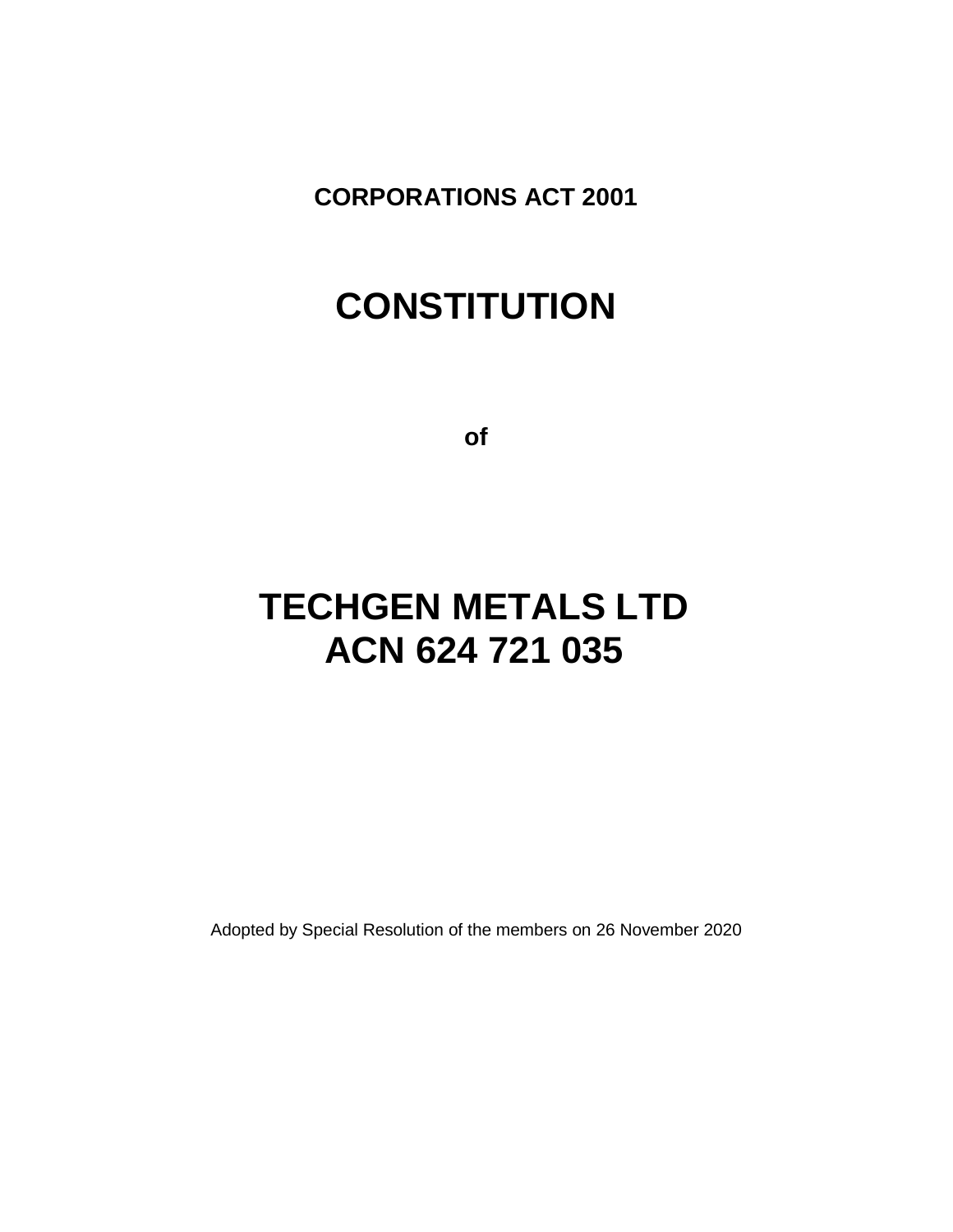# **Contents**

| 1. |      |  |
|----|------|--|
|    | 1.1  |  |
|    | 1.2  |  |
|    | 1.3  |  |
|    | 1.4  |  |
|    | 1.5  |  |
|    | 1.6  |  |
|    | 1.7  |  |
|    | 1.8  |  |
| 2. |      |  |
|    | 2.1  |  |
|    | 2.2  |  |
|    | 2.3  |  |
|    | 2.4  |  |
|    | 2.5  |  |
|    | 2.6  |  |
|    | 2.7  |  |
|    | 2.8  |  |
|    | 2.9  |  |
|    | 2.10 |  |
|    | 2.11 |  |
|    | 2.12 |  |
|    | 2.13 |  |
|    | 2.14 |  |
|    | 2.15 |  |
| 3. |      |  |
|    | 3.1  |  |
|    | 3.2  |  |
|    | 3.3  |  |
|    | 3.4  |  |
|    | 3.5  |  |
|    | 3.6  |  |
|    | 3.7  |  |
|    | 3.8  |  |
|    | 3.9  |  |
|    | 3.10 |  |
|    | 3.11 |  |
|    | 3.12 |  |
|    | 3.13 |  |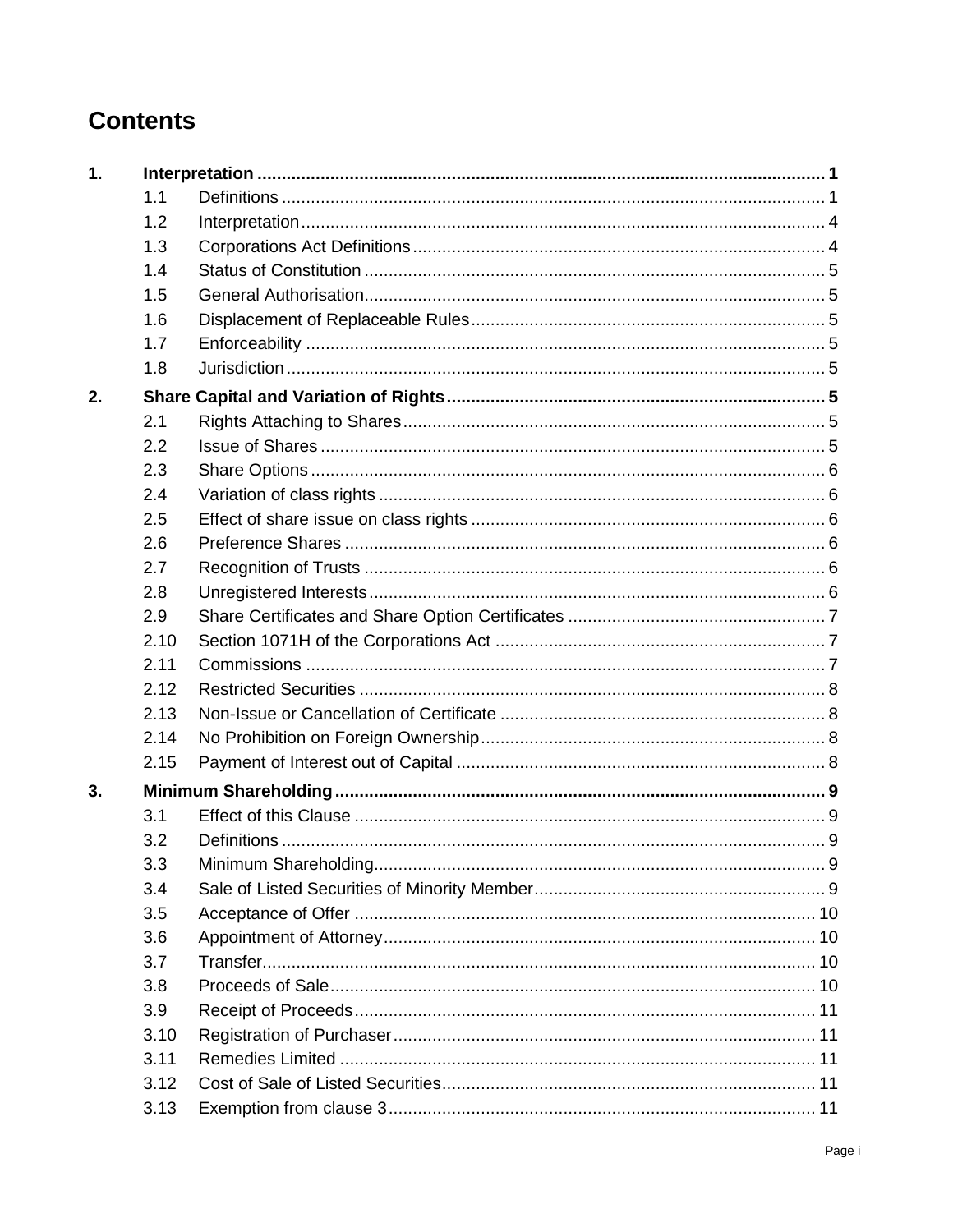|              | 3.14 |  |
|--------------|------|--|
|              | 3.15 |  |
|              | 3.16 |  |
|              | 3.17 |  |
| $\mathbf{4}$ |      |  |
|              | 4.1  |  |
|              | 4.2  |  |
|              | 4.3  |  |
|              | 4.4  |  |
| 5.           |      |  |
|              | 5.1  |  |
|              | 5.2  |  |
|              | 5.3  |  |
|              | 5.4  |  |
|              | 5.5  |  |
|              | 5.6  |  |
|              | 5.7  |  |
|              | 5.8  |  |
|              | 5.9  |  |
|              | 5.10 |  |
| 6.           |      |  |
|              | 6.1  |  |
|              | 6.2  |  |
|              | 6.3  |  |
|              | 6.4  |  |
|              | 6.5  |  |
|              | 6.6  |  |
|              | 6.7  |  |
|              | 6.8  |  |
|              | 6.9  |  |
|              | 6.10 |  |
|              | 6.11 |  |
|              | 6.12 |  |
| 7.           |      |  |
|              | 7.1  |  |
|              | 7.2  |  |
|              | 7.3  |  |
|              | 7.4  |  |
|              | 7.5  |  |
|              | 7.6  |  |
|              | 7.7  |  |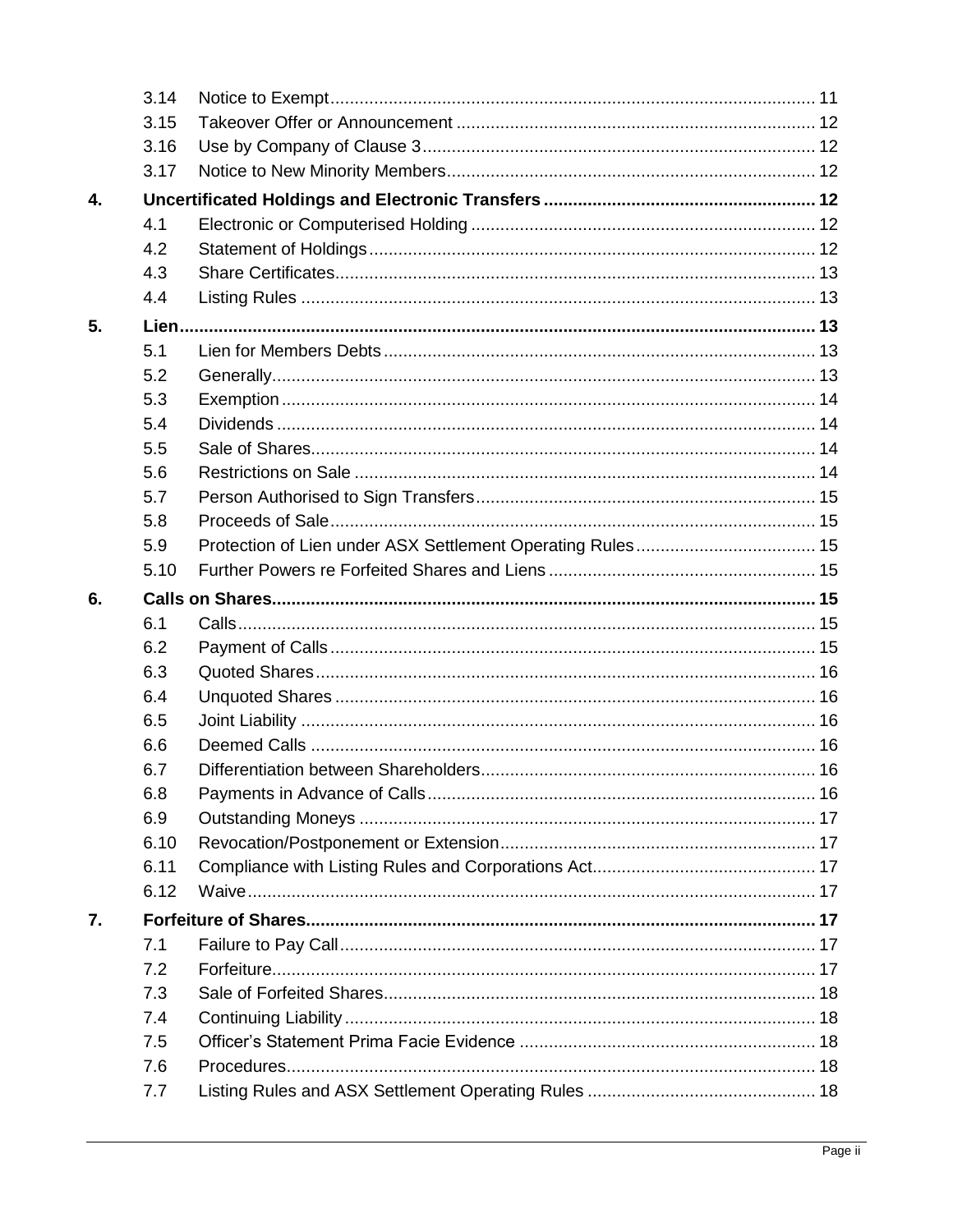|     | 7.8  |                                                                                 |  |
|-----|------|---------------------------------------------------------------------------------|--|
| 8.  |      |                                                                                 |  |
|     | 8.1  |                                                                                 |  |
|     | 8.2  |                                                                                 |  |
|     | 8.3  |                                                                                 |  |
|     | 8.4  |                                                                                 |  |
|     | 8.5  |                                                                                 |  |
|     | 8.6  |                                                                                 |  |
|     | 8.7  |                                                                                 |  |
|     | 8.8  |                                                                                 |  |
|     | 8.9  |                                                                                 |  |
|     | 8.10 |                                                                                 |  |
|     | 8.11 |                                                                                 |  |
|     | 8.12 |                                                                                 |  |
|     | 8.13 |                                                                                 |  |
|     | 8.14 |                                                                                 |  |
|     | 8.15 |                                                                                 |  |
| 9.  |      |                                                                                 |  |
|     | 9.1  |                                                                                 |  |
|     | 9.2  | Death or Bankruptcy of Shareholder or the Shareholder becomes of unsound mind21 |  |
|     | 9.3  |                                                                                 |  |
|     | 9.4  |                                                                                 |  |
|     | 9.5  |                                                                                 |  |
|     | 9.6  |                                                                                 |  |
|     | 9.7  |                                                                                 |  |
|     | 9.8  |                                                                                 |  |
| 10. |      |                                                                                 |  |
|     | 10.1 |                                                                                 |  |
|     | 10.2 |                                                                                 |  |
|     | 10.3 |                                                                                 |  |
|     | 10.4 |                                                                                 |  |
| 11. |      |                                                                                 |  |
| 12. |      |                                                                                 |  |
|     | 12.1 | Convening of General Meetings of Shareholders by Directors' Resolution  24      |  |
|     | 12.2 | Change of place or postponement of a General Meeting of Shareholders 24         |  |
|     | 12.3 | Convening of General Meetings of Shareholders by a Director or requisition  24  |  |
|     | 12.4 |                                                                                 |  |
|     | 12.5 |                                                                                 |  |
|     | 12.6 |                                                                                 |  |
|     | 12.7 |                                                                                 |  |
|     | 12.8 |                                                                                 |  |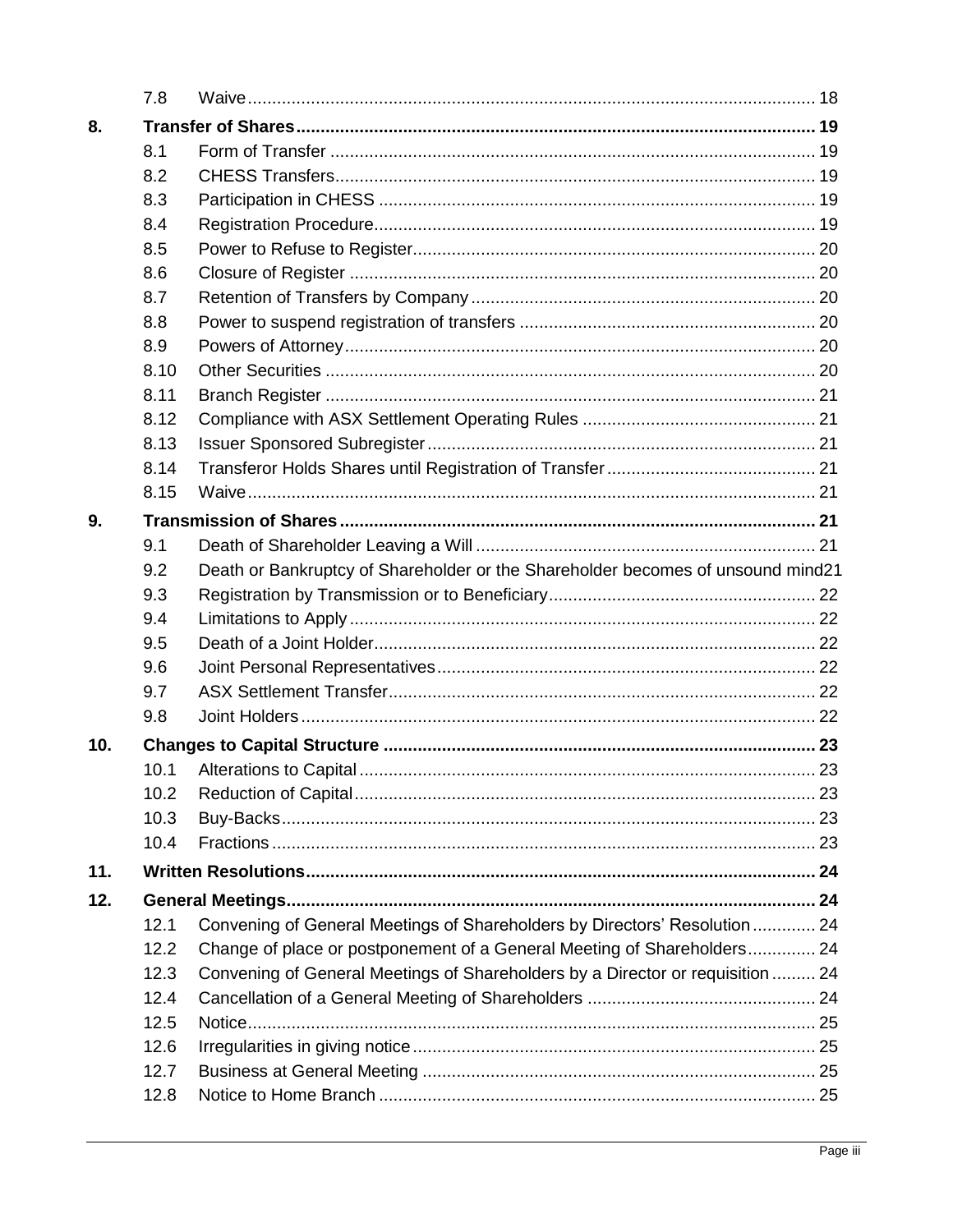|     | 12.9  |  |
|-----|-------|--|
| 13. |       |  |
|     | 13.1  |  |
|     | 13.2  |  |
|     | 13.3  |  |
|     | 13.4  |  |
|     | 13.5  |  |
|     | 13.6  |  |
|     | 13.7  |  |
|     | 13.8  |  |
|     | 13.9  |  |
|     | 13.10 |  |
|     | 13.11 |  |
|     |       |  |
|     |       |  |
|     |       |  |
|     |       |  |
|     |       |  |
|     |       |  |
|     |       |  |
|     |       |  |
|     |       |  |
|     |       |  |
|     |       |  |
|     |       |  |
|     |       |  |
|     |       |  |
|     |       |  |
|     |       |  |
|     | 13.28 |  |
|     |       |  |
|     |       |  |
|     | 13.31 |  |
|     |       |  |
|     |       |  |
|     |       |  |
|     |       |  |
|     | 13.36 |  |
|     |       |  |
|     |       |  |
|     |       |  |
|     |       |  |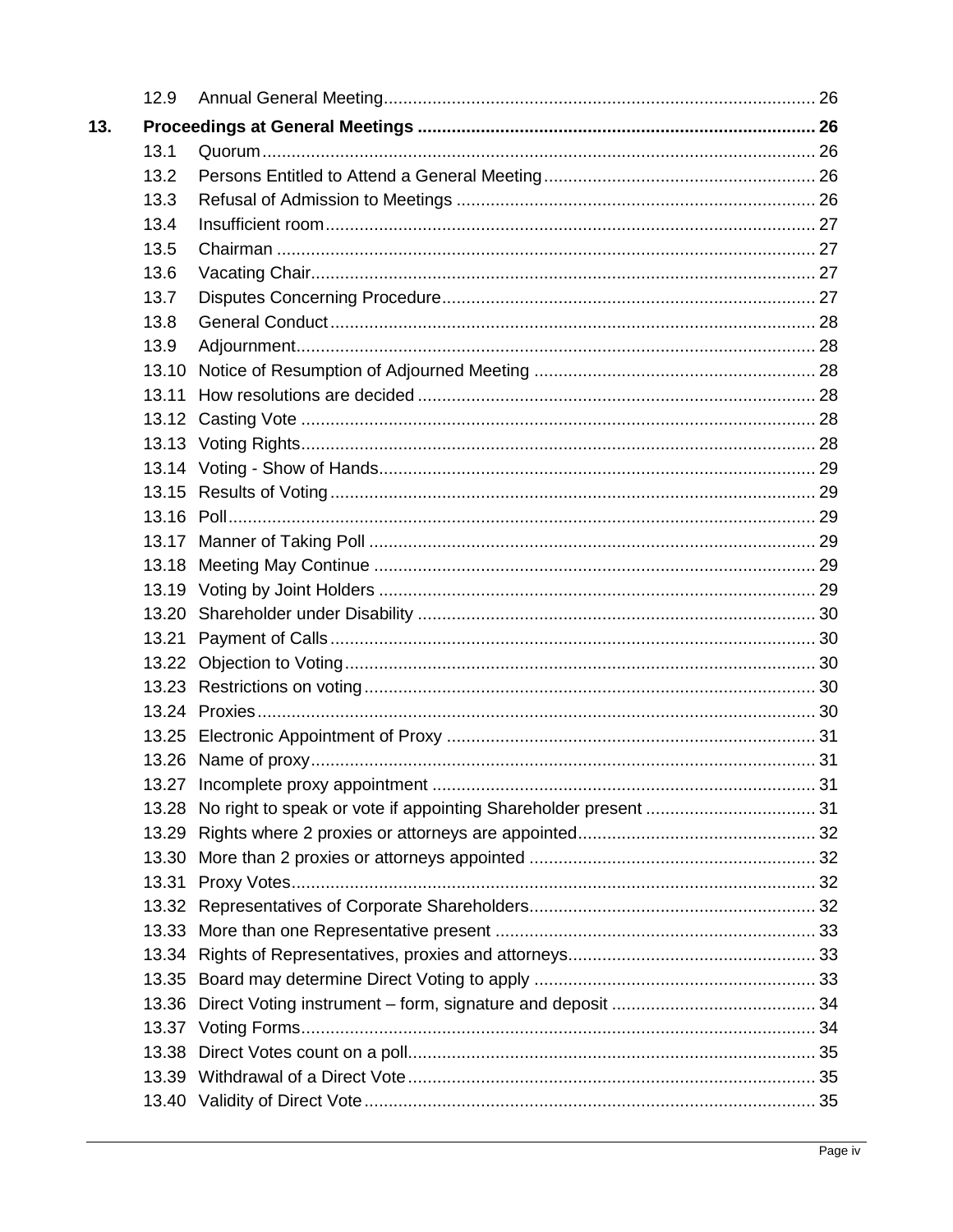| 14. |       |  |
|-----|-------|--|
|     | 14.1  |  |
|     | 14.2  |  |
|     | 14.3  |  |
|     | 14.4  |  |
|     | 14.5  |  |
|     | 14.6  |  |
|     | 14.7  |  |
|     | 14.8  |  |
|     | 14.9  |  |
|     |       |  |
| 15. |       |  |
|     | 15.1  |  |
|     | 15.2  |  |
|     | 15.3  |  |
|     | 15.4  |  |
|     | 15.5  |  |
|     | 15.6  |  |
| 16. |       |  |
|     | 16.1  |  |
|     | 16.2  |  |
|     | 16.3  |  |
|     | 16.4  |  |
|     | 16.5  |  |
|     | 16.6  |  |
|     | 16.7  |  |
|     | 16.8  |  |
|     | 16.9  |  |
|     |       |  |
|     | 16.11 |  |
|     |       |  |
|     |       |  |
|     |       |  |
|     |       |  |
|     |       |  |
|     |       |  |
|     |       |  |
|     |       |  |
|     |       |  |
| 17. |       |  |
|     | 17.1  |  |
|     | 17.2  |  |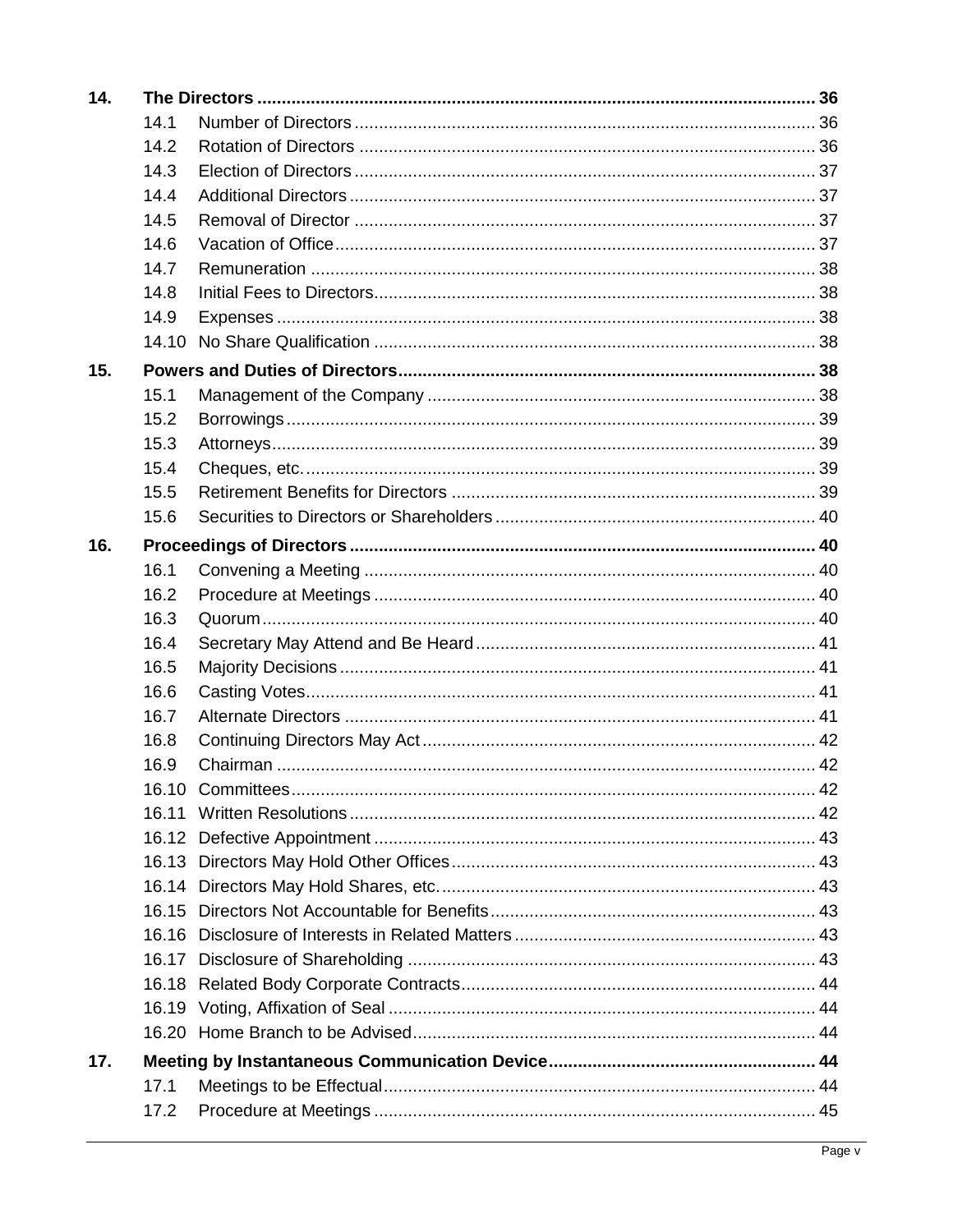|     | 17.3 |  |
|-----|------|--|
|     | 17.4 |  |
| 18. |      |  |
|     | 18.1 |  |
|     | 18.2 |  |
|     | 18.3 |  |
|     | 18.4 |  |
|     | 18.5 |  |
| 19. |      |  |
|     | 19.1 |  |
|     | 19.2 |  |
|     | 19.3 |  |
| 20. |      |  |
|     | 20.1 |  |
|     | 20.2 |  |
|     | 20.3 |  |
| 21. |      |  |
|     | 21.1 |  |
|     | 21.2 |  |
|     | 21.3 |  |
| 22. |      |  |
|     | 22.1 |  |
|     | 22.2 |  |
|     | 22.3 |  |
|     | 22.4 |  |
|     | 22.5 |  |
|     | 22.6 |  |
|     | 22.7 |  |
|     | 22.8 |  |
|     | 22.9 |  |
|     |      |  |
| 23. |      |  |
|     | 23.1 |  |
|     | 23.2 |  |
|     | 23.3 |  |
| 24. |      |  |
|     | 24.1 |  |
|     | 24.2 |  |
| 25. |      |  |
|     | 25.1 |  |
|     | 25.2 |  |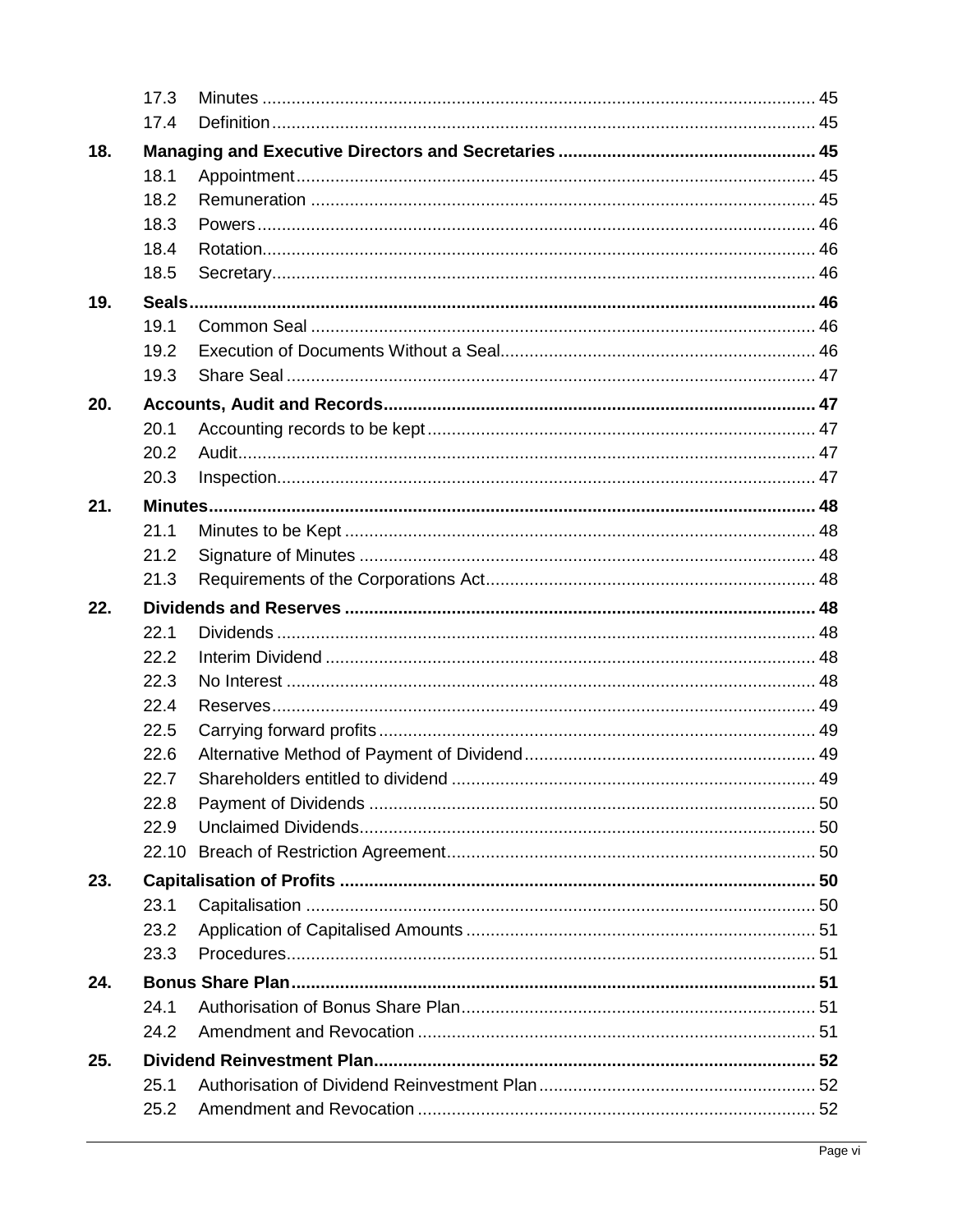| 26. |      |                                                                                      |  |
|-----|------|--------------------------------------------------------------------------------------|--|
|     | 26.1 |                                                                                      |  |
|     | 26.2 |                                                                                      |  |
|     | 26.3 | Service of notices by Directors, Alternate Directors and Shareholders to the Company |  |
|     | 26.4 |                                                                                      |  |
|     | 26.5 |                                                                                      |  |
|     | 26.6 |                                                                                      |  |
|     | 26.7 |                                                                                      |  |
|     | 26.8 |                                                                                      |  |
|     | 26.9 |                                                                                      |  |
| 27. |      |                                                                                      |  |
|     | 27.1 |                                                                                      |  |
|     | 27.2 |                                                                                      |  |
|     | 27.3 |                                                                                      |  |
| 28. |      |                                                                                      |  |
|     | 28.1 |                                                                                      |  |
|     | 28.2 |                                                                                      |  |
|     | 28.3 |                                                                                      |  |
|     | 28.4 |                                                                                      |  |
|     | 28.5 |                                                                                      |  |
| 29. |      |                                                                                      |  |
| 30. |      |                                                                                      |  |
| 31. |      |                                                                                      |  |
|     | 31.1 |                                                                                      |  |
|     |      |                                                                                      |  |
|     | 31.2 |                                                                                      |  |
|     | 31.3 |                                                                                      |  |
|     | 31.4 |                                                                                      |  |
| 32. |      |                                                                                      |  |
| 33. |      |                                                                                      |  |
| 34. |      |                                                                                      |  |
|     | 34.1 |                                                                                      |  |
|     | 34.2 |                                                                                      |  |
| 35. |      |                                                                                      |  |
| 36. |      |                                                                                      |  |
|     | 36.1 |                                                                                      |  |
|     | 36.2 |                                                                                      |  |
|     | 36.3 |                                                                                      |  |
|     | 36.4 |                                                                                      |  |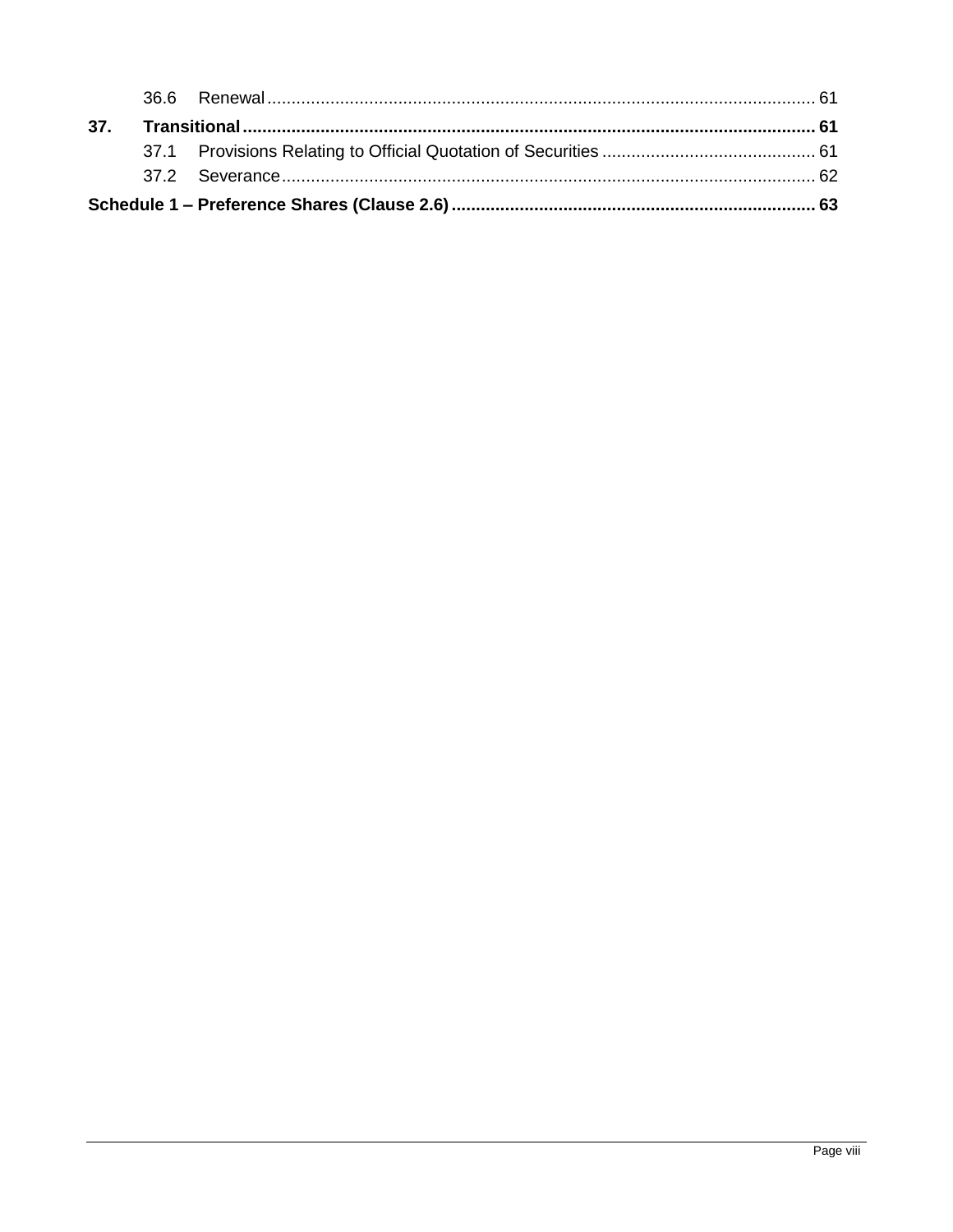# **CORPORATIONS ACT**

# **CONSTITUTION**

# **of**

# **TECHGEN METALS LTD ACN 624 721 035**

# **1. Interpretation**

### <span id="page-9-0"></span>**1.1 Definitions**

In this Constitution:

**Alternate Director** means a person appointed as an alternate director under clause [16.7.](#page-49-0)

**ASIC** means Australian Securities and Investments Commission.

**ASX** means ASX Limited (ACN 008 624 691) or the Australian Securities Exchange, as the context requires.

**ASX Settlement** means ASX Settlement Pty Ltd (ACN 008 504 532).

**ASX Settlement Operating Rules** means the operating rules of ASX Settlement.

**ASX Settlement Transfer** means a transfer of quoted securities or quoted rights effected in:

- (a) accordance with the ASX Settlement Operating Rules; or
- (b) substantial accordance with the ASX Settlement Operating Rules and determined by ASX Settlement to be an effective transfer.

**Auditor** means the Company's auditor.

**Bonus Share Plan** means a plan implemented under clause [24.](#page-59-0)

**Business Day** means a day other than a Saturday, a Sunday, New Year's Day, Australia Day, Good Friday, Easter Monday, Anzac Day, Christmas Day, Boxing Day and any other day declared and published by ASX to be a day which is not a business day.

**CHESS Approved Securities** means securities of the Company for which CHESS approval has been given in accordance with the ASX Settlement Operating Rules, or such amended definition as may be prescribed by the Listing Rules from time to time.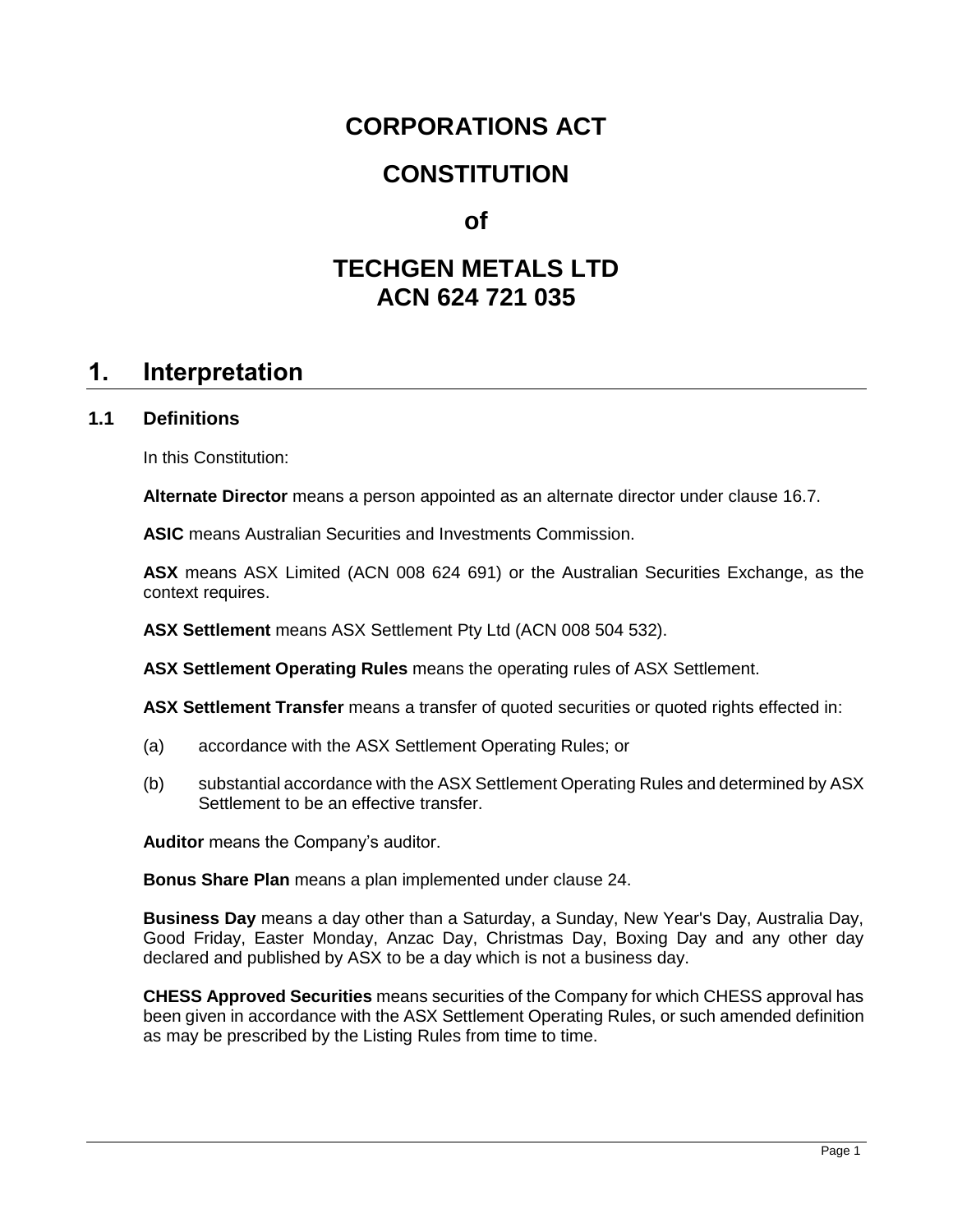**CHESS System** means the Clearing House Electronic Subregister System operated by ASX Settlement or such other securities clearing house as is approved pursuant to the Corporations Act and to which the Listing Rules apply.

**Company** means TechGen Metals Ltd (ACN 624 721 035) or as it is from time to time named in accordance with the Corporations Act of this jurisdiction.

**Constitution** means this Constitution as altered or amended from time to time.

**Corporations Act** means the *Corporations Act 2001* (Cth).

**Corporations Regulations** means the *Corporations Regulations 2001* (Cth).

**Director** means a person appointed to the position of a director of the Company and where appropriate, includes an Alternate Director.

**Directors** means all or some of the Directors acting as a board.

**Direct Vote** means a notice of a Shareholder's voting intention delivered to the Company by post, fax, electronic or other means approved by the Board and otherwise in accordance with this Constitution and regulations, rules and procedures made by the Board in accordance with clause [13.35.](#page-41-0)

**Dispose** has the meaning ascribed to it by the Listing Rules.

**Dividend Reinvestment Plan** means a plan implemented under clause [25.](#page-60-0)

**Duty** means any transfer, transaction or registration duty or similar charge imposed by any Government Authority and includes any interest, fine, penalty, charge or other amount imposed in respect of any of them.

**Government Authority** means a government or government department, a governmental or semi-governmental or judicial person (whether autonomous or not) charged with the administration of any applicable law.

**Holding Lock** has the meaning ascribed to it by the Listing Rules.

**Home Branch** means the state branch of ASX designated as such in relation to the Company by ASX.

**Listed Securities** means any Shares, Share Options, stock, debentures, debenture stock or other securities for the time being issued by the Company and officially quoted by ASX on its stock market.

**Listing Rules** means the listing rules of ASX and any other rules of ASX which are applicable while the Company is admitted to the official list of ASX, each as amended or replaced from time to time, except to the extent of any express written waiver by ASX.

#### **Loan Securities** includes:

(a) unsecured notes or unsecured deposit notes;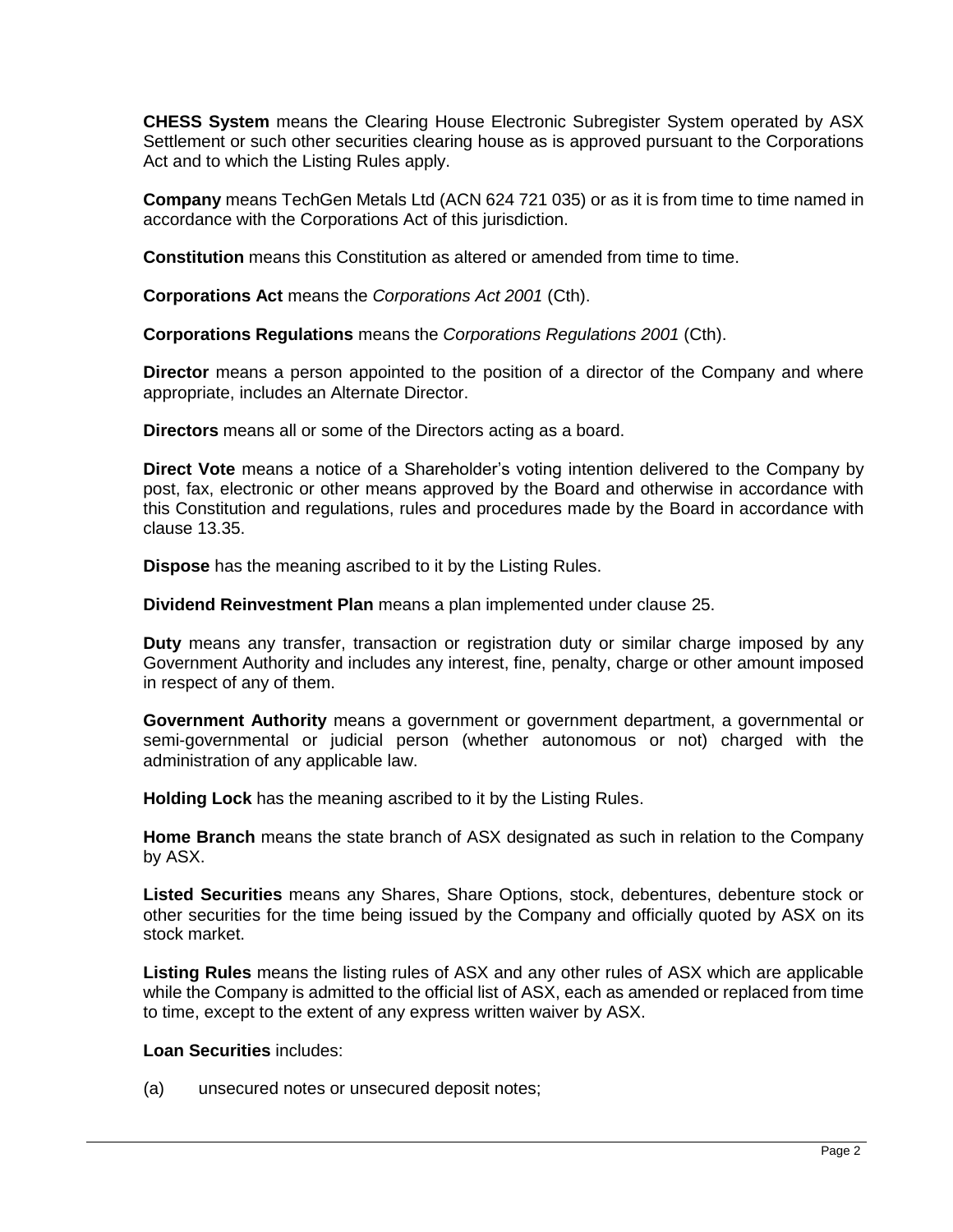- (b) mortgage debentures or mortgage debenture stock;
- (c) debentures or debenture stock; and
- (d) for the purposes of the Listing Rules, convertible loan securities.

**Office** means the registered office of the Company.

**Officer** means any Director or Secretary of the Company or such other person within the meaning of that term as defined by the Corporations Act.

**Official List** means the Official List of the ASX.

**Prescribed Rate** means the interest rate which is 2% above the Reserve Bank of Australia cash rate as published or quoted from time to time, or such other rate as may from time to time be fixed by the Directors, calculated daily.

**Registered Office** means the registered office of the Company in the State.

**Register of Shareholders** means the register of Shareholders kept by the Company in accordance with section 169 of the Corporations Act (including any branch register and any computerised or electronic subregister established and administered under the ASX Settlement Operating Rules).

**Related Body Corporate** means a corporation which by virtue of the provisions of section 50 of the Corporations Act is deemed to be related to the relevant corporation and **related** has a corresponding meaning.

**Representative** means a person authorised to act as a representative of a corporation under clause [13.32.](#page-40-0)

**Restricted Securities** has the meaning ascribed to it by the Listing Rules.

**Restriction Deed** has the meaning ascribed to it by the Listing Rules.

**Seal** means the common seal of the Company and includes any official seal and, where the context so admits, the Share Seal of the Company.

**Secretary** means any person appointed to perform the duties of a secretary of the Company.

**Securities** has the meaning ascribed to it by the Listing Rules.

**Share** means a share in the capital of the Company.

**Shareholder** means a person or company registered in the Register of Shareholders as the holder of one or more Shares and includes any person or company who is a member of the Company in accordance with or for the purposes of the Corporations Act.

**Shareholding Account** means an entry in the Register of Shareholders in respect of a Shareholder for the purpose of providing a separate identification of some or all of the ordinary Shares registered from time to time in the name of that Shareholder and **Securities Account** has an equivalent meaning in relation to Listed Securities of all kinds, including ordinary Shares.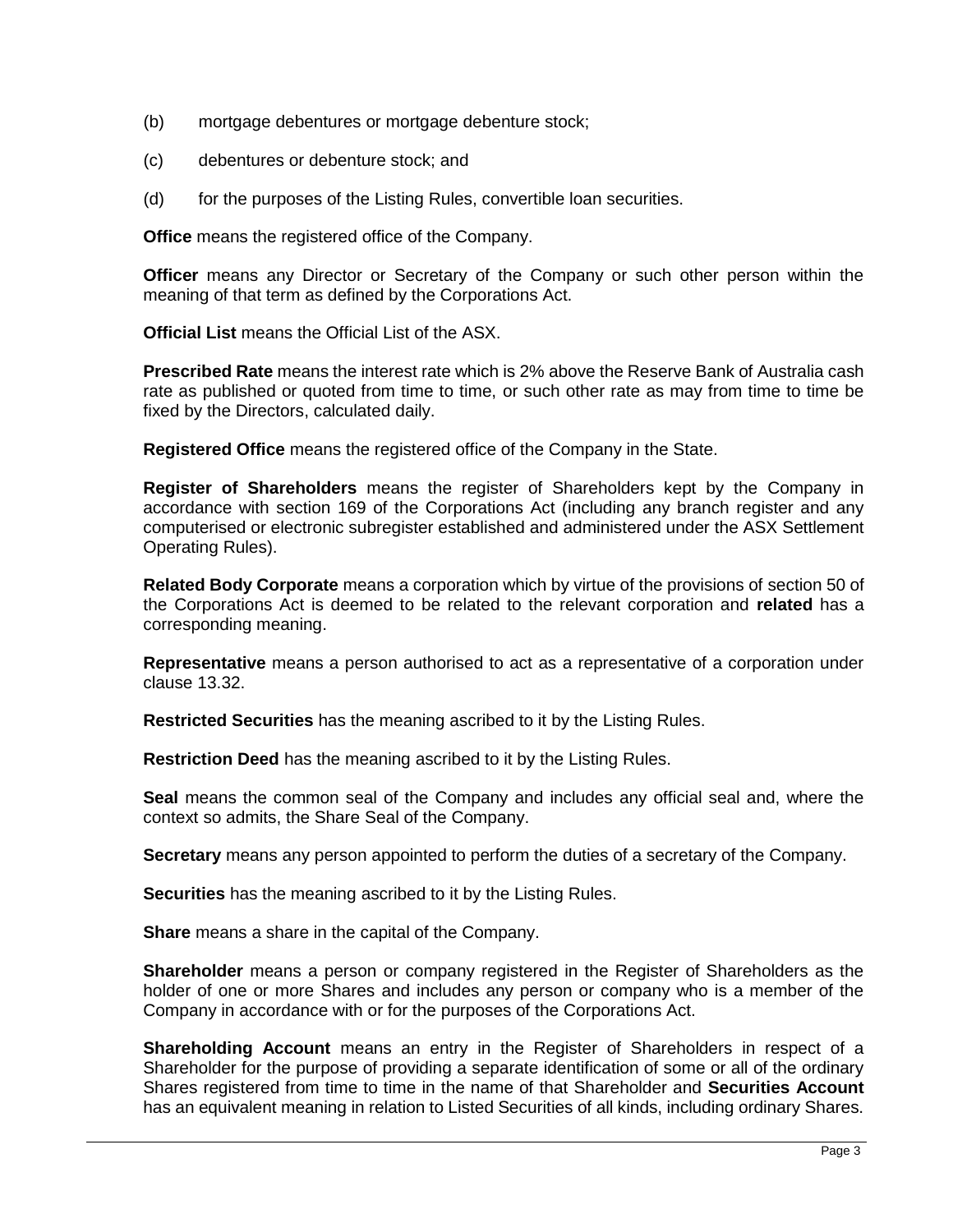**Share Option** means an option to require the Company to allot and issue a Share.

**Share Seal** means the duplicate common seal referred to in clause [19.3.](#page-55-0)

**State** means Western Australia.

#### **1.2 Interpretation**

- (a) A reference in this Constitution to a partly paid share is a reference to a share on which there is an amount unpaid.
- (b) A reference in this Constitution to an amount unpaid on a share includes a reference to any amount of the issue price which is unpaid.
- (c) Unless the contrary intention appears, in this Constitution:
	- (i) the singular includes the plural and the plural includes the singular;
	- (ii) words that refer to any gender include all genders;
	- (iii) words used to refer to persons generally or to refer to a natural person include a body corporate, body politic, partnership, joint venture, association, board, group or other body (whether or not the body is incorporated);
	- (iv) a reference to a person includes that person's successors and legal personal representatives;
	- (v) a reference to a statute or regulation, or a provision of any of them includes all statutes, regulations or provisions amending, consolidating or replacing them, and a reference to a statute includes all regulations, proclamations, ordinances and by-laws issued under that statute;
	- (vi) a reference to the Listing Rules or the ASX Settlement Operating Rules includes any variation, consolidation or replacement of those rules and is to be taken to be subject to any applicable waiver or exemption; and
	- (vii) a reference to writing includes any method of reproducing words in a visible form.
- (d) In this Constitution, headings and body type are only for convenience and do not affect the meaning of this Constitution.

# **1.3 Corporations Act Definitions**

Any word or expression defined in or for the purposes of the Corporations Act shall, unless otherwise defined in clause [1.1](#page-9-0) or the context otherwise requires, have the same meaning when used in this Constitution, and the rules of interpretation specified in or otherwise applicable to the Corporations Act shall, unless the context otherwise requires, apply in the interpretation of this Constitution.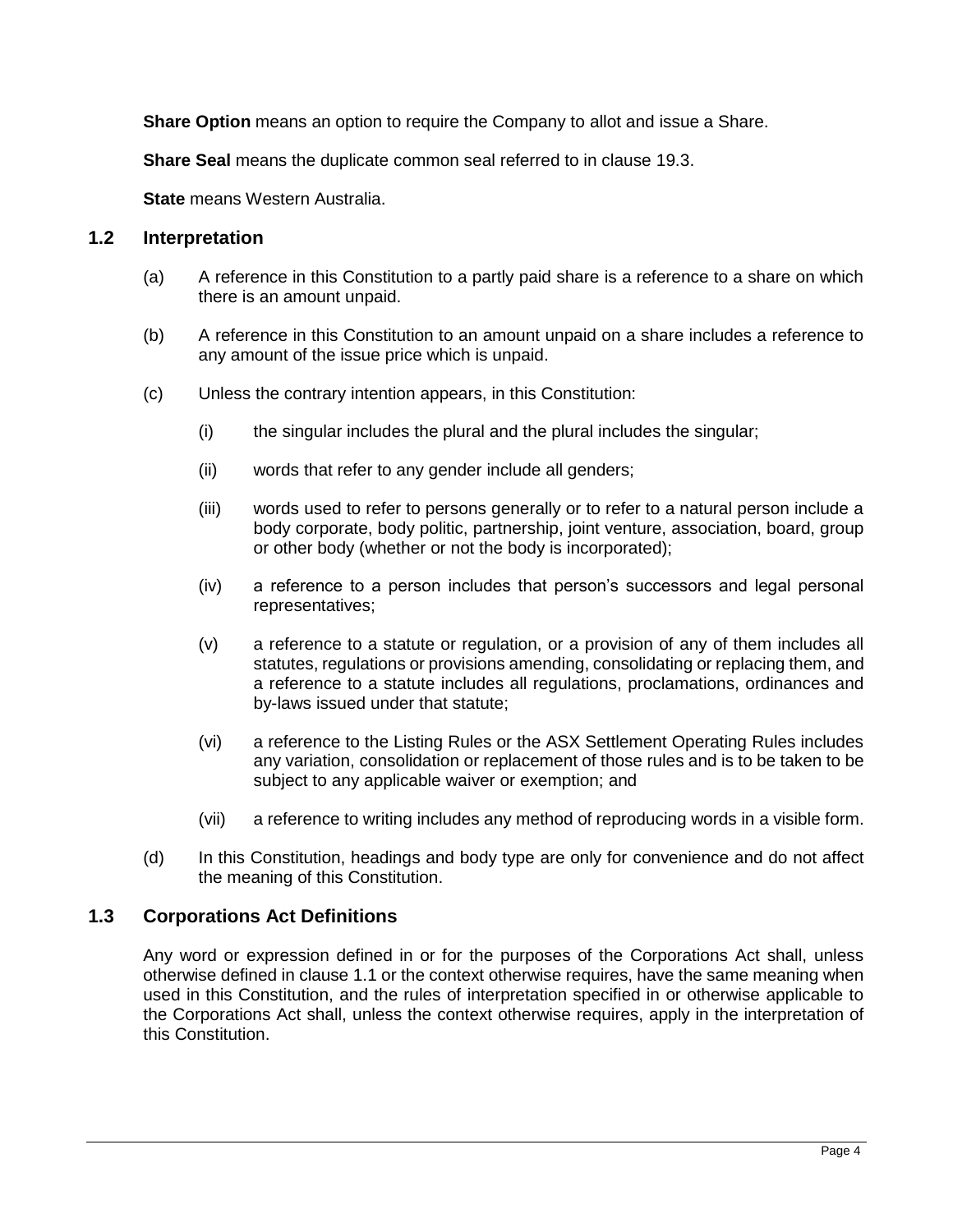# **1.4 Status of Constitution**

This Constitution is adopted by the Company in substitution for any former memorandum and articles of association or other consistent documents of the Company. To the extent permitted by law, the replaceable rules provided for in the Corporations Act do not apply to the Company.

# **1.5 General Authorisation**

Where the Corporations Act authorises or permits a company to do any thing, if so authorised by its constitution, the Company is authorised by this rule to do that thing.

#### **1.6 Displacement of Replaceable Rules**

The provisions of the Corporations Act that apply to public companies as replaceable rules are displaced completely by this Constitution in relation to the Company except to the extent they are repeated in this Constitution.

#### **1.7 Enforceability**

If any provision of this Constitution is or becomes illegal, invalid or unenforceable in any jurisdiction then that illegality, invalidity or unenforceability does not affect the legality, validity or enforceability in that jurisdiction of any other provision of this Constitution or the legality, validity or enforceability in any other jurisdiction of that provision or any other provision of this Constitution.

#### **1.8 Jurisdiction**

The courts having jurisdiction in the State of Western Australia have non-exclusive jurisdiction to settle any dispute arising out of or in connection with this Constitution and each Shareholder irrevocably submits to the jurisdiction of those courts.

# <span id="page-13-0"></span>**2. Share Capital and Variation of Rights**

#### **2.1 Rights Attaching to Shares**

Subject to this Constitution and to the terms of issue of Shares, all Shares attract the right to receive notice of and to attend and vote at all general meetings of the Company, the right to receive dividends, in a winding up or a reduction of capital, the right to participate equally in the distribution of the assets of the Company (both capital and surplus), subject to any amounts unpaid on the Share and, in the case of a reduction, to the terms of the reduction.

#### **2.2 Issue of Shares**

Without prejudice to any special rights previously conferred on the holders of any existing Shares or class of Shares, unissued Shares shall be under the control of the Directors and, subject to the Corporations Act, the Listing Rules and this Constitution, the Directors may at any time issue such number of Shares either as ordinary Shares or Shares of a named class or classes (being either an existing class or a new class) at the issue price that the Directors determine and with such preferred, deferred, or other special rights or such restrictions, whether with regard to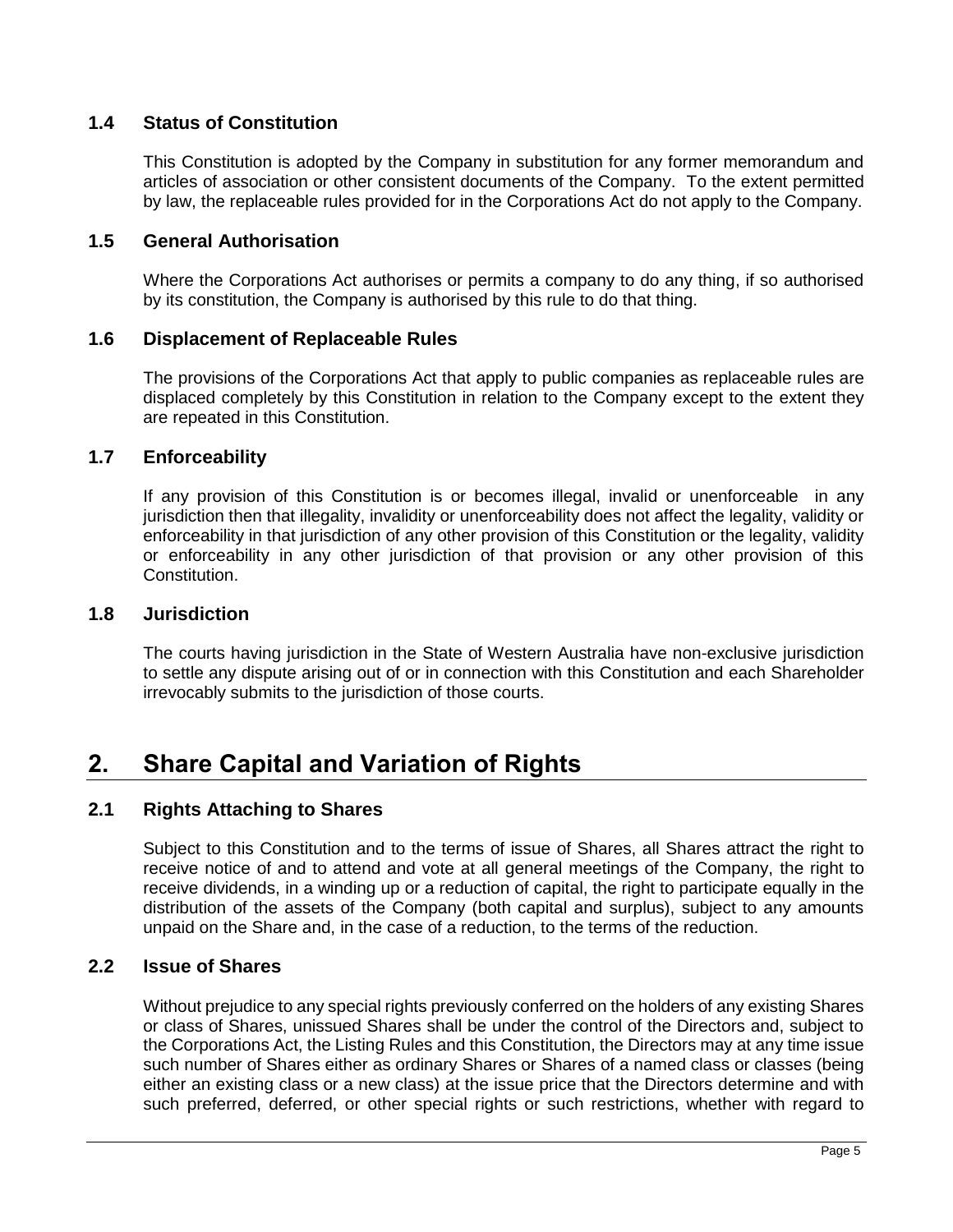dividend, voting, return of capital or otherwise, as the Directors shall, in their absolute discretion, determine.

# **2.3 Share Options**

Subject to the Listing Rules, the Directors may at any time and from time to time issue Share Options on such terms and conditions as the Directors shall, in their absolute discretion, determine.

# <span id="page-14-0"></span>**2.4 Variation of class rights**

If at any time the share capital of the Company is divided into different classes of Shares, the rights attached to any class (unless otherwise provided by the terms of issue of the Shares of that class) may be varied, whether or not the Company is being wound up, with the consent in writing of the holders of three quarters of the issued Shares of that class, or if authorised by a special resolution passed at a separate meeting of the holders of the Shares of the class. Any variation of rights under this clause [2.4](#page-14-0) shall be subject to Part 2F.2 of Chapter 2F of the Corporations Act. The provisions of this Constitution relating to general meetings shall apply so far as they are capable of application and with necessary alterations to every such separate meeting except that a quorum is constituted by two persons who together hold or represent by proxy not less than one-third of the issued Shares of the class.

### **2.5 Effect of share issue on class rights**

The rights attached to any class of shares are not taken to be varied by the issue or creation of further shares ranking equally with them unless expressly provided by the terms of issue of the shares of that class.

#### **2.6 Preference Shares**

Subject to the Listing Rules and the Corporations Act, the Company may issue Preference Shares:

- <span id="page-14-1"></span>(a) that are liable to be redeemed whether at the option of the Company or otherwise; and
- (b) including, without limitation preference shares of the kind described in clause [2.6\(a\)](#page-14-1) in accordance with the terms of [Schedule](#page-71-0) 1.

#### **2.7 Recognition of Trusts**

Except as permitted or required by the Corporations Act, the Company shall not recognise a person as holding a Share or Share Option upon any trust.

#### **2.8 Unregistered Interests**

The Company is not bound by or compelled in any way to recognise any equitable, contingent, future or partial right or interest in any Share or Share Option (whether or not it has notice of the interest or right concerned) unless otherwise provided by this Constitution or by law, except an absolute right of ownership in the registered holder of the Share or Share Option.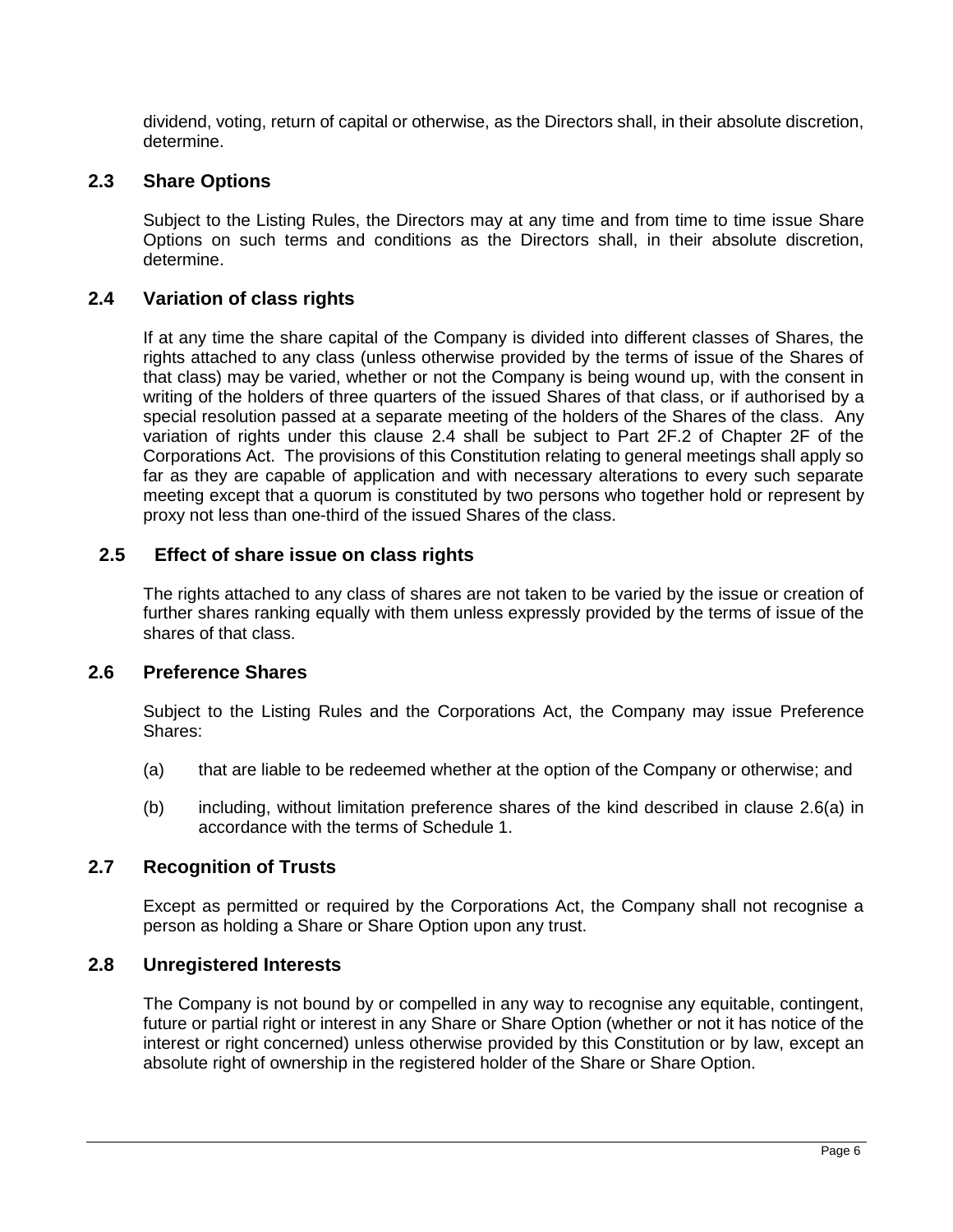# <span id="page-15-0"></span>**2.9 Share Certificates and Share Option Certificates**

Subject to the ASX Settlement Operating Rules (if applicable), clause [4](#page-20-0) and the Listing Rules, a person whose name is entered as a Shareholder in the Register of Shareholders is entitled without payment to receive a Share certificate or notice (as the case may be) in respect of the Share under the Seal in accordance with the Corporations Act but, in respect of a Share or Shares held jointly by several persons, the Company is not bound to issue more than one certificate or notice. Delivery of a certificate or notice for a Share to one of several joint Shareholders is sufficient delivery to all such holders. In addition:

- (a) Share certificates or notices in respect of Shares shall only be issued in accordance with the Listing Rules;
- (b) subject to this Constitution, the Company shall dispatch all appropriate Share certificates within one month from the date of issue of any of its Shares and within one month after the date upon which a transfer of any of its Shares is lodged with the Company;
- (c) where a Share certificate is lost, worn out or destroyed, the Company shall issue a duplicate certificate in accordance with the requirements of section 1070D of the Corporations Act and the Listing Rules; and
- (d) the above provisions of this clause [2.9](#page-15-0) shall, with necessary alterations, apply to Share Options.

If securities of the Company are CHESS Approved Securities and held in uncertificated mode, then the preceding provisions of this clause [2.9](#page-15-0) do not apply to those CHESS Approved Securities and the Company shall allot such CHESS Approved Securities and enter those CHESS Approved Securities into the Shareholder's uncertificated holding in accordance with the Listing Rules and the ASX Settlement Operating Rules.

# **2.10 Section 1071H of the Corporations Act**

Clause [2.9](#page-15-0) shall not apply if and to the extent that, on an application by or on behalf of the Company, the ASIC has made a declaration under section 1071H(5) of the Corporations Act published in the Commonwealth of Australia Gazette that the Company is a person in relation to whom section 1071H of the Corporations Act does not apply.

#### **2.11 Commissions**

The Company may, subject to the Listing Rules, exercise the powers of paying commission conferred by section 258C of the Corporations Act. Such commission may be satisfied by the payment of cash or the allotment of fully or partly paid Shares or partly in the one way and partly in the other. The Company may also on any issue of Shares pay such brokerage as may be lawful.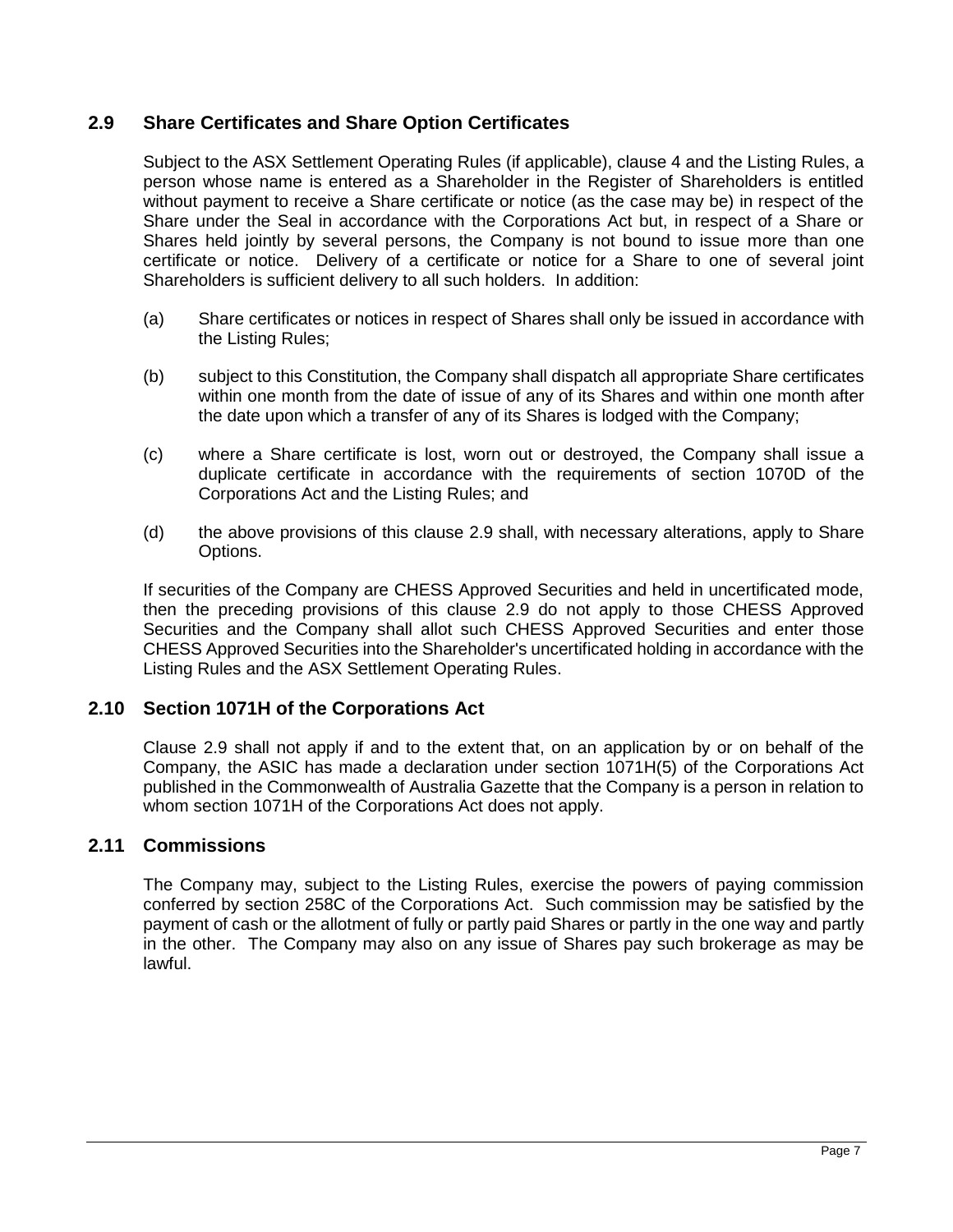# **2.12 Restricted Securities**

The Company shall comply in all respects with the requirements of the Listing Rules with respect to Restricted Securities. Without limiting the generality of the above:

- (a) a holder of Restricted Securities must not Dispose of, or agree or offer to Dispose of, the Securities during the escrow period applicable to those Securities except as permitted by the Listing Rules or the ASX;
- (b) if the Restricted Securities are in the same class as quoted Securities, the holder will be taken to have agreed in writing that the Restricted Securities are to be kept on the Company's issuer sponsored subregister and are to have a Holding Lock applied for the duration of the escrow period applicable to those Securities;
- (c) the Company will refuse to acknowledge any Disposal (including, without limitation, to register any transfer) of Restricted Securities during the escrow period applicable to those Securities except as permitted by the Listing Rules or the ASX;
- (d) a holder of Restricted Securities will not be entitled to participate in any return of capital on those Securities during the escrow period applicable to those Securities except as permitted by the Listing Rules or the ASX; and
- (e) if a holder of Restricted Securities breaches a Restriction Deed or a provision of this Constitution restricting a Disposal of those Securities, the holder will not be entitled to any dividend or distribution, or to exercise any voting rights, in respect of those Securities for so long as the breach continues.

#### **2.13 Non-Issue or Cancellation of Certificate**

Notwithstanding any other provision of this Constitution, the Company need not issue a certificate, and may cancel any certificate without issuing a certificate in substitution, in respect of any Shares or Share Options of the Company in any circumstances where the non-issue or cancellation of that certificate is permitted by the Corporations Act, the Listing Rules or the ASX Settlement Operating Rules.

# **2.14 No Prohibition on Foreign Ownership**

Nothing in this Constitution shall have the effect of limiting or restricting the ownership of any securities of the Company by foreign persons except where such limits or restrictions are prescribed by Australian law.

# **2.15 Payment of Interest out of Capital**

Where any Shares are issued for the purpose of raising money to defray the expenses of the construction of any works or buildings or the provision of any plant which cannot be made profitable for a lengthened period the Company may pay interest on so much of such share capital as is paid up for the period and may charge this interest to capital as part of the cost of construction of the works, buildings or plant.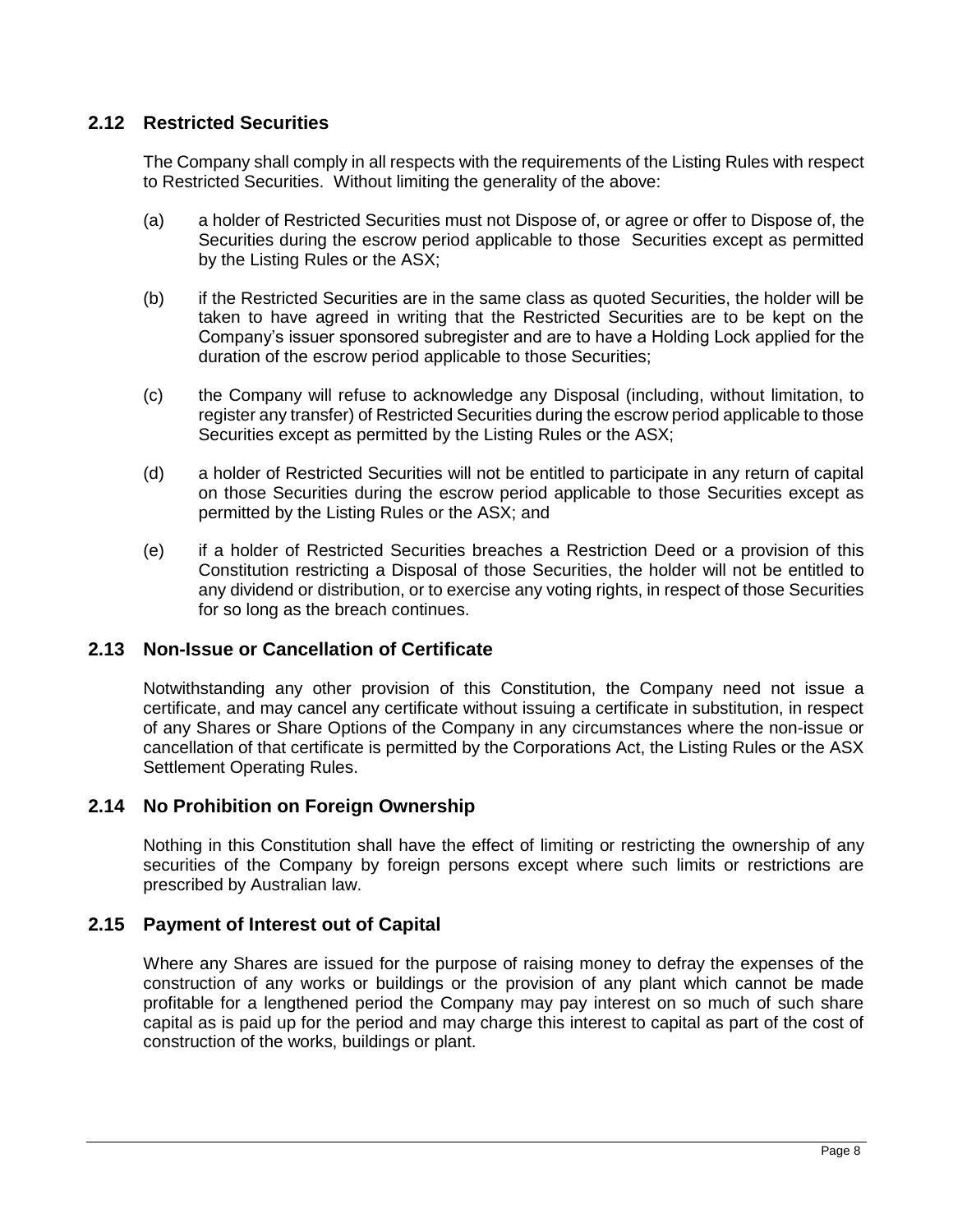# <span id="page-17-0"></span>**3. Minimum Shareholding**

# **3.1 Effect of this Clause**

The provisions of this clause have effect notwithstanding any other provision of this Constitution, except clause [33.](#page-66-0)

### **3.2 Definitions**

In this clause:

**Authorised Price** means the price per share of the Listed Securities equal to the simple average of the last closing price of the Listed Securities quoted on ASX for each of the ten trading days immediately preceding the date of any offer received by the Company pursuant to clause 3.5.

**Date of Adoption** means the date upon which this clause is inserted in this Constitution by special resolution of the members of the Company.

**Date of Effect** has the meaning given in clause [3.13.](#page-19-0)

**Minimum Shareholding** means a number of shares equal to a "marketable parcel" of Listed Securities within the meaning of the Listing Rules.

**Minority Member** means a member holding less than the Minimum Shareholding on or at any time after the Date of Adoption.

**New Minority Member** means a member who is the holder or a joint holder of a New Minimum Shareholding.

**New Minimum Shareholding** means a holding of shares in the same class created after the Date of Adoption by the transfer of a parcel of shares the aggregate market price of which, at the time at which a transfer of those Listed Securities was initiated or a paper based transfer of those Listed Securities was lodged with the Company, was less than a marketable parcel.

**Purchaser** means the person or persons (including one or more members) whose offer or offers to purchase Listed Securities is or are accepted by the Company.

# **3.3 Minimum Shareholding**

Subject to clauses [3.13](#page-19-0) and [3.14,](#page-19-1) on and from the Date of Effect, the shareholding of a member which is less than the Minimum Shareholding may be sold by the Company pursuant to the provisions of this clause [3.](#page-17-0)

# **3.4 Sale of Listed Securities of Minority Member**

Subject to clauses [3.13](#page-19-0) and [3.14,](#page-19-1) on and from the Date of Effect, each Minority Member shall be deemed to have irrevocably appointed the Company as his agent:

(a) to sell all the Listed Securities held by him at a price not less than the Authorised Price and without any cost being incurred by the Minority Member;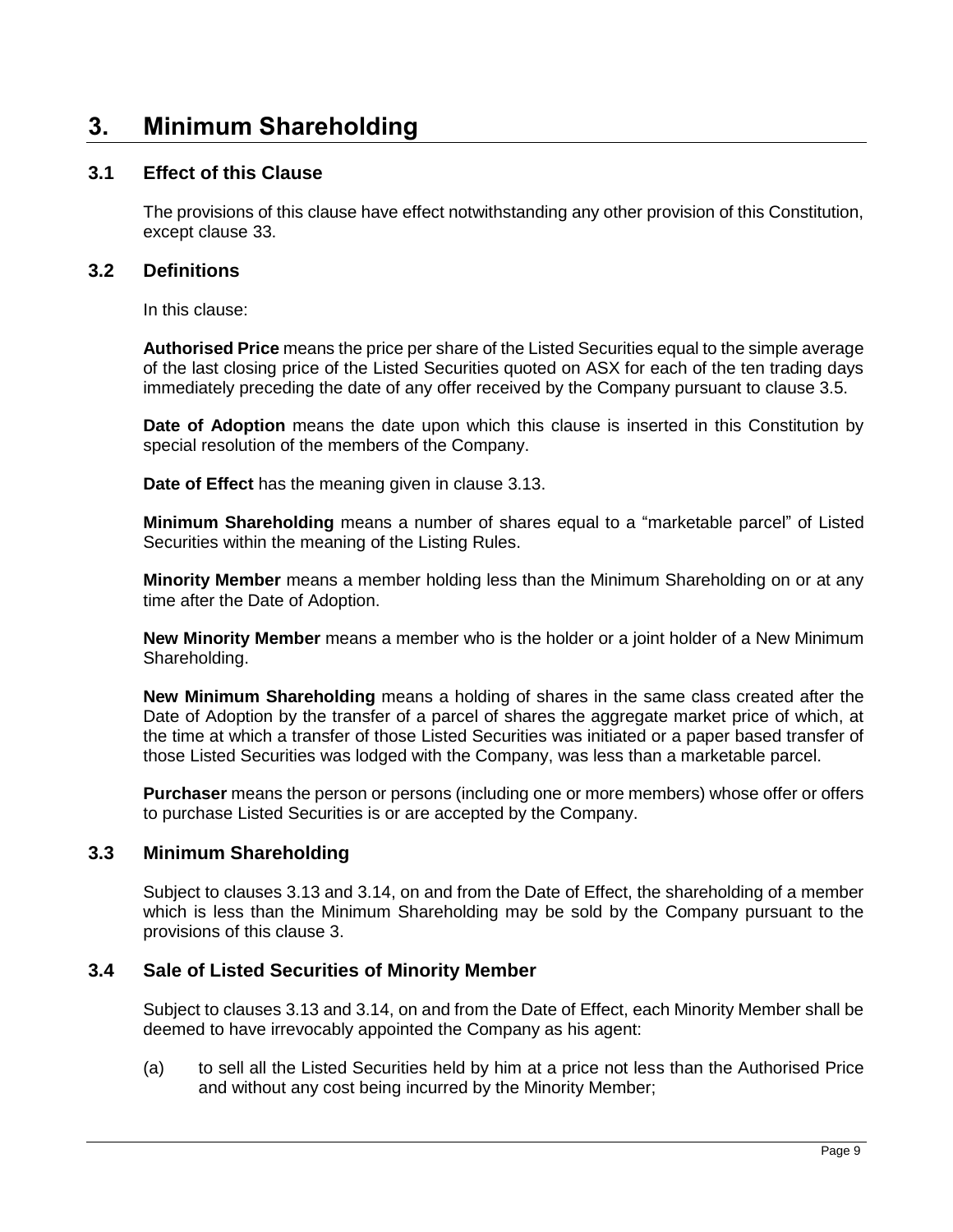- (b) to deal with the proceeds of the sale of those Listed Securities in accordance with this clause; and
- (c) where the Listed Securities are CHESS Approved Securities held in uncertificated form, to initiate a Holding Adjustment (as defined in the ASX Settlement Operating Rules) to move the securities from the CHESS Holding (as defined in the ASX Settlement Operating Rules) of the Minority Member to an Issuer Sponsored or Certificated Holding (as defined in the ASX Settlement Operating Rules) for the sale of the Listed Securities.

### **3.5 Acceptance of Offer**

Where the Company receives an offer for the purchase of all the Listed Securities of a Minority Member to whom this clause applies at the date of the offer at a price not less than the Authorised Price, the Company may accept the offer on behalf of that Minority Member.

#### **3.6 Appointment of Attorney**

The Company shall, by instrument in writing, appoint a person or persons to act as attorney or attorneys of each Minority Member to whom this clause applies, to execute an instrument or instruments of transfer of their Listed Securities to the Purchaser.

# **3.7 Transfer**

Where:

- (a) all the Listed Securities of each Minority Member to whom this clause applies at any time are sold to one Purchaser; or
- (b) all the Listed Securities of two or more Minority Members to whom this clause applies at any time are sold to one Purchaser,

the transfer may be effected by one instrument of transfer.

#### <span id="page-18-0"></span>**3.8 Proceeds of Sale**

The Company shall receive the aggregate proceeds of the sale of all of the Listed Securities of each Minority Member to whom this clause applies at any time and shall:

- (a) immediately cause the name of the Purchaser to be entered in the Register of Shareholders as the holder of the Listed Securities sold; and
- (b) within fourteen days of receipt of the relevant share certificate or otherwise as soon as is practicable, cause the pro rata proportions of the proceeds attributable to each Minority Member to be sent to each Minority Member by electronic transfer or cheque mailed to his address in the Register of Shareholders (or in the case of joint holders, to the address of the holder whose name is shown first in the Register of Shareholders), this cheque or electronic transfer to be made payable to the Minority Member (or, in the case of joint holders, to them jointly). In the case where a Minority Member's whereabouts are unknown or where a Minority Member fails to return the share certificate or certificates (where required) relating to the Listed Securities sold, the proceeds of sale shall be applied in accordance with the applicable laws dealing with unclaimed moneys.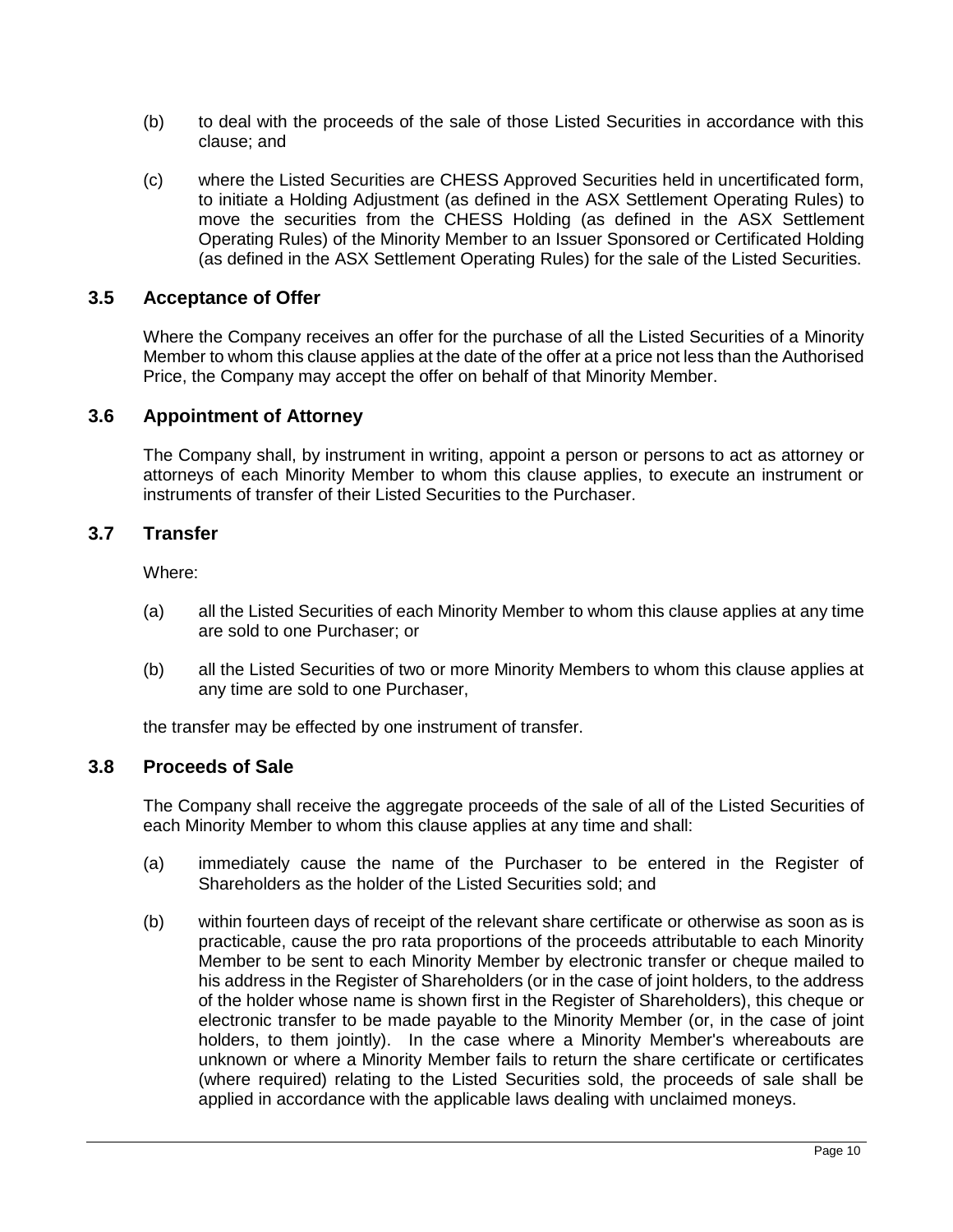# **3.9 Receipt of Proceeds**

The receipt by the Company of the proceeds of sale of Listed Securities of a Minority Member shall be a good discharge to the Purchaser of all liability in respect of the purchase of the Listed Securities.

# **3.10 Registration of Purchaser**

Upon entry of the name of the Purchaser in the Register of Shareholders as the holder of the Listed Securities of a Minority Member to whom this clause applies:

- (a) the Purchaser shall not be bound to see to the regularity of the actions and proceedings of the Company pursuant to this Constitution or to the application of the proceeds of sale; and
- (b) the validity of the sale shall not be impeached by any person.

# **3.11 Remedies Limited**

The remedy of any Minority Member to whom this clause applies in respect of the sale of his or her Listed Securities is expressly limited to a right of action in damages against the Company to the exclusion of any other right, remedy or relief against any other person.

# **3.12 Cost of Sale of Listed Securities**

The Company shall bear all the costs of the sale of the Listed Securities.

# <span id="page-19-0"></span>**3.13 Exemption from clause [3](#page-17-0)**

- (a) The Company must give written notice to a Minority Member and, where the Shares are CHESS Approved Securities, to the Controlling Participant (as defined in the ASX Settlement Operating Rules) for the holding of the Minority Member, advising of the Company's intention to sell his or her shareholding pursuant to this clause [3.](#page-17-0)
- (b) Unless the Minority Member, within 6 weeks from the date the notice was sent from the Company in accordance with this clause [3,](#page-17-0) gives written notice to the Company that it desires its shareholding to be exempted from clause [3,](#page-17-0) then the Company will be free to sell the Shares held by the relevant Minority Member immediately following expiry of the 6 week period in accordance with this clause [3](#page-17-0) (**Date of Effect**).
- (c) Where Shares are CHESS Approved Securities, a written notice by the Company in terms of this clause shall comply with the ASX Settlement Operating Rules.

# <span id="page-19-1"></span>**3.14 Notice to Exempt**

Where a Minority Member has given written notice to the Company that it desires its shareholding to be exempted from clause [3](#page-17-0) it may, at any time prior to the sale of the Listed Securities under clause [3.8,](#page-18-0) revoke or withdraw that notice. In that event the provisions of clause [3](#page-17-0) shall apply to the Minority Member.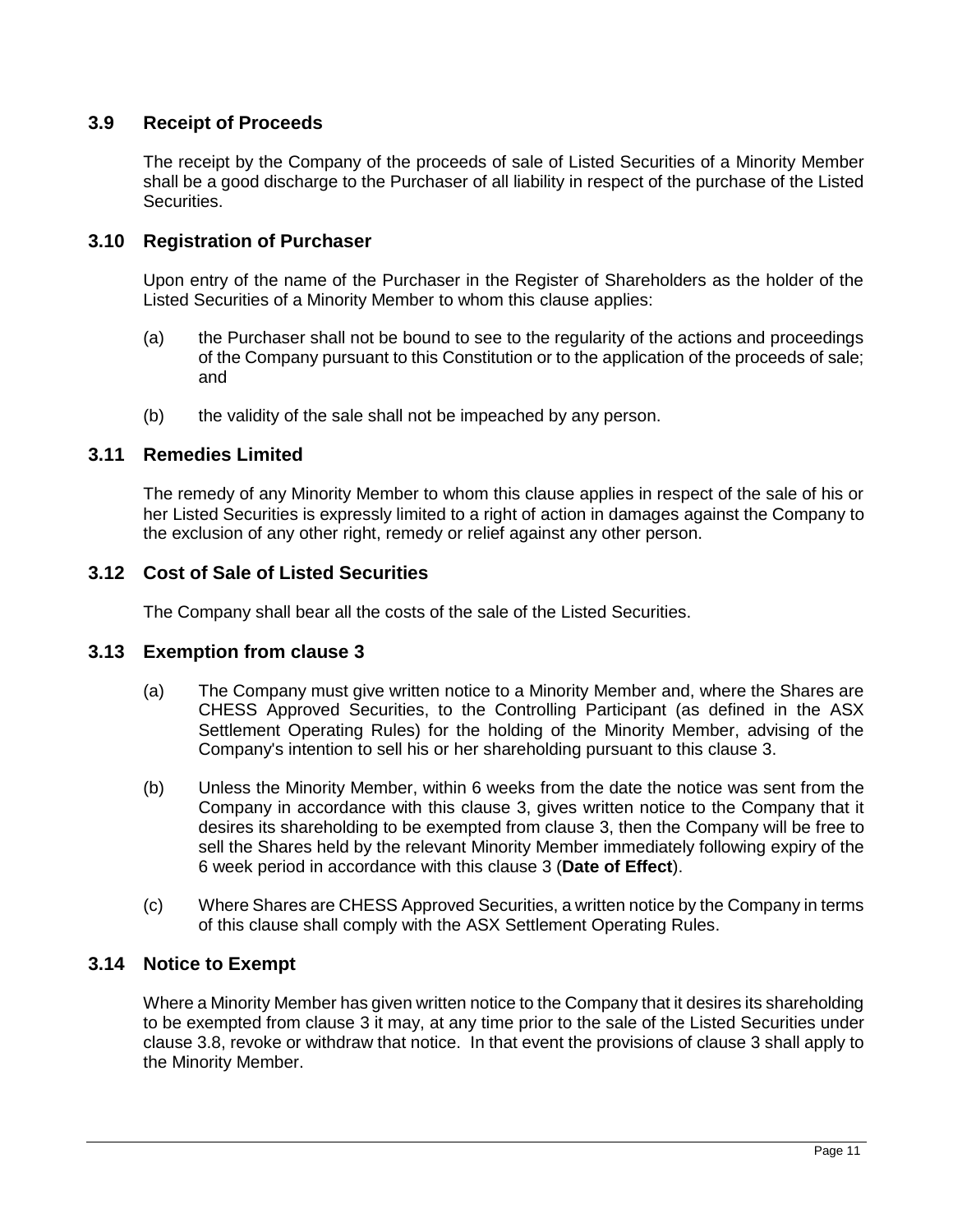# <span id="page-20-2"></span>**3.15 Takeover Offer or Announcement**

The Company shall not commence to sell Listed Securities comprising less than a Minimum Shareholding following the announcement of a takeover offer or takeover announcement for the Company. If a takeover bid is announced after a notice is given but before an agreement is entered into for the sale of the Listed Securities, this clause [3](#page-17-0) ceases to operate for those Listed Securities. However, despite clause [3.16,](#page-20-1) a new notice under clause [3.13](#page-19-0) may be given after the offer period if the takeover bid closes.

# <span id="page-20-1"></span>**3.16 Use by Company of Clause [3](#page-17-0)**

Subject to clause [3.15,](#page-20-2) this clause [3](#page-17-0) may be invoked only once in any twelve month period after its adoption or re-adoption.

# <span id="page-20-3"></span>**3.17 Notice to New Minority Members**

If the Directors determine that a member is a New Minority Member, the Company may give the member notice in writing stating that the member is a New Minority Member, specifying the number of shares making up the New Minimum Shareholding, the market price of those Listed Securities and the date on which the market price was determined and stating that the Company intends to sell the Listed Securities specified in the notice in accordance with the provisions of its Constitution. Unless the Directors determine otherwise, if the Company gives such a notice, all rights of the member to vote and to receive dividends in respect of the shares specified in the notice are suspended until the Listed Securities are sold or that member ceases to be a New Minority Member and any dividends that would, but for this clause [3.17,](#page-20-3) have been paid to that member must be held by the Company and paid to that member within 30 days after the earlier of:

- (a) the date the Listed Securities specified in the notice are transferred; and
- (b) the date that the Company ceases to be entitled to sell those Listed Securities under the sale notice.

# <span id="page-20-0"></span>**4. Uncertificated Holdings and Electronic Transfers**

# **4.1 Electronic or Computerised Holding**

The Directors may do anything they consider necessary or desirable and which is permitted under the Corporations Act and the Listing Rules to facilitate the participation by the Company in the CHESS System and any other computerised or electronic system established or recognised by the Corporations Act or the Listing Rules for the purposes of facilitating dealings in Shares or securities.

### **4.2 Statement of Holdings**

Where the Directors have determined not to issue share certificates or to cancel existing Share certificates, a Shareholder shall have the right to receive such statements of the holdings of the Shareholder as are required to be distributed to a Shareholder under the Corporations Act or the Listing Rules.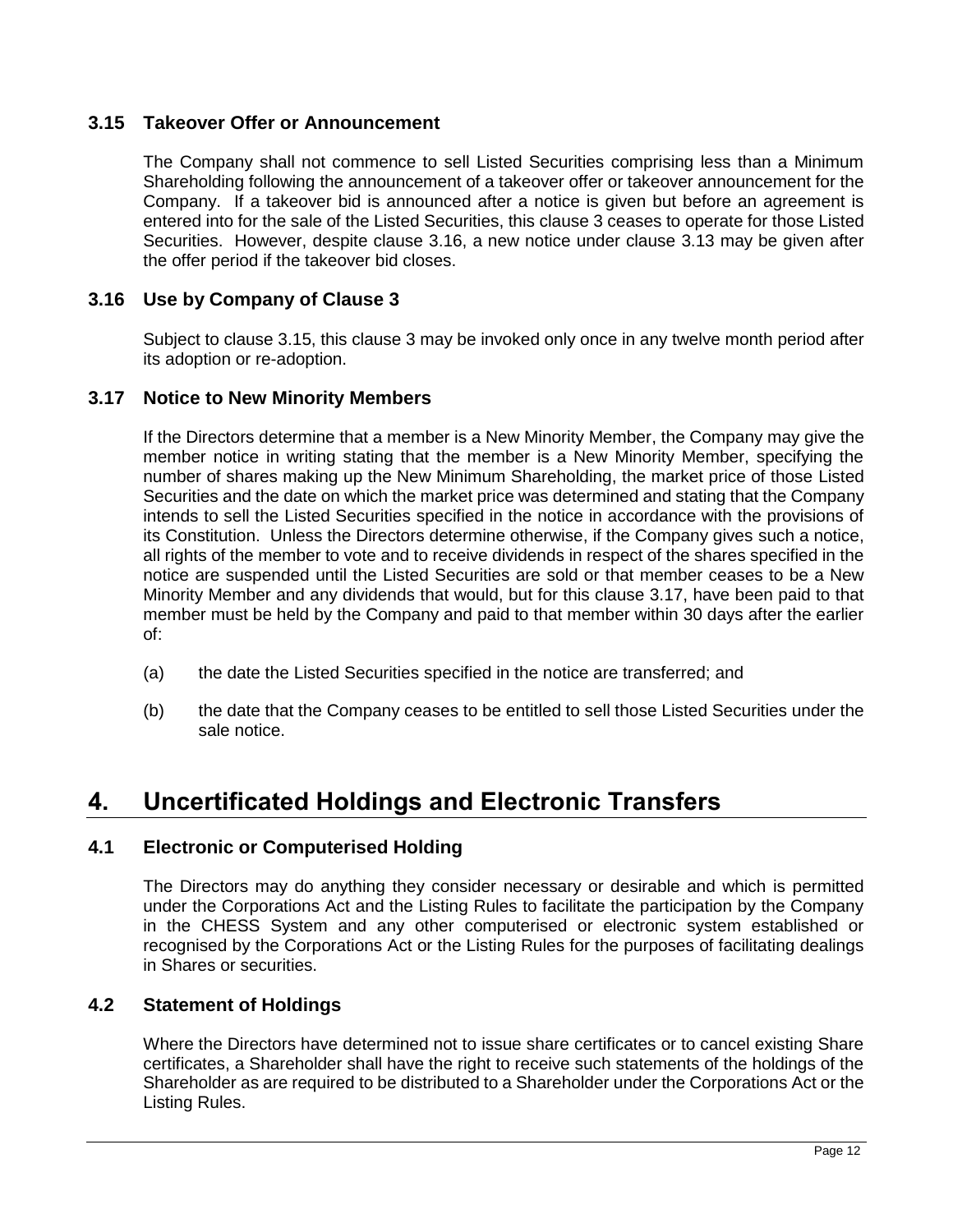# **4.3 Share Certificates**

If the Directors determine to issue a certificate for Shares held by a Shareholder, the provisions in relation to Share certificates contained in clause [2](#page-13-0) shall apply.

# **4.4 Listing Rules**

The Company shall comply with the Listing Rules and the ASX Settlement Operating Rules in relation to the CHESS System.

# <span id="page-21-1"></span>**5. Lien**

# **5.1 Lien for Members Debts**

The Company has a first and paramount lien on each Share (except where the Share is a Listed Security and is fully paid up) registered in a Shareholder's name in respect of all money owed to the Company by the Shareholder (including any money payable under clause [5.2](#page-21-0) to the extent that the Company has made a payment in respect of a liability or a requirement referred to in that clause) but not any unpaid call once the Share has been forfeited under section 254Q of the Corporations Act. The lien extends to reasonable interest and expenses incurred because the amount is not paid.

# <span id="page-21-0"></span>**5.2 Generally**

Whenever any law for the time being of any country, state or place imposes or purports to impose any immediate or future possible liability upon the Company to make any payments or empowers any government or taxing authority or governmental official to require the Company to make any payment in respect of any Shares held either jointly or solely by any Shareholder, or in respect of any transfer of Shares, or of any dividends, bonuses or other moneys due or payable or accruing due or which may become due or payable to such Shareholder by the Company on or in respect of any Shares or for or on account or in respect of any Shareholder, and whether in consequence of:

- (a) the death of such Shareholder;
- (b) the non-payment of any income tax or other tax by such Shareholder;
- (c) the non-payments of any estate, probate, succession or death, duty or of any other Duty by the executor or administrator of such Shareholder or by or out of his estate; or
- (d) any other act or thing,

the Company in every case:

- (e) shall be fully indemnified by such Shareholder or his executor or administrator from all liability;
- (f) shall have a lien upon all dividends, bonuses and other moneys payable in respect of the Shares held either jointly or solely by this Shareholder for all moneys paid by the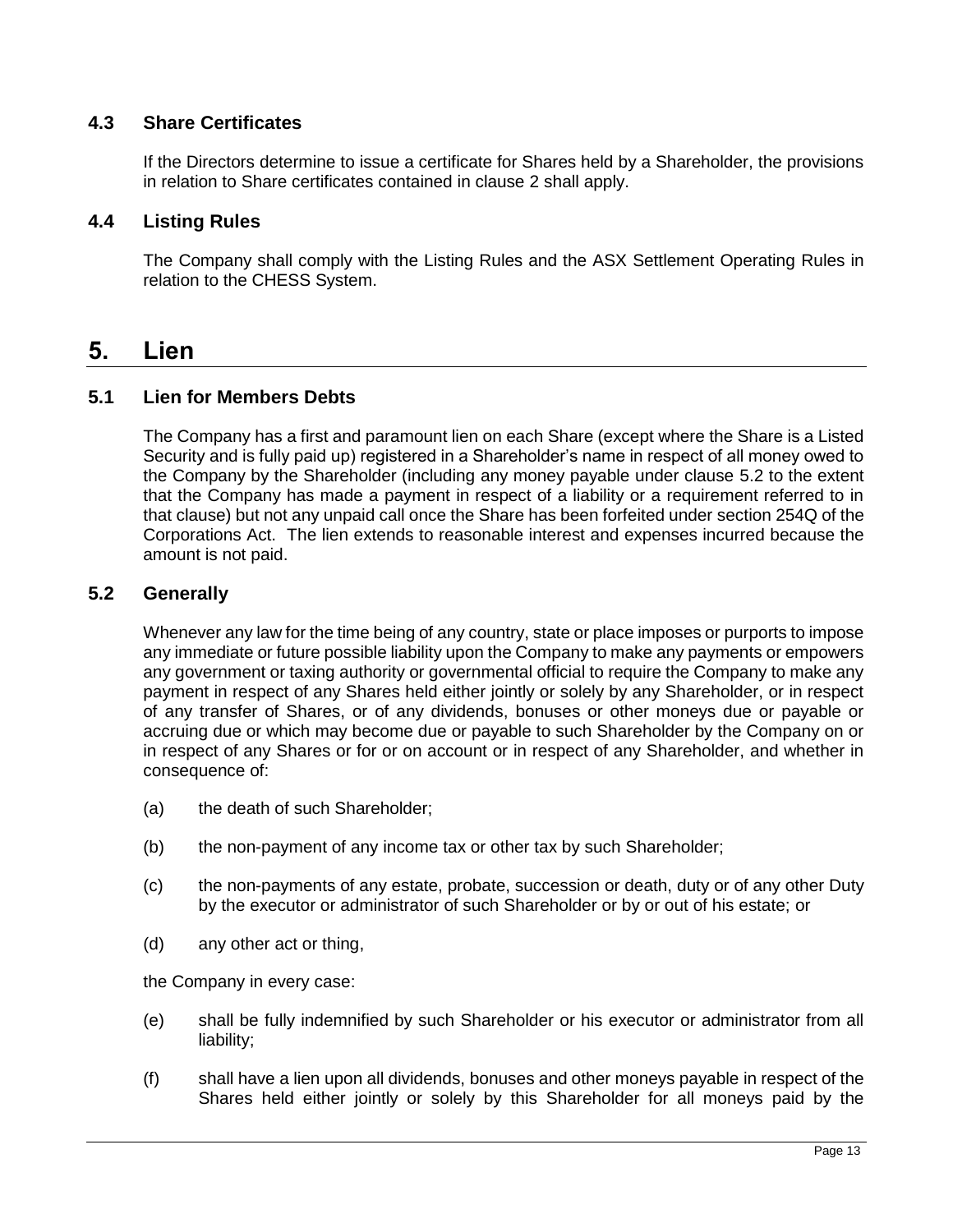Company in respect of the Shares or in respect of any dividend, bonus or other money or for an account or in respect of this Shareholder under or in consequence of any law, together with interest at the Prescribed Rate from date of payment to date of repayment, and may deduct or set off against any dividend, bonus or other moneys so paid or payable by the Company together with interest at the Prescribed Rate;

- (g) may recover as a debt due from this Shareholder or his or her executor or administrator, wherever constituted or situate, any moneys paid by the Company under or in consequence of any such law and interest on these moneys at the Prescribed Rate and for the period mentioned above in excess of any dividend, bonus or other money as mentioned above then due or payable by the Company to such Shareholder; and
- (h) may, subject to the Listing Rules, if any such money be paid or payable by the Company under any such law, refuse to register a transfer of any Shares by this Shareholder or his executor or administrator until the money and interest mentioned above is set off or deducted or, in case the money and interest exceeds the amount of any dividend, bonus or other money then due or payable by the Company to the Shareholder, until this excess is paid to the Company.

Nothing contained in this clause shall prejudice or affect any right or remedy which any law may confer or purport to confer on the Company, and, as between the Company and every such Shareholder, his or her executor, administrator and estate, wherever constituted or situate, any right or remedy which this law shall confer on the Company shall be enforceable by the Company.

#### **5.3 Exemption**

The Directors may at any time exempt a Share wholly or in part from the provisions of this clause [5.](#page-21-1)

#### **5.4 Dividends**

Whenever the Company has a lien on a Share, the lien extends to all dividends payable in respect of the Share.

#### <span id="page-22-1"></span>**5.5 Sale of Shares**

Subject to clause [5.6,](#page-22-0) the Company may sell, in such manner as the Directors think fit, any Shares on which the Company has a lien.

#### <span id="page-22-0"></span>**5.6 Restrictions on Sale**

A Share on which the Company has a lien shall not be sold unless:

- (a) the sum in respect of which the lien exists is presently payable; and
- (b) the Company has, not less than 14 days before the date of the sale, given to the registered holder for the time being of the Share or the person entitled to the Share by reason of the death or bankruptcy of the registered holder a notice in writing setting out, and demanding payment of, that part of the amount in respect of which the lien exists as is presently payable.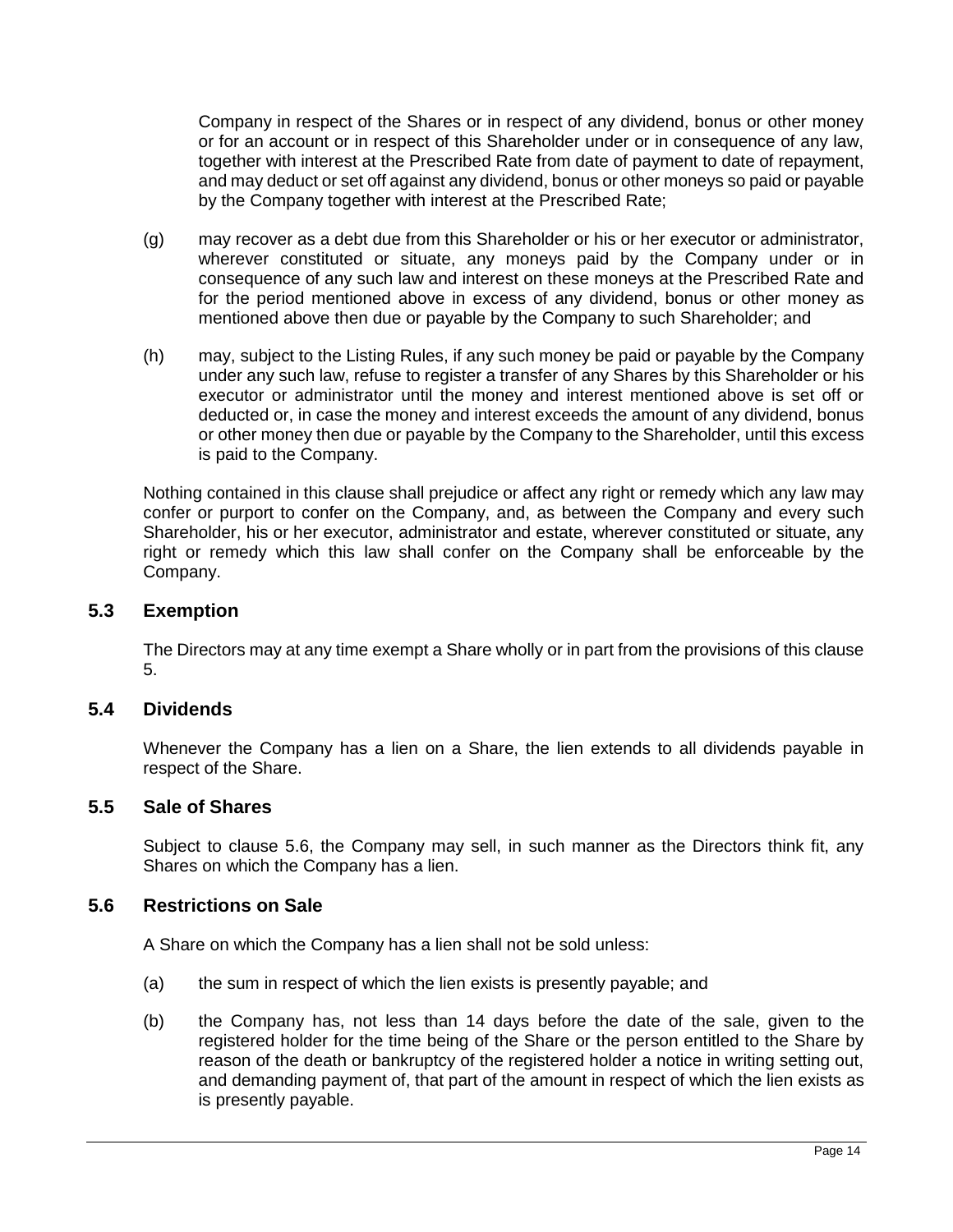# **5.7 Person Authorised to Sign Transfers**

For the purpose of giving effect to a sale of a Share under clause [5.5,](#page-22-1) the Directors may authorise a person to transfer the Shares sold to the purchaser of the Shares. The Company shall register the purchaser as the holder of the Shares comprised in any such transfer and he or she is not bound to see to the application of the purchase money. The title of the purchaser to the Shares is not affected by any irregularity or invalidity in connection with the sale.

# **5.8 Proceeds of Sale**

The proceeds of a sale under clause [5.5](#page-22-1) shall be applied by the Company in payment of that part of the amount in respect of which the lien exists as is presently payable, and the residue (if any) shall (subject to any like lien for sums not presently payable that existed upon the Shares before the sale) be paid to the person entitled to the Shares at the date of the sale.

### **5.9 Protection of Lien under ASX Settlement Operating Rules**

The Company may do all such things as may be necessary or appropriate for it to do under the ASX Settlement Operating Rules to protect any lien, charge or other right to which it may be entitled under any law or this Constitution.

### **5.10 Further Powers re Forfeited Shares and Liens**

Where a transfer following the sale of any Shares after forfeiture or for enforcing a lien, charge or right to which the Company is entitled under any law or under this Constitution is effected by an ASX Settlement Transfer, the Company may do all things necessary or desirable for it to do under the ASX Settlement Operating Rules in relation to that transfer.

# <span id="page-23-0"></span>**6. Calls on Shares**

#### **6.1 Calls**

- (a) The Directors may by resolution make calls on Shareholders of partly paid Shares to satisfy the whole or part of the debt owing on those Shares provided that the dates for payment of those Shares were not fixed at the time of issue.
- (b) A call shall be deemed to have been made at the time when the resolution of the Directors authorising the call was passed.
- (c) A call may be required or permitted to be paid by instalments.
- (d) Failure to send a notice of a call to any Shareholder or the non-receipt of a notice by any Shareholder does not invalidate the call.

#### **6.2 Payment of Calls**

A Shareholder to whom notice of a call is given in accordance with this Constitution must pay to the Company the amount called in accordance with the notice.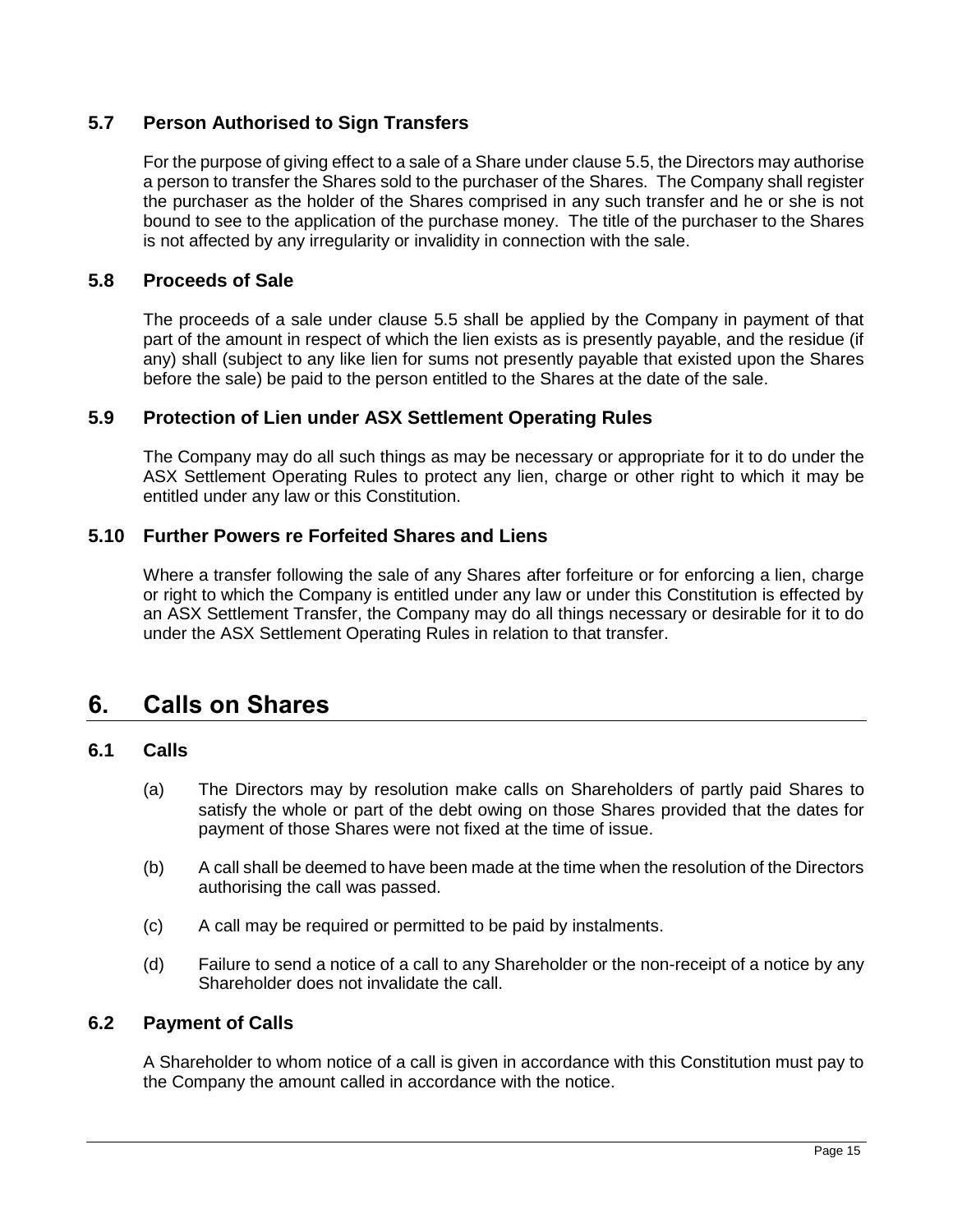# **6.3 Quoted Shares**

- (a) The Directors must not make the date for payment of calls, (**Due Date**), for Shareholders who hold quoted partly paid Shares, less than 30 Business Days and no more than 40 Business Days from the date the Company dispatches notices to relevant Shareholders that a call is made.
- (b) If after a call is made, new Shareholders purchase the same class of Share subject to the call, or if the holdings of the original Shareholders on whom the call was made change, Directors must dispatch a notice informing these Shareholders that a call has been made at least 4 days before the Due Date.
- (c) The Company must enter a call payment on the Company register no more than 5 Business Days after the Due Date.

#### **6.4 Unquoted Shares**

The Directors must not make the Due Date for Shareholders who hold unquoted partly paid Shares, less than 5 Business Days from the date the Company dispatches notices to relevant Shareholders that a call is made.

#### **6.5 Joint Liability**

The joint holders of a Share are jointly and severally liable to pay all calls in respect of the Share.

#### **6.6 Deemed Calls**

Any amount that, by the terms of issue of a Share, becomes payable on allotment or at a fixed date, shall for the purposes of this Constitution be deemed to be a call duly made and payable, and, in case of non-payment, all the relevant provisions of this Constitution as to payment of interest and expenses, forfeiture or otherwise apply as if the amount had become payable by virtue of a call duly made and notified.

#### **6.7 Differentiation between Shareholders**

The Directors may, on the issue of Shares, differentiate between the holders as to the amount of calls to be paid and the times of payment.

#### **6.8 Payments in Advance of Calls**

The Directors may accept from a Shareholder the whole or any part of the amount unpaid on a Share even if no part of that amount has been called up, in which case the Directors shall nominate whether the amount so paid is to be treated as capital or a loan to the Company by the Shareholder, and:

(a) if the amount paid is nominated to be capital, it shall be deemed as from the date of the nomination to have been applied in paying up (so far as it will extend) the unpaid balance of the total issue price of the Share, but the dividend entitlement attaching to the Share shall remain as it was prior to the payment so made until there is a call in respect of the Share under this clause [6](#page-23-0) of an amount equal to or greater than the amount so paid; or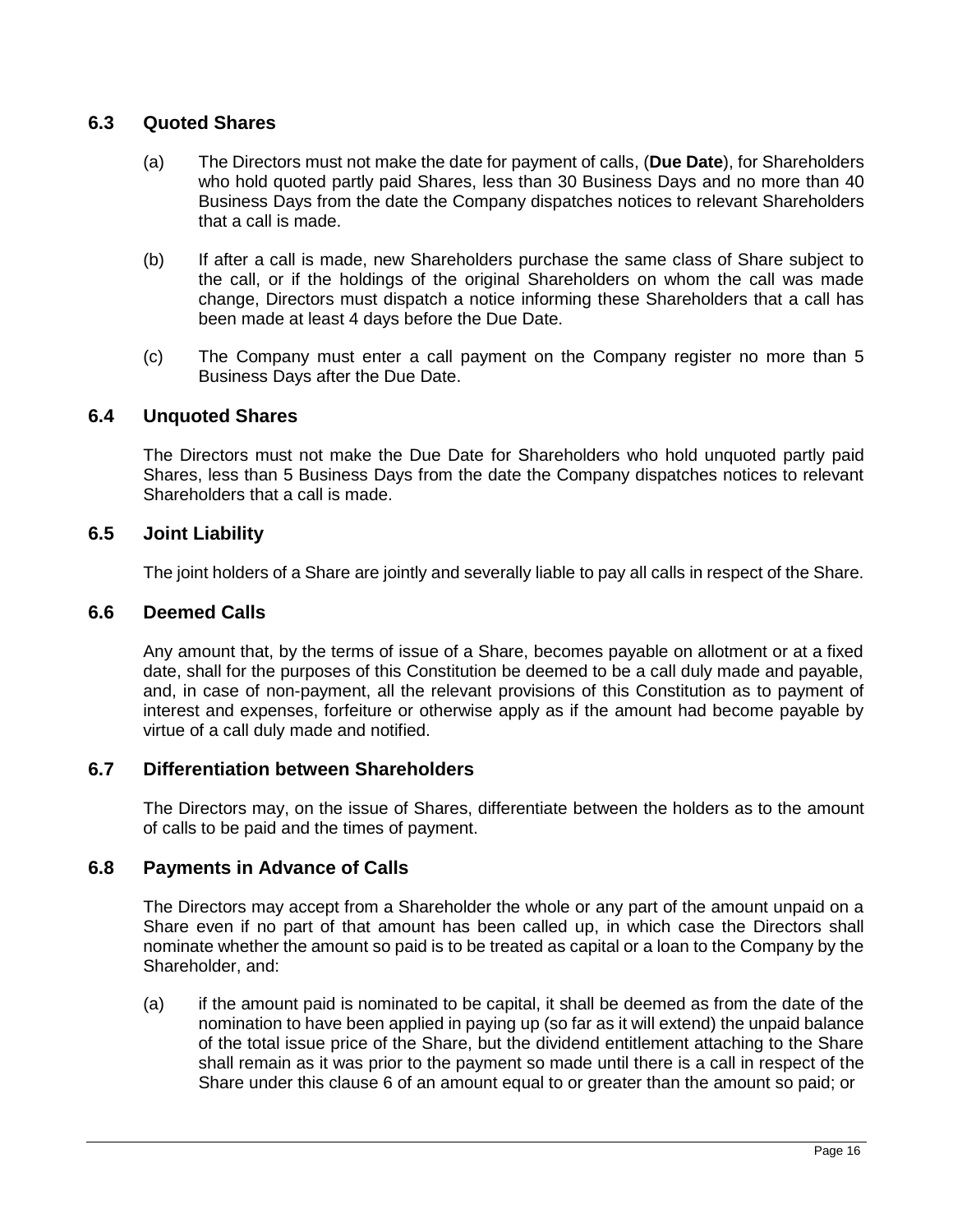(b) if the amount paid is nominated to be a loan to the Company, it shall carry interest at a rate, not exceeding the Prescribed Rate, as is agreed between the Directors and the Shareholder, shall not be repayable unless the Directors so determine, shall not confer on the Shareholder any rights attributable to subscribed capital, and shall, unless so repaid, be applied in payment of calls on the Share as and when the calls become due.

#### **6.9 Outstanding Moneys**

Any moneys payable in respect of a call made in accordance with this Constitution which remain outstanding shall from and including the day for payment until the date payment is received bear interest at the Prescribed Rate.

### **6.10 Revocation/Postponement or Extension**

The Directors may revoke or postpone a call or extend time for payment in accordance with the Listing Rules and/or the Corporations Act, if revocation or postponement is not prohibited by either.

### **6.11 Compliance with Listing Rules and Corporations Act**

The Company shall comply with the Listing Rules and the Corporations Act in relation to calls. All Listing Rule requirements in relation to calls are not covered in this Constitution.

# **6.12 Waive**

The Directors may, to the extent the law permits, waive or compromise all or part of any payment due to the Company under the terms of issue of a Share under this clause [6.](#page-23-0)

# <span id="page-25-1"></span>**7. Forfeiture of Shares**

# <span id="page-25-0"></span>**7.1 Failure to Pay Call**

If a Shareholder fails to pay a call or instalment of a call on the day appointed for payment of the call or instalment, the Directors may, at any time after this day during the time any part of the call or instalment remains unpaid (but subject to this clause [7.1\)](#page-25-0) serve a notice on such Shareholder requiring payment of so much of the call or instalment as is unpaid, together with any interest that has accrued and all costs and expenses incurred by the Company as a result of the nonpayment. The notice shall name a further day being not less than 14 days after the date of notice on or before which the payment required by the notice is to be made and shall state that, in the event of non-payment at or before the time appointed, the Shares in respect of which the call was made will be liable to be forfeited.

# **7.2 Forfeiture**

If the requirements of a notice served under clause [7.1](#page-25-0) are not complied with, any Share in respect of which a call is unpaid at the expiration of 14 days after the day for its payment may be forfeited by a resolution of the Directors to that effect. Such a forfeiture shall include all dividends and other distributions declared in respect of the forfeited Shares and not actually paid or distributed before the forfeiture.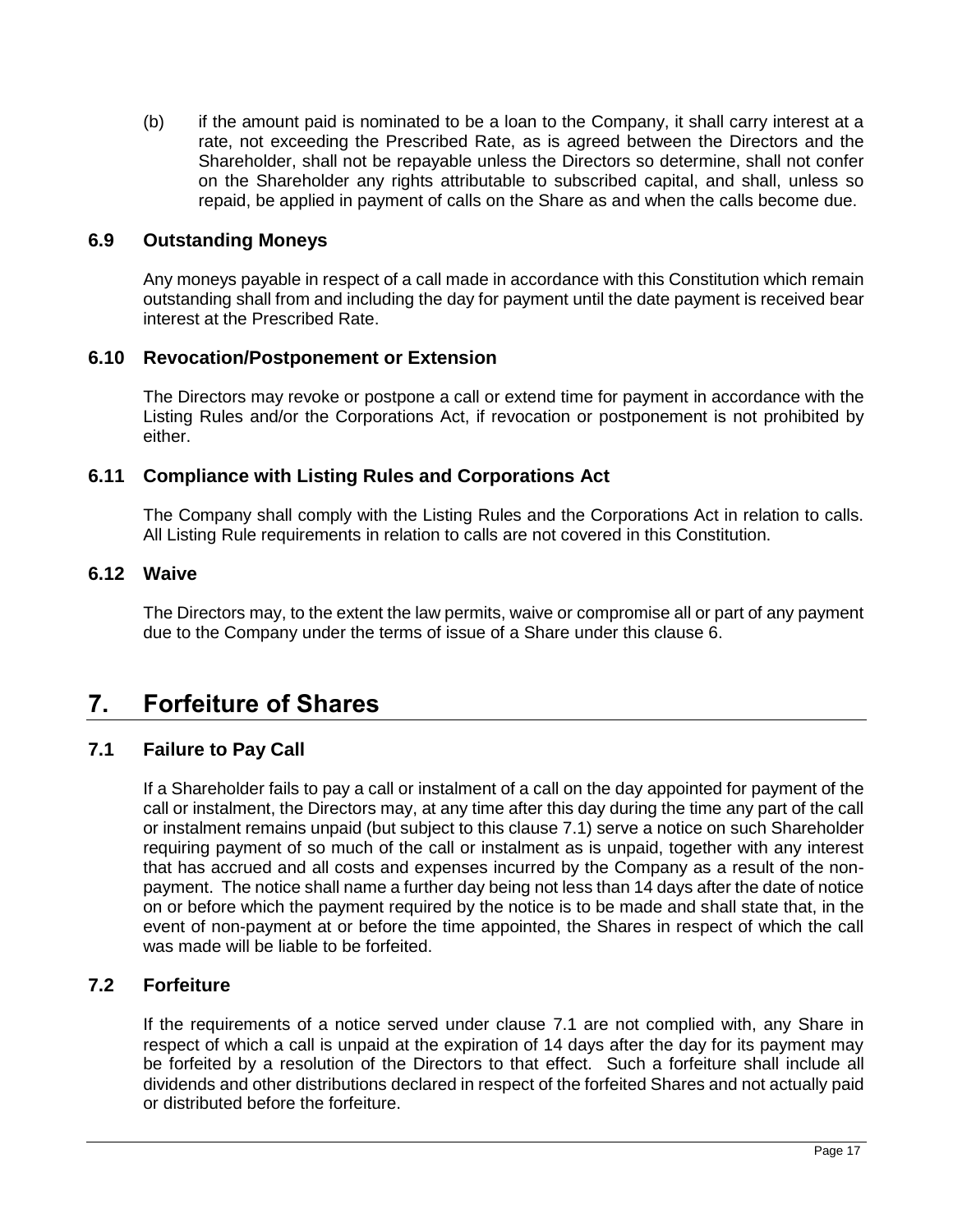# **7.3 Sale of Forfeited Shares**

Subject to the Corporations Act and the Listing Rules, a forfeited Share may be sold or otherwise disposed of on the terms and in the manner that the Directors determine and, at any time before a sale or disposition, the forfeiture may be cancelled on the terms the Directors determine.

# **7.4 Continuing Liability**

A person whose Shares have been forfeited ceases to be a Shareholder in respect of the forfeited Shares, but remains liable to pay the Company all money that, at the date of forfeiture, was payable by him to the Company in respect of the Shares (including interest at the Prescribed Rate from the date of forfeiture on the money for the time being unpaid if the Directors decide to enforce payment of the interest), but his or her liability ceases if and when the Company receives payment in full of all the money (including interest) payable in respect of the Shares.

# **7.5 Officer's Statement Prima Facie Evidence**

A statement in writing declaring that the person making the statement is a Director or a Secretary of the Company, and that a Share in the Company has been duly forfeited on a date stated in the statement, is prima facie evidence of the facts stated in the statement as against all persons claiming to be entitled to the Share.

### **7.6 Procedures**

The Company may receive the consideration (if any) given for a forfeited Share on any sale or disposition of the Share, execute a transfer of the Share in favour of the person to whom the Share is sold or disposed of and take all other steps necessary or desirable to transfer or dispose of those shares to the relevant transferee. Upon the execution of the transfer, the transferee shall be registered as the holder of the Share and is not bound to see to the application of any money paid as consideration. The title of the transferee to the Share is not affected by any irregularity or invalidity in connection with the forfeiture, sale or disposal of the Share.

# **7.7 Listing Rules and ASX Settlement Operating Rules**

The Company shall comply with the Listing Rules with respect to forfeited Shares and may do all such things as may be necessary or appropriate for it to do under the ASX Settlement Operating Rules to protect any lien, charge or other right to which it may be entitled under any law or this Constitution.

#### **7.8 Waive**

The Directors may:

- (a) exempt a Share from all or part of this clause [7;](#page-25-1)
- (b) waive or compromise all or part of any payment due to the Company under this clause [7;](#page-25-1) and
- (c) before a forfeited Share has been sold, reissued and otherwise disposed of, cancel the forfeiture on the conditions they decide.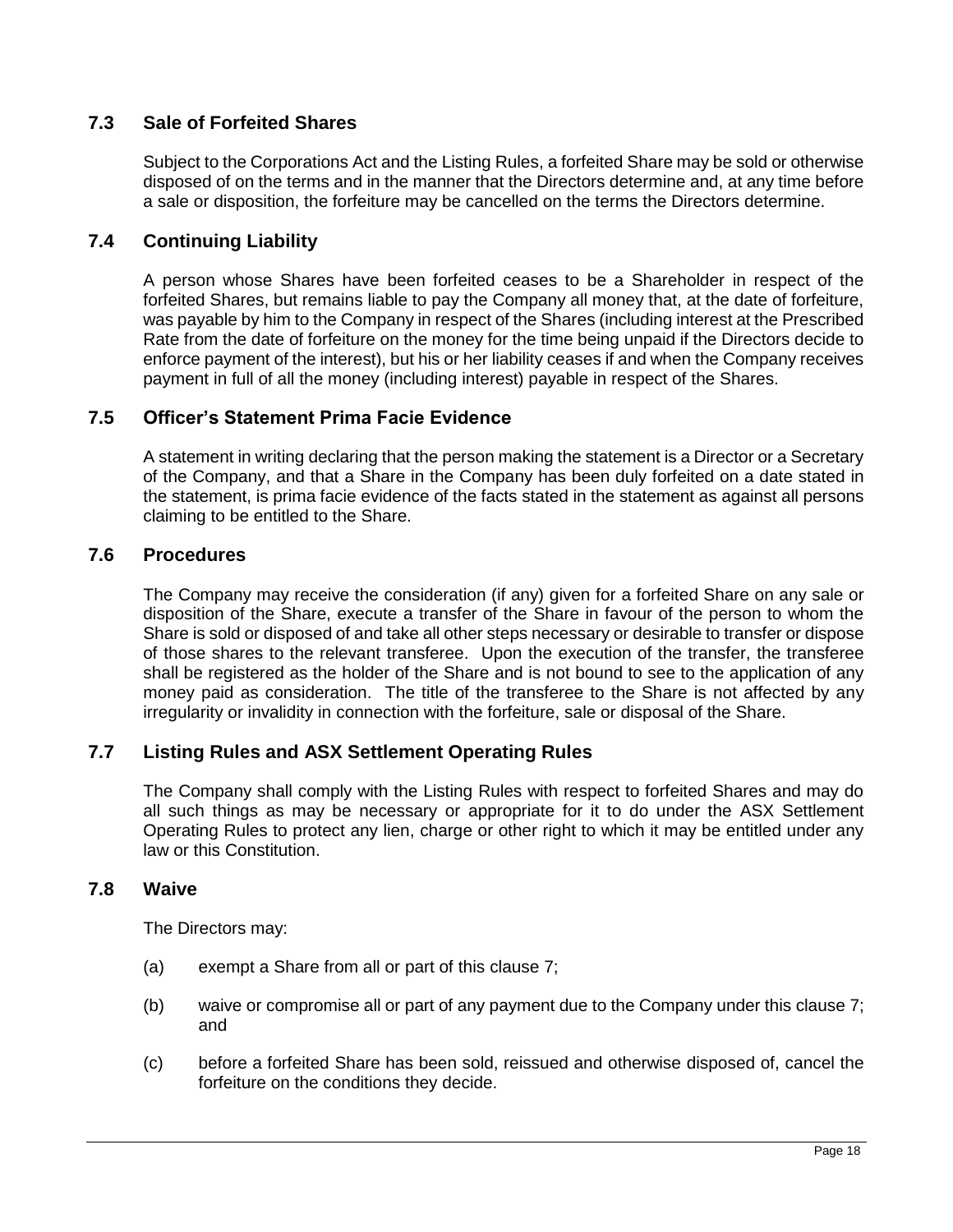# <span id="page-27-1"></span>**8. Transfer of Shares**

#### **8.1 Form of Transfer**

Subject to this Constitution, Shareholders may transfer any Share held by them by:

- (a) an ASX Settlement Transfer or any other method of transferring or dealing in Shares introduced by ASX or operated in accordance with the ASX Settlement Operating Rules or Listing Rules and in any such case recognised under the Corporations Act; or
- (b) an instrument in writing in any usual or common form or in any other form that the Directors approve.

# <span id="page-27-0"></span>**8.2 CHESS Transfers**

- (a) The Company must comply with all obligations imposed on the Company under the Corporations Act, the Listing Rules and the ASX Settlement Operating Rules in respect of an ASX Settlement Transfer or any other transfer of Shares.
- (b) Notwithstanding any other provision in this Constitution, the Company must not prevent, delay or interfere with the registration of an ASX Settlement Transfer or any other transfer of Shares.

# **8.3 Participation in CHESS**

The Directors may do anything they consider necessary or desirable and which is permitted under the Corporations Act, the Listing Rules and the ASX Settlement Operating Rules to facilitate participation by the Company in any system established or recognised by the Corporations Act and the Listing Rules or the ASX Settlement Operating Rules in respect of transfers of or dealings in marketable securities.

#### **8.4 Registration Procedure**

Where an instrument of transfer referred to in clause [8.1\(b\)](#page-27-0) is to be used by a Shareholder to transfer Shares, the following provisions apply:

- (a) the instrument of transfer must be executed by or on behalf of both the transferor and the transferee unless it is a sufficient transfer of marketable securities within the meaning of the Corporations Act and any Duty duly paid if required by law;
- (b) the instrument of transfer shall be left at the Registered Office for registration accompanied by the certificate for the Shares to be transferred (if any) and such other evidence as the Directors may require to prove the title of the transferor and his right to transfer the shares;
- (c) subject to clause [33,](#page-66-0) a reasonable fee may be charged on the registration of a transfer of Shares or other securities; and
- (d) on registration of a transfer of Shares, the Company must cancel the old certificate (if any).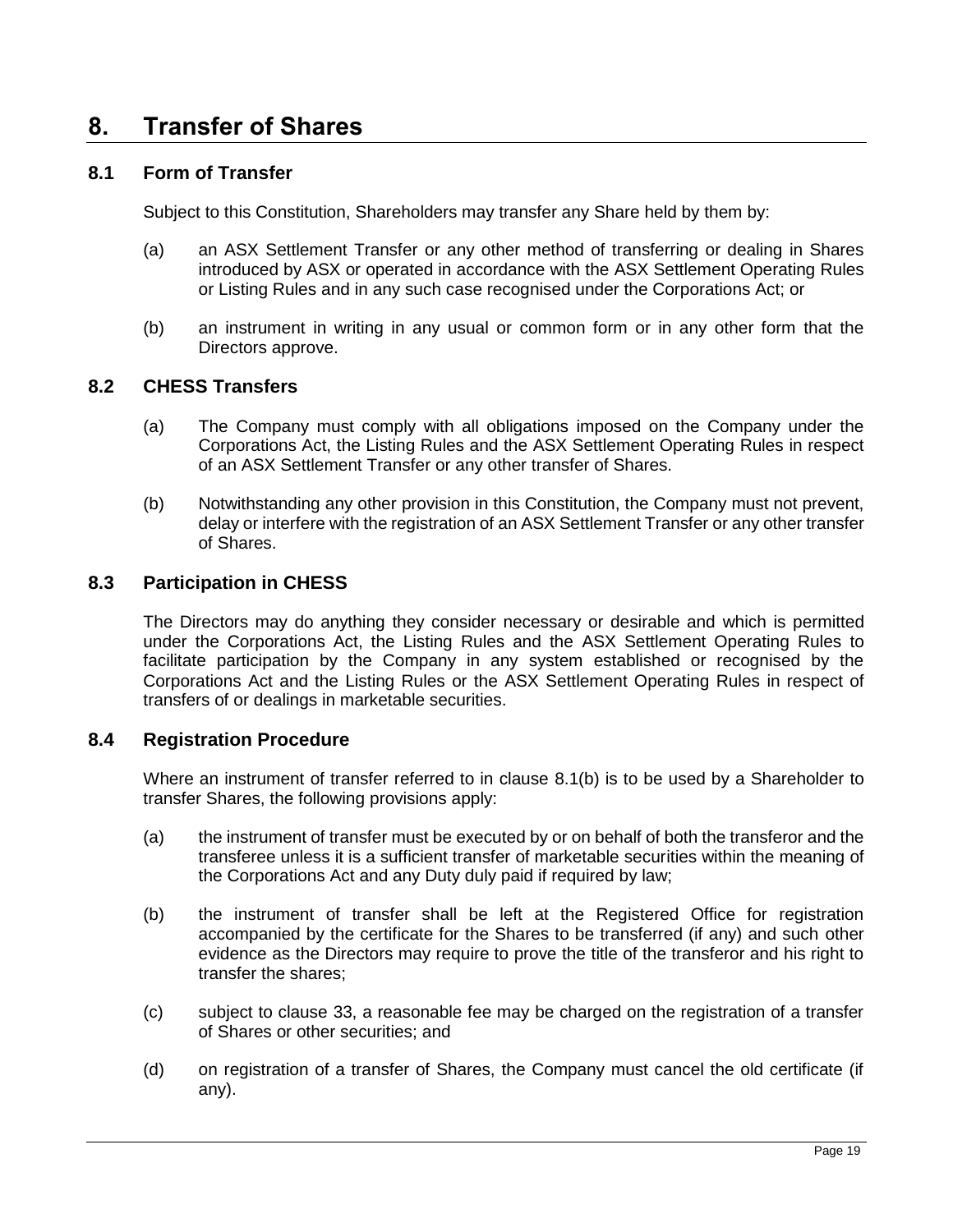#### **8.5 Power to Refuse to Register**

The Directors may refuse to register any transfer of Shares (other than an ASX Settlement Transfer) where:

- (a) the Listing Rules permit the Company to do so;
- (b) the Listing Rules require the Company to do so; or
- (c) the transfer is a transfer of Restricted Securities which is or might be in breach of the Listing Rules or any escrow agreement entered into by the Company in relation to such Restricted Securities pursuant to the Listing Rules.

Where the Directors refuse to register a transfer in accordance with this clause, they shall send notice of the refusal and the precise reasons for the refusal to the transferee and the lodging broker (if any) in accordance with the Listing Rules.

### **8.6 Closure of Register**

Subject to the Listing Rules and the ASX Settlement Operating Rules, the Register of Shareholders may be closed during such time as the Directors may determine, not exceeding 30 days in each calendar year or any one period of more than 5 consecutive Business Days.

### **8.7 Retention of Transfers by Company**

All instruments of transfer which are registered will be retained by the Company, but any instrument of transfer which the Directors decline or refuse to register (except in the case of fraud) shall on demand be returned to the transferee.

#### **8.8 Power to suspend registration of transfers**

The Directors may suspend the registration of transfers at any times, and for any periods, permitted by the ASX Settlement Operating Rules that they decide.

#### **8.9 Powers of Attorney**

Any power of attorney granted by a Shareholder empowering the recipient to transfer Shares which may be lodged, produced or exhibited to the Company or any Officer of the Company will be taken and deemed to continue and remain in full force and effect, as between the Company and the grantor of that power, and the power of attorney may be acted on, until express notice in writing that it has been revoked or notice of the death of the grantor has been given and lodged at the Office or at the place where the Register of Shareholders is kept.

#### **8.10 Other Securities**

The provisions of this clause [8](#page-27-1) shall apply, with necessary alterations, to any other Listed Securities for the time being issued by the Company.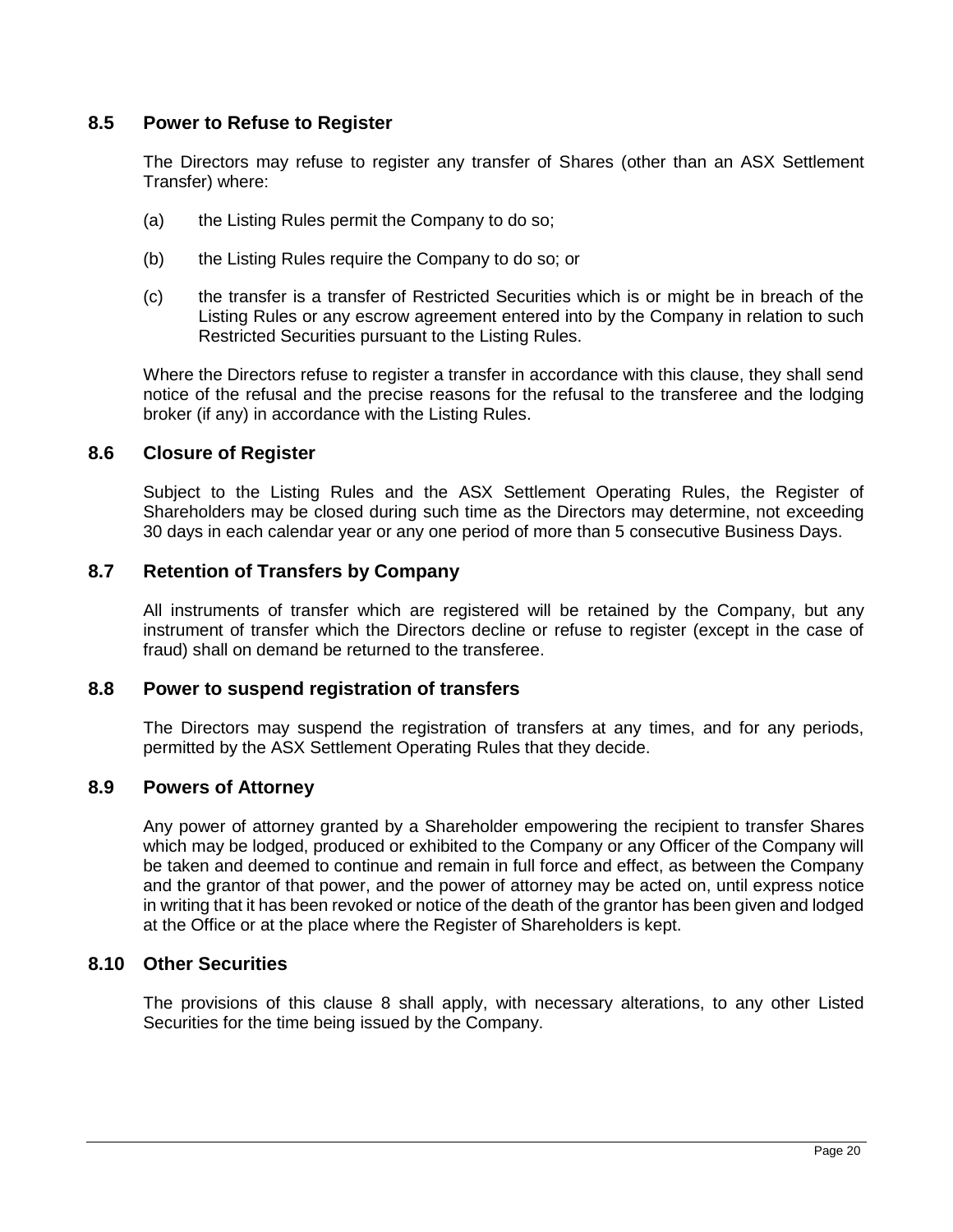# **8.11 Branch Register**

The Company may cause a Register of Shareholders to be kept in any place (including without limitation, a branch register) and the Directors may from time to time make such provisions as they (subject to the Corporations Act, the Listing Rules and the ASX Settlement Operating Rules) may think fit with respect to the keeping of any such Register.

# **8.12 Compliance with ASX Settlement Operating Rules**

The Company shall comply with the ASX Settlement Operating Rules and the Listing Rules in relation to all matters covered by those rules.

### **8.13 Issuer Sponsored Subregister**

The Company may establish and maintain an issuer sponsored subregister in compliance with any relevant provisions of the Corporations Act, the Listing Rules or the ASX Settlement Operating Rules.

### **8.14 Transferor Holds Shares until Registration of Transfer**

A transferor of Shares remains the registered holder of the Shares transferred until an ASX Settlement Transfer has taken effect in accordance with the ASX Settlement Operating Rules or the transfer is registered in the name of the transferee and is entered in the Register of Shareholders in respect of them, whichever is the earlier.

#### **8.15 Waive**

The Directors may, to the extent the law permits, waive any of the requirements of this clause [8](#page-27-1) and prescribe alternative requirements instead.

# <span id="page-29-0"></span>**9. Transmission of Shares**

#### <span id="page-29-2"></span>**9.1 Death of Shareholder Leaving a Will**

On the death of a Shareholder who leaves a will appointing an executor, the executor shall be entitled as from the date of death, and on behalf of the deceased Shareholder's estate, to the same dividends and other advantages and to the same rights whether in relation to meetings of the Company, or voting or otherwise, as the Shareholder would have been entitled to if he or she had not died, whether or not probate of the will has been granted. Nevertheless, if probate of the will is granted to a person or persons other than the executor first referred to in this clause [9,](#page-29-0) his or her executor's rights shall cease, and these rights shall only be exercisable by the person or persons to whom probate is granted as provided in clauses [9.2](#page-29-1) and [9.3.](#page-30-0) The estate of a deceased Shareholder will not be released from any liability to the Company in respect of the Shares.

#### <span id="page-29-1"></span>**9.2 Death or Bankruptcy of Shareholder or the Shareholder becomes of unsound mind**

Subject to clause [9.1,](#page-29-2) where the registered holder of a Share dies, becomes bankrupt, or the Shareholder becomes of unsound mind, his or her personal representative or the trustee of his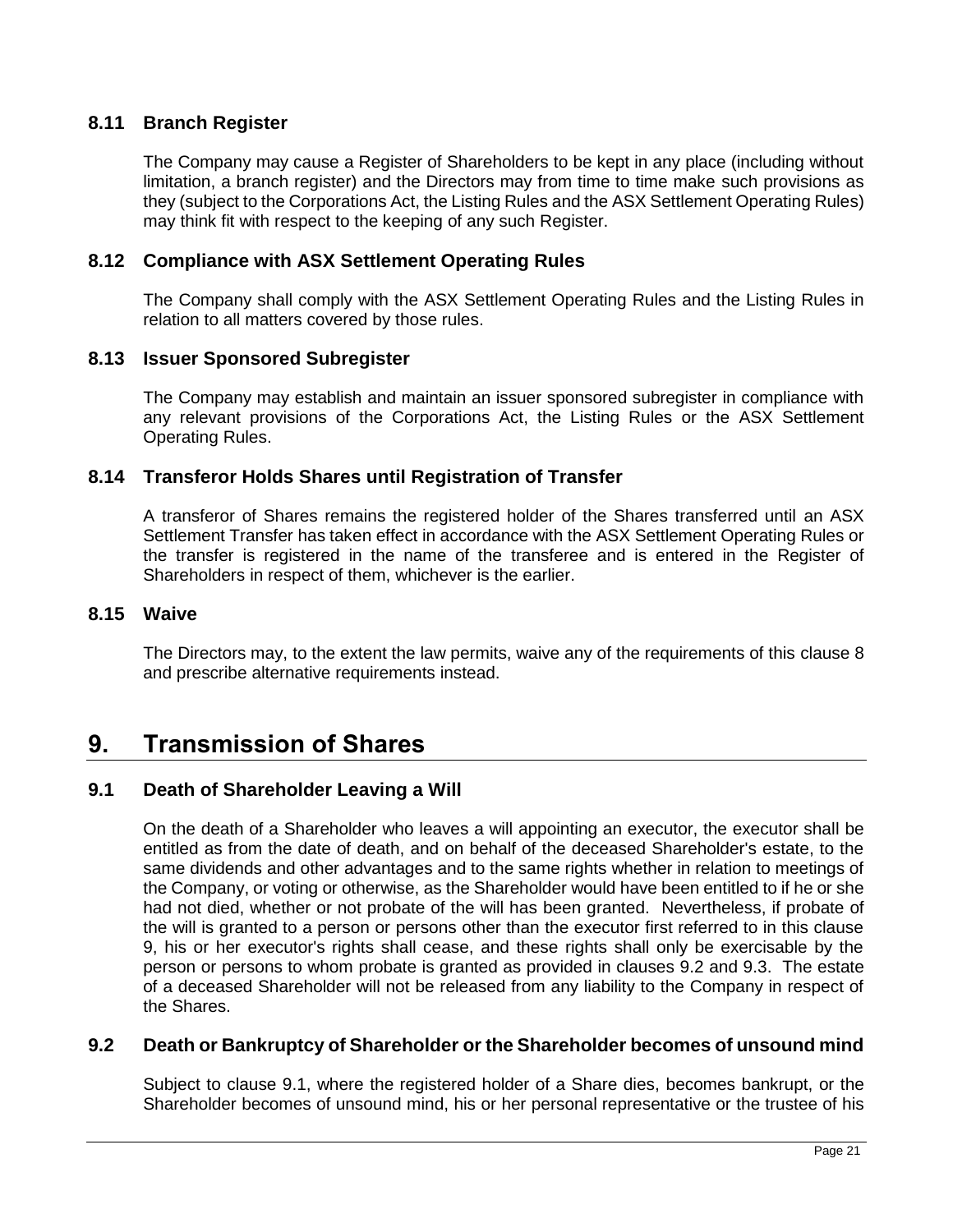or her estate, as the case may be, shall be entitled upon the production of such information as is properly required by the Directors, to the same dividends and other advantages, and to the same rights (whether in relation to meetings of the Company, or to voting or otherwise), as the registered holder would have been entitled to if he or she had not died or become bankrupt.

# <span id="page-30-0"></span>**9.3 Registration by Transmission or to Beneficiary**

A person becoming entitled to a Share in consequence of the death or, subject to the *Bankruptcy Act 1966*, the bankruptcy of a Shareholder or the Shareholder becoming of an unsound mind may, upon information being produced that is properly required by the Directors, elect by written notice to the Company either to be registered himself or herself as holder of the Share or to have some other person nominated by the person registered as the transferee of the Share. If this person elects to have another person registered, he or she shall execute a transfer of the Share to that other person.

# **9.4 Limitations to Apply**

All the limitations, restrictions and provisions of this Constitution relating to the right to transfer Shares and the registration of a transfer of Shares are applicable to any notice or transfer as if the death, bankruptcy of the Shareholder or on the Shareholder becoming of unsound mind had not occurred and the notice or transfer were a transfer signed by that Shareholder.

### <span id="page-30-1"></span>**9.5 Death of a Joint Holder**

In the case of the death of a Shareholder who was a joint holder, the survivor or survivors shall be the only persons recognised by the Company as having any title to the deceased's interest in the Shares, but this clause [9.5](#page-30-1) does not release the estate of a deceased joint holder from any liability in respect of a Share that had been jointly held by this person with one or more other persons.

#### **9.6 Joint Personal Representatives**

Where two or more persons are jointly entitled to any Share in consequence of the death of the registered holder, they shall, for the purpose of this Constitution, be deemed to be joint holders of the Share.

#### **9.7 ASX Settlement Transfer**

In the case of an ASX Settlement Transfer the provisions of this clause [9](#page-29-0) are subject to any obligation imposed on the Company or the person entitled to the relevant Shares on the death or bankruptcy of a member by the Listing Rules, the ASX Settlement Operating Rules or any law.

#### **9.8 Joint Holders**

If more than three persons are registered as holders of Shares in the Company in the Register of Shareholders (or a request is made to register more than three persons), then only the first three persons will be regarded as holders of Shares in the Company and all other names will be disregarded by the Company for all purposes.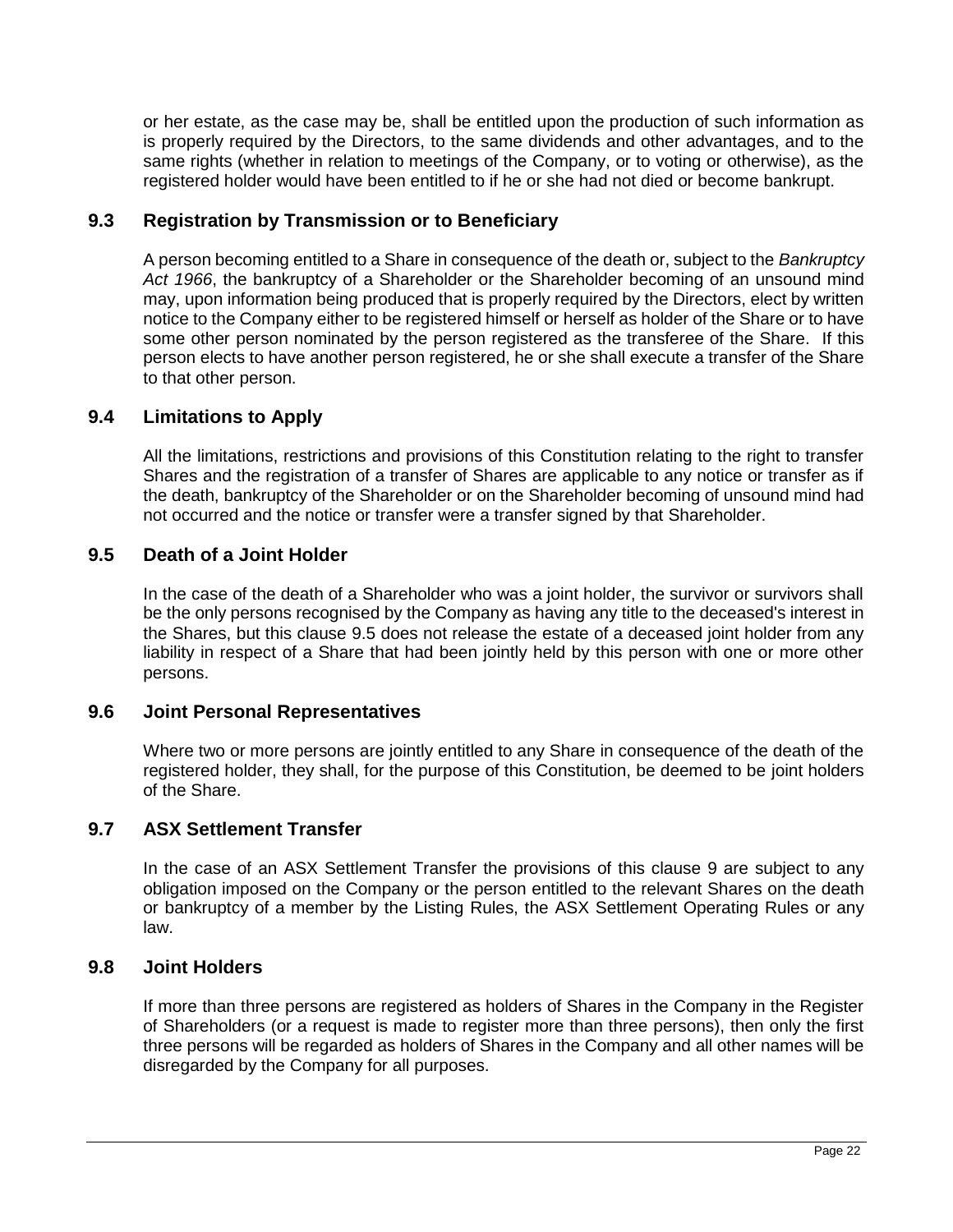# **10. Changes to Capital Structure**

# **10.1 Alterations to Capital**

Subject to the Corporations Act and the Listing Rules, the Company may, by ordinary resolution:

- (a) issue new Shares of such amount specified in the resolution;
- (b) consolidate and divide all or any of its Shares into Shares of larger amount than its existing Shares;
- (c) subject to the Listing Rules, sub-divide all or any of its Shares into Shares of smaller amount, but so that in the sub-division the proportion between the amount paid and the amount (if any) unpaid on each such Share of a smaller amount remains the same; and
- (d) cancel Shares that, at the date of the passing of the resolution, have not been taken or agreed to be taken by any person or have been forfeited and, subject to the Corporations Act, reduce the amount of its share capital by the amount of the Shares so cancelled,

and the Directors may take such action as the Directors think fit to give effect to any resolution altering the Company's share capital.

#### **10.2 Reduction of Capital**

Subject to the Corporations Act and the Listing Rules, the Company may reduce its share capital in any way including, but not limited to, distributing to shareholders securities of any other body corporate and, on behalf of the shareholders, consenting to each shareholder becoming a member of that body corporate and agreeing to be bound by the constitution of that body corporate.

### **10.3 Buy-Backs**

- (a) In this clause "Buy-Back Provisions" means the provisions of Part 2J.1 Division 2 of the Corporations Act.
- (b) The Company may, subject to the Corporations Act and the Listing Rules and in accordance with the Buy-Back Provisions, purchase its own Shares on such terms and at such times as may be determined by the Directors from time to time.
- (c) The Company may give financial assistance to any person or entity for the purchase of its own Shares in accordance with the Buy-Back Provisions on such terms and at such times as may be determined by the Directors from time to time.

#### **10.4 Fractions**

If as a result of any issue of shares or any alteration to the Company's share capital any Shareholders would become entitled to fractions of a share, the Directors may deal with those fractions as the Directors think fit including by:

(a) ignoring fractional entitlements or making cash payments in lieu of fractional entitlements;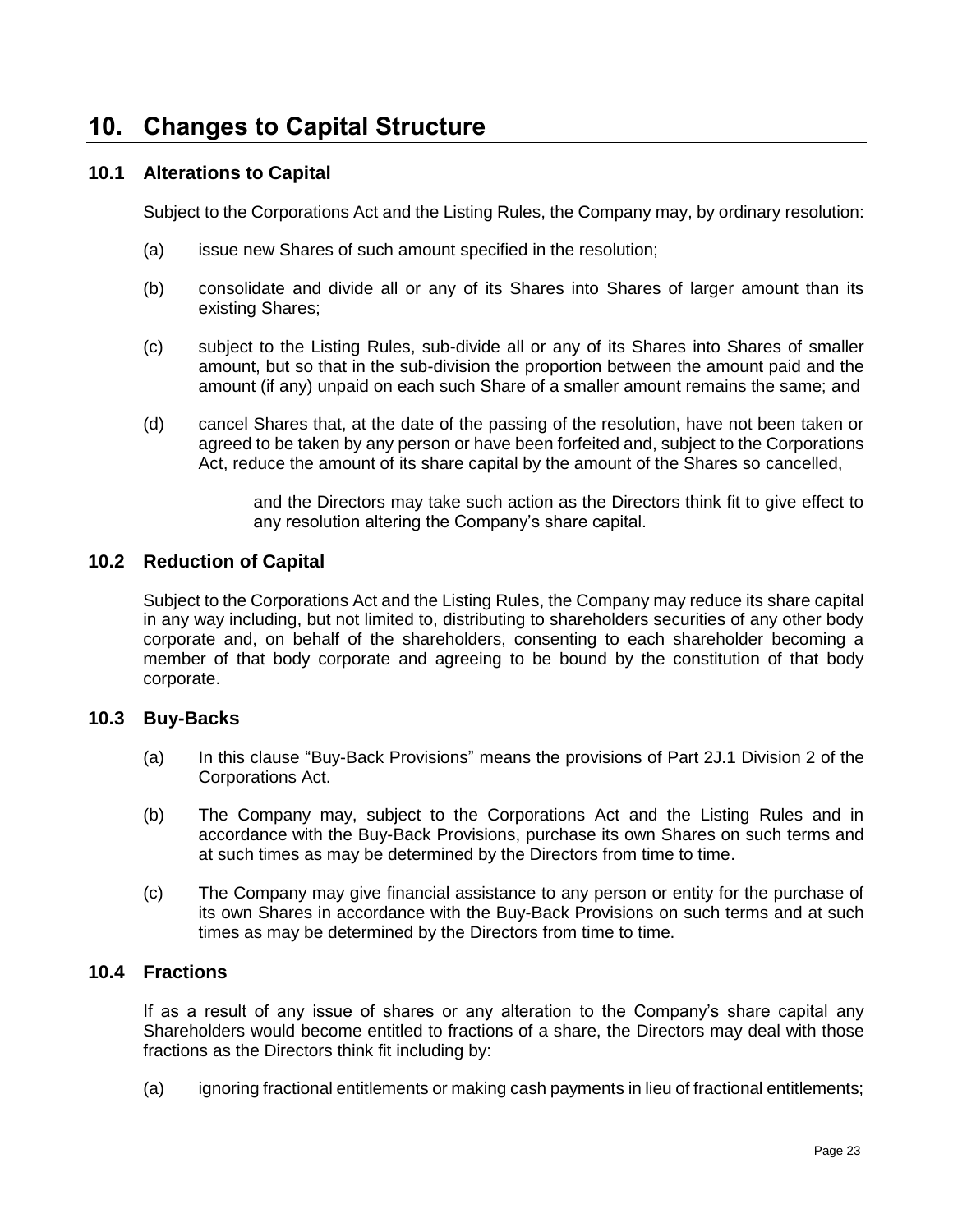- (b) appointing a trustee to deal with any fractions on behalf of Shareholders; and
- (c) rounding up each fractional entitlement to the nearest whole share by capitalising any amount available for capitalisation under clause [23.1](#page-58-0) even though only some of the Shareholders participate in the capitalisation.

# <span id="page-32-0"></span>**11. Written Resolutions**

Where the Company has only one Shareholder, to the extent permitted by law, a resolution in writing signed by that Shareholder, shall be as valid and effectual as if it had been passed at a meeting of Shareholders duly convened and held. A facsimile transmission, an email bearing the signature of the Shareholder or an email of the Shareholder addressed to an officer of the Company confirming agreement with the resolution and undertaking to sign the resolution as soon as practicable shall be deemed to be a document in writing signed by the Shareholder.

# **12. General Meetings**

# <span id="page-32-1"></span>**12.1 Convening of General Meetings of Shareholders by Directors' Resolution**

The Directors may, by a resolution passed by a majority of Directors, convene a general meeting of Shareholders in accordance with this clause [11](#page-32-0) and the requirements of the Corporations Act.

# **12.2 Change of place or postponement of a General Meeting of Shareholders**

The Directors may, subject to the Corporations Act and the Listing Rules, postpone a meeting of Shareholders or change the place for a general meeting of Shareholders by giving written notice to ASX. If a meeting of Shareholders is postponed for one month or more, the Company must give new notice of the postponed meeting. The only business that may be transacted at a general meeting the holding of which is postponed is the business specified at the original meeting.

# **12.3 Convening of General Meetings of Shareholders by a Director or requisition**

Any Director may, whenever he or she thinks fit, convene a general meeting of Shareholders, and a general meeting shall also be convened on requisition as is provided for by the Corporations Act, or in default, may be convened by such requisitions as empowered to do so by the Corporations Act. If there are no Directors for the time being, a Secretary may convene a general meeting of Shareholders for the purpose of enabling the election of Directors but for no other purpose. A general meeting may be held at two or more venues simultaneously using any technology that gives the Shareholders as a whole a reasonable opportunity to participate.

#### **12.4 Cancellation of a General Meeting of Shareholders**

- (a) A general meeting of Shareholders convened by the Directors in accordance with clause [12.1](#page-32-1) may be cancelled by a resolution passed by a majority of Directors.
- (b) A general meeting of shareholders convened on a requisition as provided for by the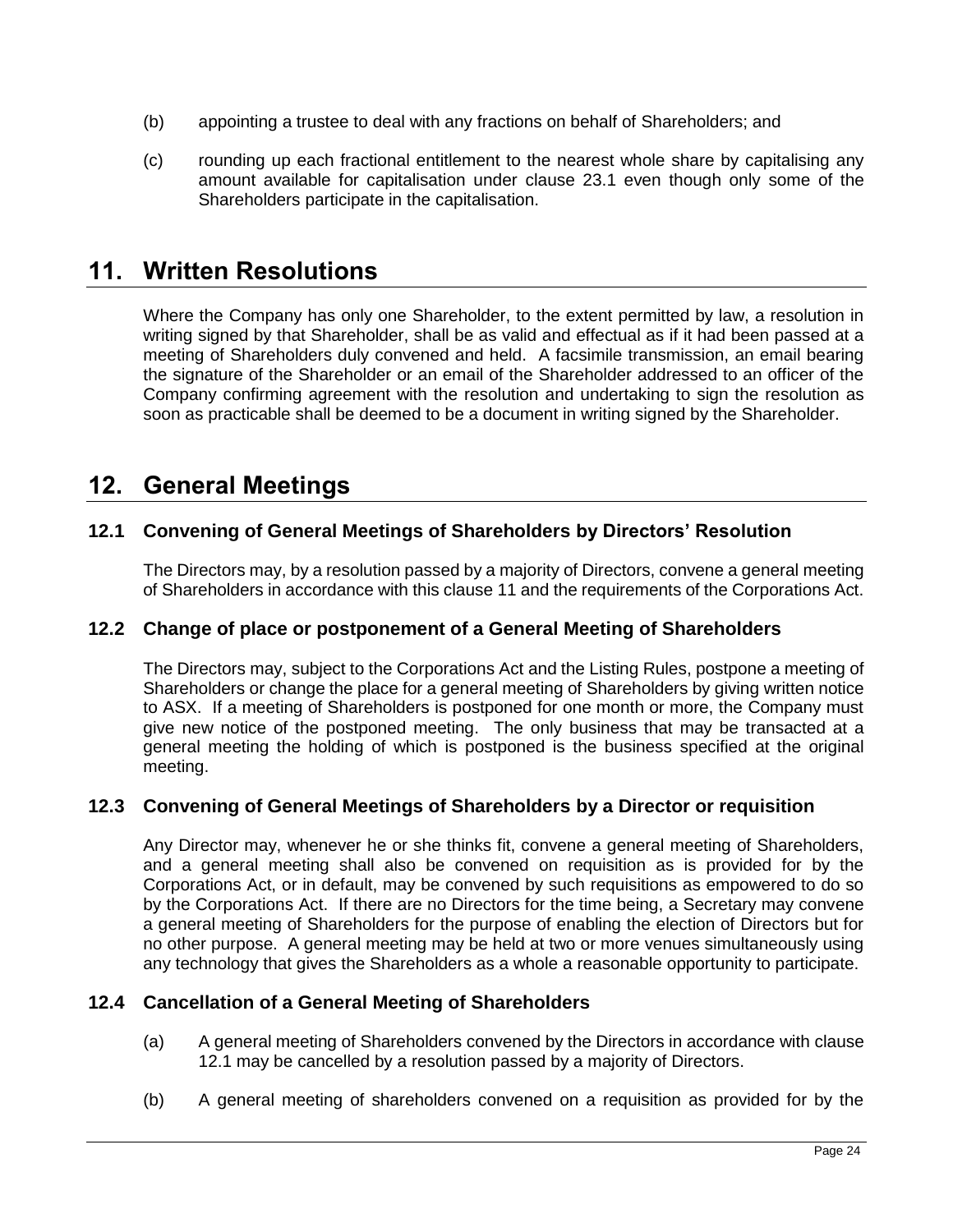Corporations Act, may, if the application for requisition is withdrawn in writing, be cancelled by a resolution passed by a majority of Directors.

(c) Notice of the cancellation of a general meeting of Shareholders must be given to the Shareholders in accordance with clause [26,](#page-60-1) but notice of such cancellation must be given to each Shareholder not less than two (2) days prior to the date on which the meeting was proposed to be held.

#### **12.5 Notice**

A notice of a general meeting shall be given in accordance with the requirements of the Corporations Act, clause [26](#page-60-1) and the Listing Rules, and:

- (a) must specify the place, the day and the time of the meeting;
- (b) must state the general nature of the business to be transacted at the meeting;
- (c) must, if a special resolution is proposed at the meeting, set out an intention to propose the special resolution and state the resolution;
- (d) must include such statements about the appointment of proxies as are required by the Corporations Act;
- (e) must specify a place and fax number for the purposes of receipt of proxy appointments; and
- (f) may specify an electronic address for the purposes of receipt of proxy appointments,

and shall include any other information required to be included in the notice by the Listing Rules. The non-receipt of a notice of a general meeting by a Shareholder or the accidental omission to give this notice to a Shareholder shall not invalidate any resolution passed at the meeting.

#### **12.6 Irregularities in giving notice**

A person who attends any general meeting waives any objection that the person may have to any failure to give notice or any other irregularity in the notice of that meeting unless that person objects to the holding of the meeting at the start of the meeting. The accidental failure to give notice of a general meeting to, or the non-receipt of the notice by, any person entitled to receive notice of that meeting does not invalidate the proceedings at the meeting or any resolution passed at that meeting.

#### **12.7 Business at General Meeting**

Subject to the Corporations Act, only matters that appear in a notice of meeting shall be dealt with at a general meeting or an annual general meeting, as the case may be.

#### **12.8 Notice to Home Branch**

(a) The Company shall notify the Home Branch of any meeting at which Directors are to be elected at least 5 Business Days before the closing day for receipt of nominations for Directors, and in any other case (other than a meeting to pass a special resolution) at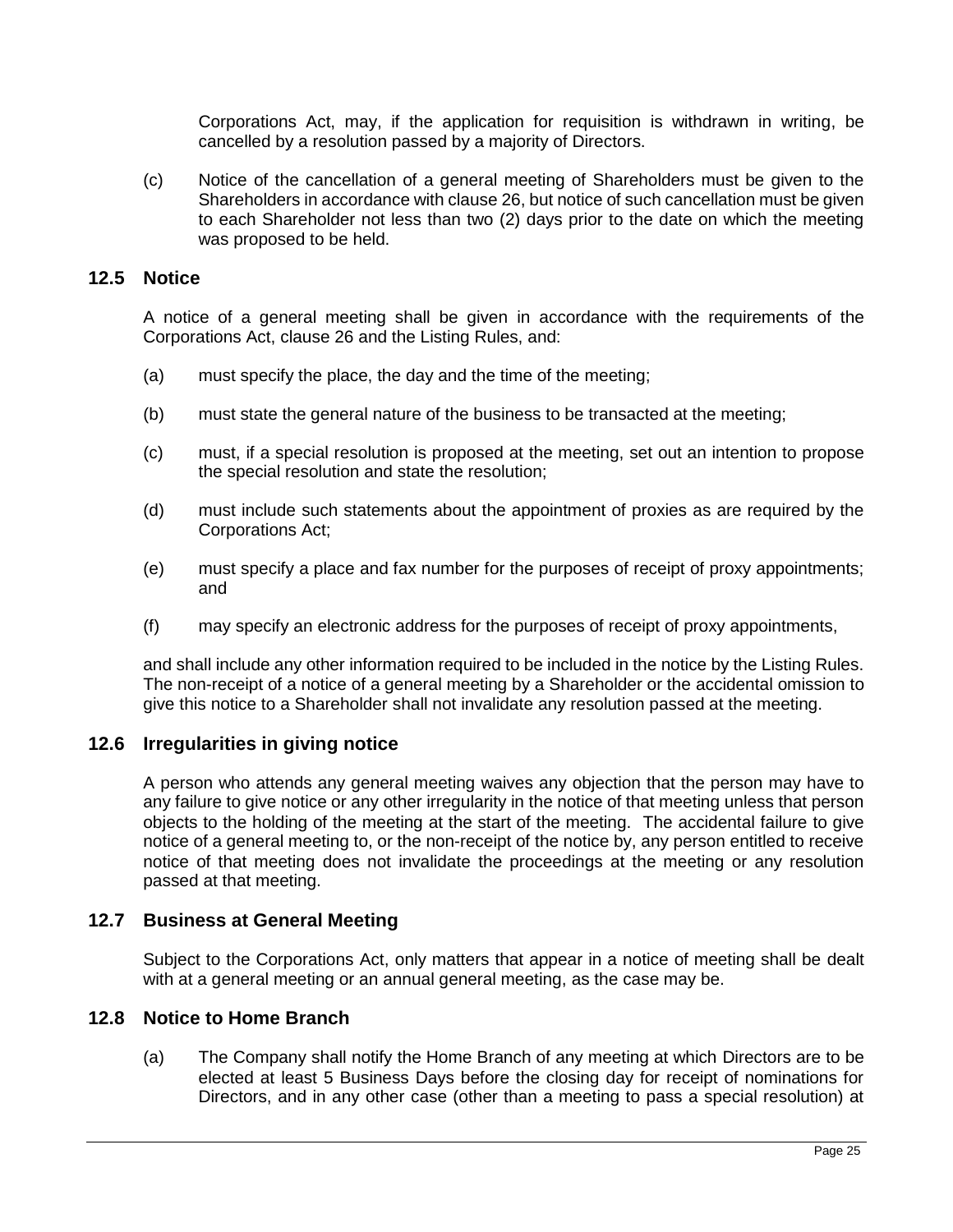least 10 Business Days before the meeting is held, and in the case of a meeting convened to pass a special resolution, at least 15 Business Days before the meeting is held. All notices convening meetings shall specify the place, date and hour of the meeting, and shall set out all resolutions to be put to the meeting.

(b) The Company shall notify the Home Branch as soon as is practicable after any general meeting in the case of special business as to whether or not the resolutions were carried and in the case of ordinary business as to which of those resolutions were not carried or were amended or were withdrawn.

# **12.9 Annual General Meeting**

An annual general meeting shall be held in accordance with the requirements of the Corporations Act.

# **13. Proceedings at General Meetings**

# **13.1 Quorum**

No business, the election of a chairman and the adjournment of the meeting, shall be transacted at any general meeting unless a quorum is present comprising two Shareholders present in person, by proxy, attorney or Representative. For the purpose of determining whether a quorum is present, a person attending as a proxy, attorney or Representative, shall be deemed to be the Shareholder present in person. If a quorum is not present within 30 minutes after the time appointed for a general meeting, the meeting, if convened upon a requisition shall be dissolved, but in any other case, it shall stand adjourned to a date and at the time and place to be fixed by the Directors. If at such adjourned meeting a quorum is not present within 30 minutes after the time appointed for the adjourned meeting, the meeting is dissolved.

# **13.2 Persons Entitled to Attend a General Meeting**

The persons entitled to attend a general meeting shall be:

- (a) Shareholders, in person, by proxy, attorney or Representative;
- (b) Directors and public officers of the Company;
- (c) the Company's auditor; and
- (d) any other person or persons as the chairman may approve.

#### <span id="page-34-0"></span>**13.3 Refusal of Admission to Meetings**

The chairman of a general meeting may refuse admission to a person, or require a person to leave and not return to, a meeting if the person:

(a) refuses to permit examination of any article in the person's possession;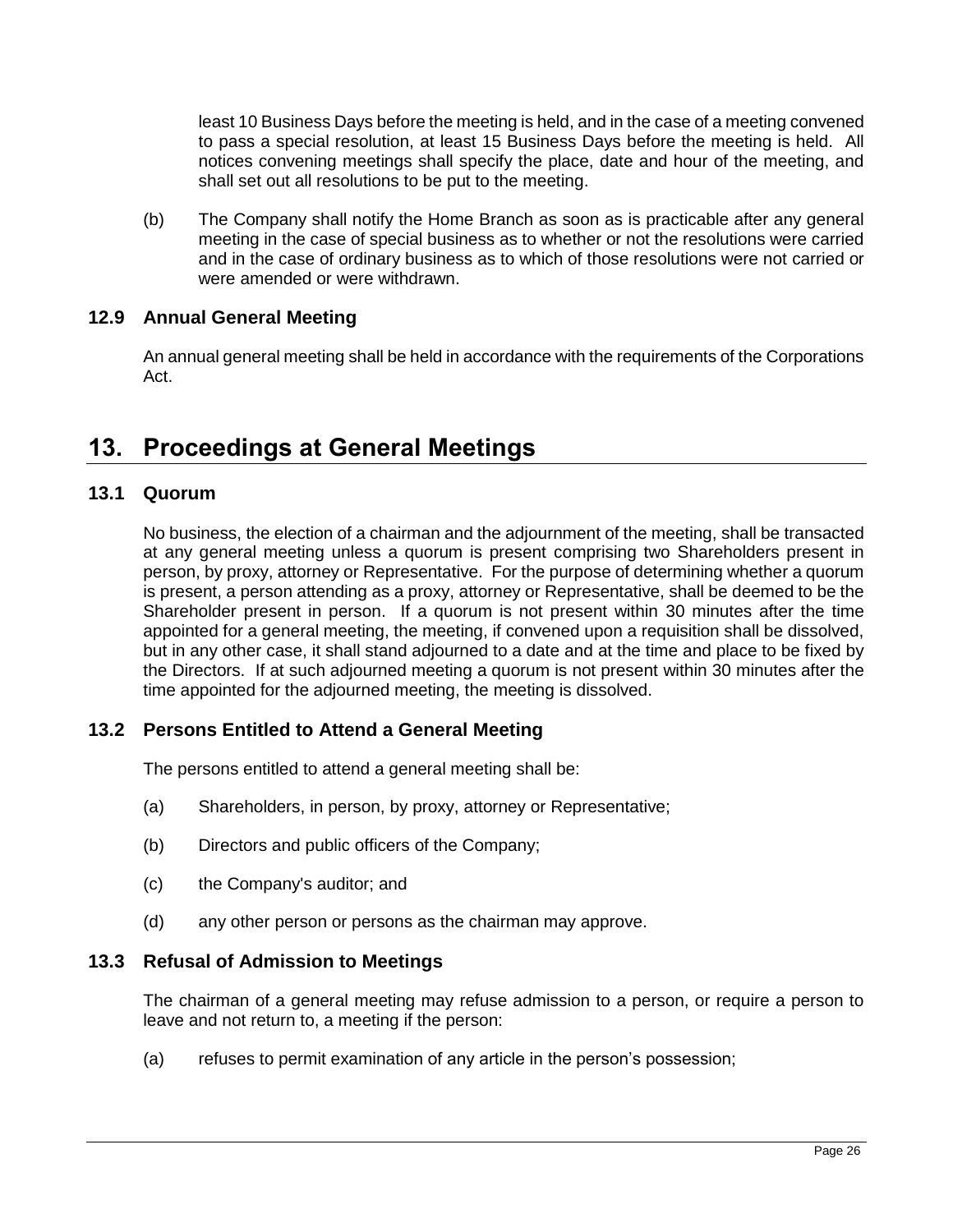- (b) is in possession of any:
	- (i) electronic or broadcasting or recording device;
	- (ii) placard or banner; or
	- (iii) other article,

which the chairman considers to be dangerous, offensive or liable to cause disruption;

- (c) causes any disruption to the meeting; or
- (d) is not entitled to attend the meeting under the Corporations Act or this Constitution.

The Chairman may delegate the powers conferred by this clause [13.3](#page-34-0) to any person. Nothing in this clause limits the powers conferred on the chairman by law.

#### **13.4 Insufficient room**

The chairman may arrange for any persons attending the meeting who the chairman considers cannot reasonably be accommodated in the place where the meeting is to take place to attend or observe the meeting from a separate place using any technology that gives members present at the meeting as a whole a reasonable opportunity to participate in the meeting.

# **13.5 Chairman**

The person elected as the chairman of the Directors' meeting under clause [16.9](#page-50-0) shall, if willing, preside as chairman at every general meeting. Where a general meeting is held and a chairman has not been elected under clause [16.9](#page-50-0) or the chairman or, in his absence, the vice-chairman is not present within 15 minutes after the time appointed for holding of the meeting or is unwilling to act:

- (a) the Directors present may elect a chairman of the meeting; or
- (b) if no chairman is elected in accordance with subsection (a), the Shareholders present shall elect one of their number to be the acting chairman of the meeting.

#### **13.6 Vacating Chair**

At any time during a meeting and in respect of any specific item or items of business, the chairman may elect to vacate the chair in favour of another person nominated by the chairman (which person must be a Director unless no Director is present or willing to act). That person is to be taken to be the chairman and will have all the power of the chairman (other than the power to adjourn the meeting), during the consideration of that item of business or those items of business.

#### **13.7 Disputes Concerning Procedure**

If there is a dispute at a general meeting about a question of procedure, the chairman may determine the question.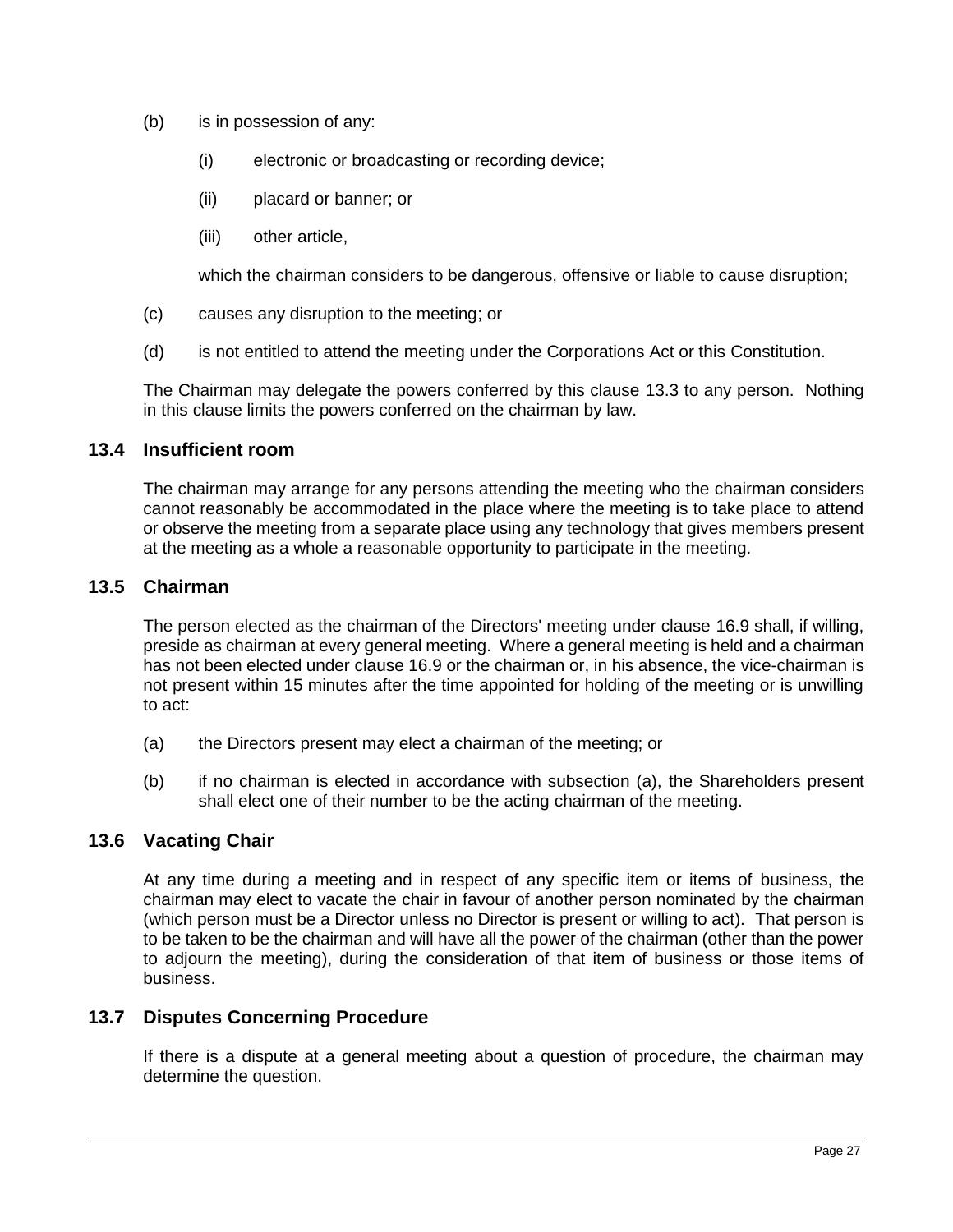## **13.8 General Conduct**

The general conduct of each general meeting of the Company and the procedures to be adopted at the meeting will be determined by the chairman, including the procedure for the conduct of the election of Directors.

### **13.9 Adjournment**

The chairman may adjourn the meeting from time to time and from place to place, but no business shall be transacted on the resumption of any adjourned meeting other than the business left unfinished at the meeting from which the adjournment took place. A poll cannot be demanded on any resolution concerning the adjournment of a general meeting except by the chairman.

### <span id="page-36-0"></span>**13.10 Notice of Resumption of Adjourned Meeting**

When a meeting is adjourned for 30 days or more, notice of the resumption of the adjourned meeting shall be given in the same manner as for the original meeting, but otherwise, it is not necessary to give any notice of any adjournment or of the business to be transacted on the resumption of the adjourned meeting.

#### **13.11 How resolutions are decided**

Subject to the requirements of the Corporations Act, a resolution is taken to be carried if a majority of the votes cast on the resolution are in favour of it.

### **13.12 Casting Vote**

In the case of an equality of votes, the chairman of the meeting shall have a second or casting vote.

### **13.13 Voting Rights**

Subject to any rights or restrictions for the time being attached to any class or classes of Shares, at meetings of Shareholders or classes of Shareholders:

- (a) each Shareholder entitled to vote may vote in person or by proxy, attorney or Representative or, if a determination has been made by the Board in accordance with clause [13.35,](#page-41-0) by Direct Vote);
- (b) on a show of hands, every person present who is a Shareholder or a proxy, attorney or Representative of a Shareholder has one vote (even though he or she may represent more than one member); and
- (c) on a poll, every person present who is a Shareholder or a proxy, attorney or Representative of a Shareholder (or where a Direct Vote has been lodged) shall, in respect of each fully paid Share held by him, or in respect of which he is appointed a proxy, attorney or Representative, have one vote for the Share, but in respect of partly paid Shares, shall have such number of votes being equivalent to the proportion which the amount paid (not credited) is of the total amounts paid and payable in respect of those Shares (excluding amounts credited).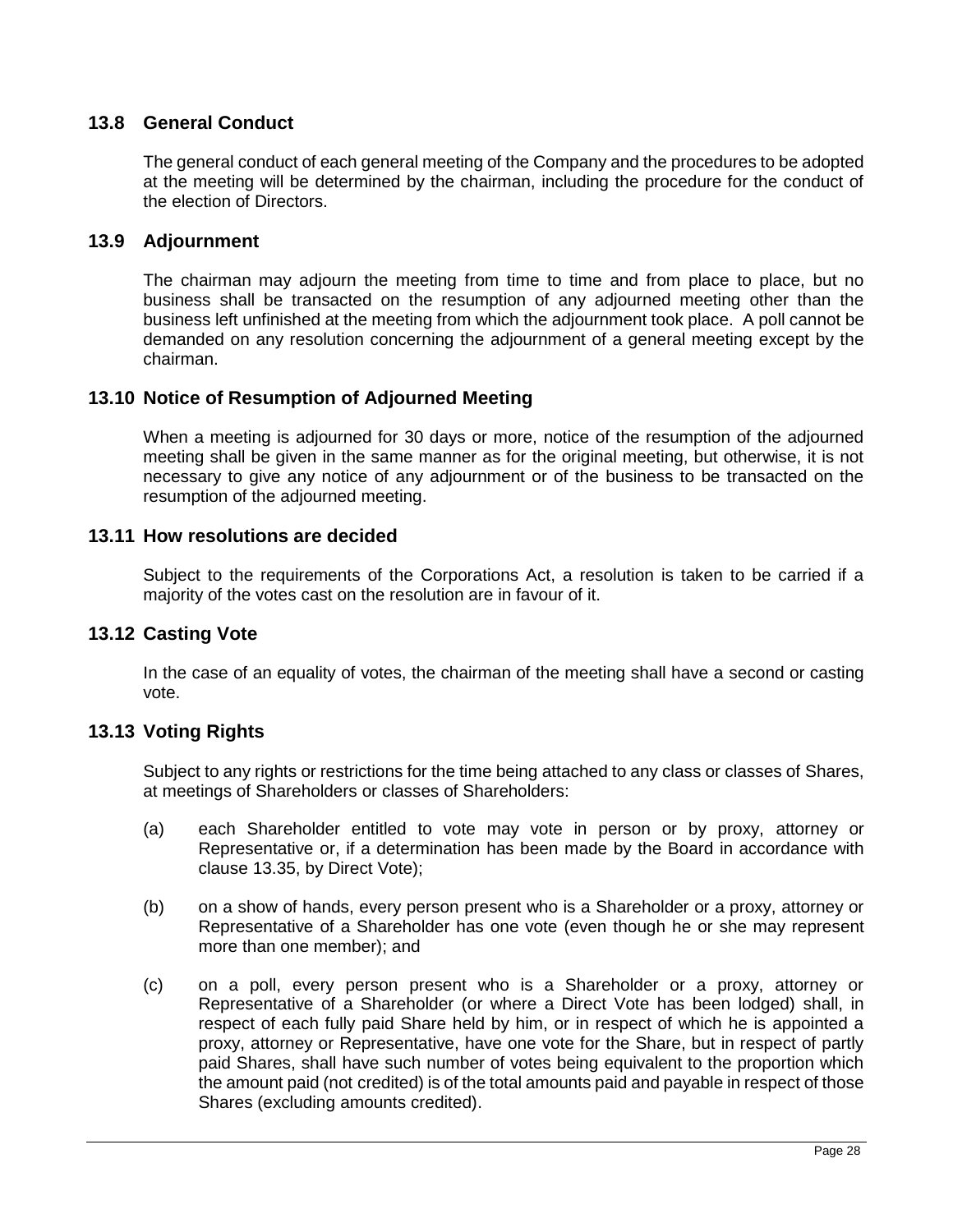## **13.14 Voting - Show of Hands**

At any general meeting a resolution put to the vote of the meeting shall be decided on a show of hands unless a poll is demanded in accordance with clause [13.16.](#page-37-0)

## **13.15 Results of Voting**

Unless a poll is so demanded, a declaration by the chairman that a resolution has on a show of hands been carried or carried unanimously or by a particular majority, or lost, and an entry to that effect in the book containing the minutes of the proceedings of general meetings of the Company, is conclusive evidence of the fact without proof of the number or proportion of the votes recorded in favour of or against the resolution.

### <span id="page-37-0"></span>**13.16 Poll**

A poll may be demanded before or immediately upon the declaration of the result of the show of hands by:

- (a) the chairman of the general meeting;
- (b) at least 5 Shareholders present in person or by proxy, attorney or Representative having the right to vote on the resolution; or
- (c) any one or more Shareholders holding not less than 5% of the total voting rights of all Shareholders having the right to vote on the resolution.

The Chairman must demand a poll if, having regard to the number of votes cast by proxy and Direct Vote, the outcome of the poll will or may be different from the outcome of a show of hands.

### **13.17 Manner of Taking Poll**

If a poll is duly demanded, it shall be taken in such manner and either at once or after an interval or adjournment or otherwise as the chairman directs, and the result of the poll shall be the resolution of the meeting at which the poll was demanded. A poll demanded on the election of a chairman or on a question of adjournment shall be taken forthwith.

### **13.18 Meeting May Continue**

A demand for a poll shall not prevent the continuation of the meeting for the transaction of other business.

### **13.19 Voting by Joint Holders**

In the case of joint holders of Shares, the vote of the senior who tenders a vote, whether in person or by proxy, attorney or Representative or by Direct Vote, shall be accepted to the exclusion of the votes of the other joint holders and, for this purpose, seniority shall be determined by the order in which the names stand in the Register of Shareholders.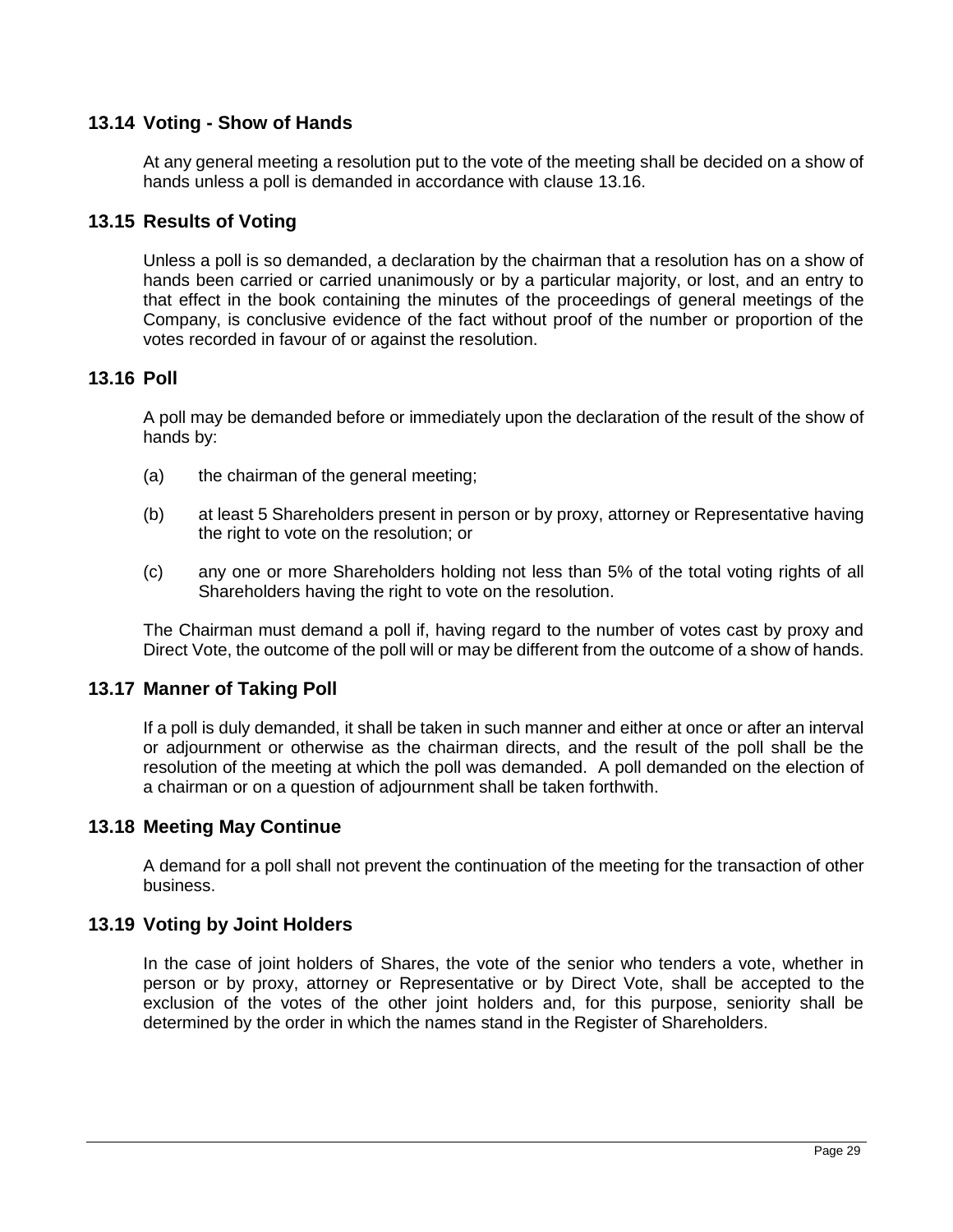### **13.20 Shareholder under Disability**

If a Shareholder is of unsound mind or is a person whose person or estate is liable to be dealt with in any way under the law relating to mental health, his committee or trustee or any other person that properly has the management of his estate may exercise any rights of the Shareholder in relation to a general meeting as if the committee, trustee or other person were the Shareholder.

### **13.21 Payment of Calls**

A Shareholder is not entitled to any vote at a general meeting unless all calls presently payable by him in respect of Shares have been paid. Nothing in this clause prevents such a Shareholder from voting at a general meeting in relation to any other Shares held by that Shareholder provided all calls and other sums payable by him have been paid on those other Shares.

### **13.22 Objection to Voting**

An objection may be raised to the qualification of a voter only at the meeting or adjourned meeting at which the vote objected to is given or tendered. This objection shall be referred to the chairman of the meeting, whose decision shall be final. A vote not disallowed pursuant to such an objection is valid for all purposes.

### <span id="page-38-0"></span>**13.23 Restrictions on voting**

A Shareholder is not entitled to vote on a resolution at a general meeting if they are prevented from doing so by the Corporations Act, the Listing Rules or this Constitution. The Company must disregard any vote (including a Direct Vote) purported to be cast on a resolution by a member or a Representative, proxy or attorney in breach of this clause [13.23.](#page-38-0)

## <span id="page-38-1"></span>**13.24 Proxies**

A Shareholder who is entitled to attend and cast a vote at a general meeting may appoint a person as the Shareholder's proxy to attend and vote for the Shareholder at the general meeting. The appointment may specify the proportion or number of votes that the proxy may exercise. Each Shareholder may appoint a proxy. A Shareholder who is entitled to cast 2 or more votes at the meeting may appoint 2 proxies. If the Shareholder appoints 2 proxies and the appointment does not specify the proportion of votes that the proxy may exercise, each proxy may exercise half the votes. Any fraction of votes resulting from the application of this clause [13.23](#page-38-0) shall be disregarded. An instrument appointing a proxy:

- (a) shall be in writing under the hand of the appointor or of his attorney, or, if the appointor is a corporation, executed in accordance with the Corporations Act;
- (b) may specify the manner in which the proxy is to vote in respect of a particular resolution and, where an instrument of proxy so provides, the proxy is not entitled to vote on the resolution except as specified in the instrument;
- (c) shall be deemed to confer authority to demand or join in demanding a poll;
- (d) shall be in such form as the Directors determine and which complies with Division 6 of Part 2G.2 of the Corporations Act;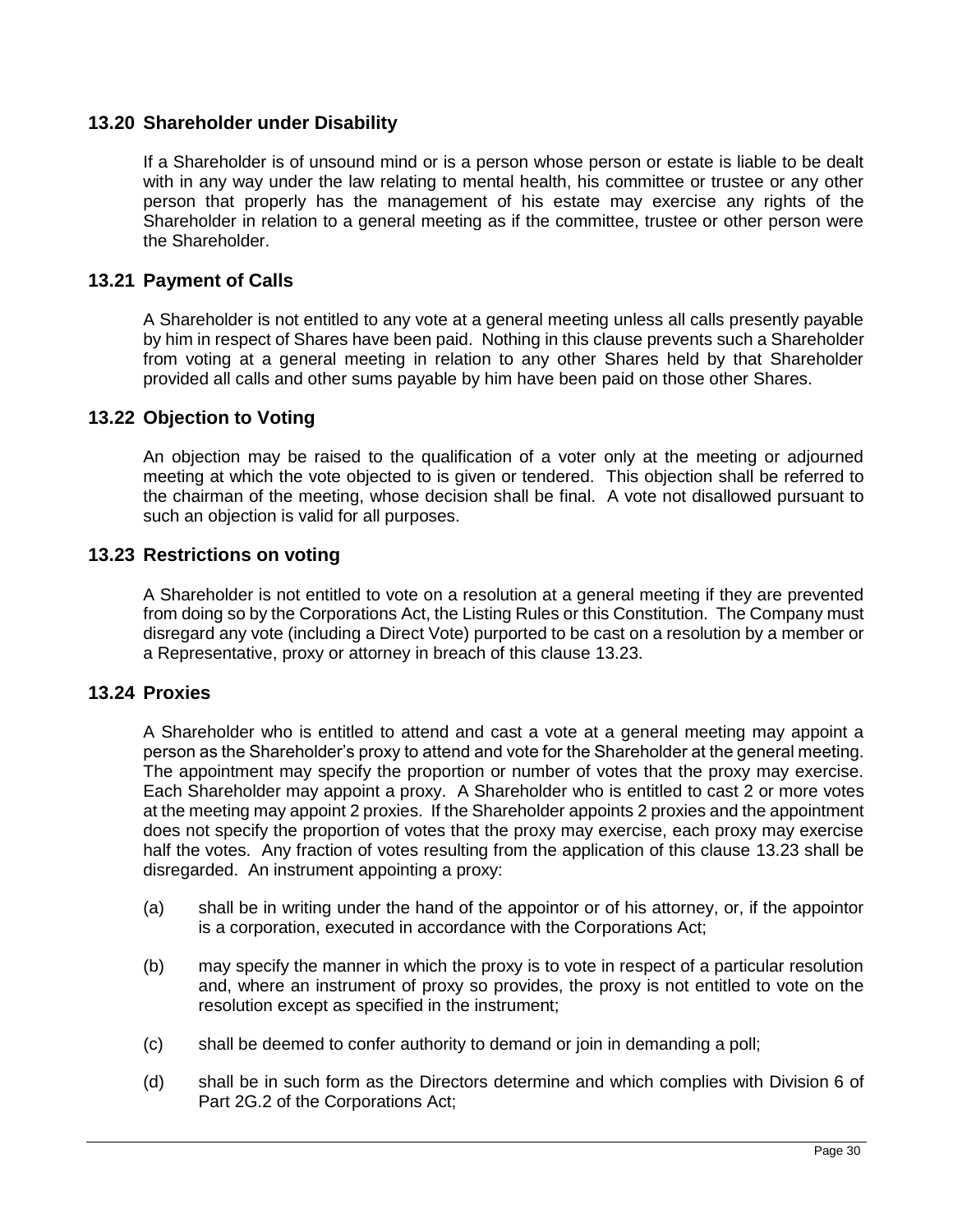- <span id="page-39-0"></span>(e) shall not be valid unless the original instrument and the power of attorney or other authority (if any) under which the instrument is signed, or a copy or facsimile which appears on its face to be an authentic copy of that proxy, power or authority, is or are deposited or sent by facsimile or electronic transmission to the Registered Office, or at such other place (being the place or being in the reasonable proximity of the place at which the meeting is to be held) as is specified for that purpose in the notice convening the meeting (with any Duty paid where necessary), by the time (being not less than 48 hours) prior to the commencement of the meeting (or the resumption of the meeting if the meeting is adjourned and notice is given in accordance with clause [13.10\)](#page-36-0) as shall be specified in the notice convening the meeting (or the notice under clause [13.10,](#page-36-0) as the case may be); and
- (f) shall comply with the Listing Rules.

### **13.25 Electronic Appointment of Proxy**

For the purposes of clause [13.24,](#page-38-1) a proxy appointment received at an electronic address will be taken to be signed by the appointor if:

- (a) a personal identification code allocated by the Company to the appointor has been input into the appointment;
- (b) the appointment has been verified in another manner approved by the Directors; or
- (c) is otherwise authenticated in accordance with the Corporations Act.

### **13.26 Name of proxy**

A proxy form issued by the Company must allow for the insertion of the name of the person to be primarily appointed as proxy and may provide that, in circumstances and on conditions specified in the form that are not inconsistent with this Constitution, the chairman of the relevant meeting (or another person specified in the form) is appointed as proxy.

### **13.27 Incomplete proxy appointment**

Where an instrument appointing a proxy has been received by the Company within the period specified in clause [13.24\(e\)](#page-39-0) and the Company considers that the instrument has not been duly executed or authenticated or is otherwise incomplete (other than by reason only that the name or office of the proxy has not been completed), the board, in its discretion, may:

- (a) return the instrument appointing the proxy to the appointing Shareholder; and
- (b) request that the appointing Shareholder take such steps to complete, sign, execute or authenticate the proxy instrument within the time period notified to the appointing Shareholder.

### **13.28 No right to speak or vote if appointing Shareholder present**

The appointment of a proxy is not revoked by the appointing Shareholder attending and taking part in the meeting, unless the appointing Shareholder actually votes at the meeting on the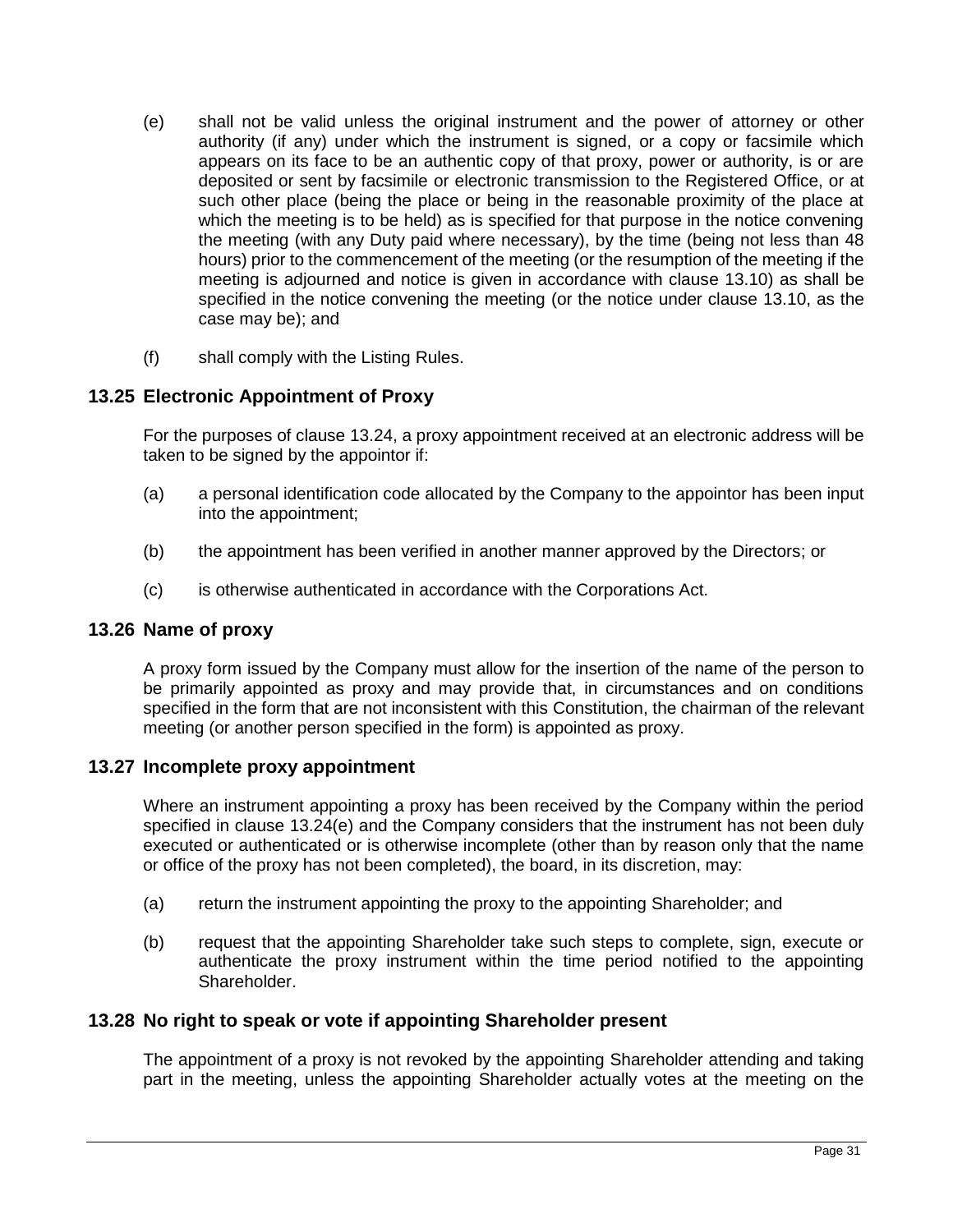resolution for which the proxy is proposed to be used, in which case the proxy's appointment is deemed to be revoked with respect to voting on that resolution.

### **13.29 Rights where 2 proxies or attorneys are appointed**

Where a Shareholder appoints 2 proxies or attorneys to vote at the same general meeting:

- (a) on a show of hands, if more than one proxy or attorney attends, neither may vote; and
- (b) on a poll, each proxy or attorney may only exercise votes in respect of those shares or voting rights the proxy or attorney represents.

### **13.30 More than 2 proxies or attorneys appointed**

If the Company receives notice of the appointment of a proxy or attorney in accordance with this Constitution that results in more than 2 proxies or attorneys being entitled to act at a general meeting then in determining which proxies or attorneys may act at that meeting:

- <span id="page-40-0"></span>(a) a proxy or attorney appointed for that particular meeting may act ahead of any proxy or attorney whose appointment is a standing appointment; and
- (b) subject to clause [13.30\(a\)](#page-40-0) the proxies or attorneys whose appointments are received by the Company most recently in time may act.

### **13.31 Proxy Votes**

A vote given in accordance with the terms of an instrument of proxy or attorney is valid notwithstanding the previous death or unsoundness of mind of the principal, the revocation of the instrument (or the authority under which the instrument was executed) or the transfer of the Share in respect of which the instrument or power is given, if no intimation in writing of the death, unsoundness of mind, revocation or transfer has been received by the Company at the Registered Office before the commencement of the meeting or adjourned meeting at which the instrument is used or the power is exercised.

### <span id="page-40-1"></span>**13.32 Representatives of Corporate Shareholders**

A body corporate (the **appointor**) that is a Shareholder may authorise, in accordance with section 250D of the Corporations Act, by resolution of its Directors or other governing body, such person or persons as it may determine to act as its Representative at any general meeting of the Company or of any class of Shareholders. A person so authorised shall be entitled to exercise all the rights and privileges of the appointor as a Shareholder. When a Representative is present at a general meeting of the Company, the appointor shall be deemed to be personally present at the meeting unless the Representative is otherwise entitled to be present at the meeting. The original form of appointment of a Representative, a certified copy of the appointment, or a certificate of the body corporate evidencing the appointment of a Representative is evidence of a Representative having been appointed.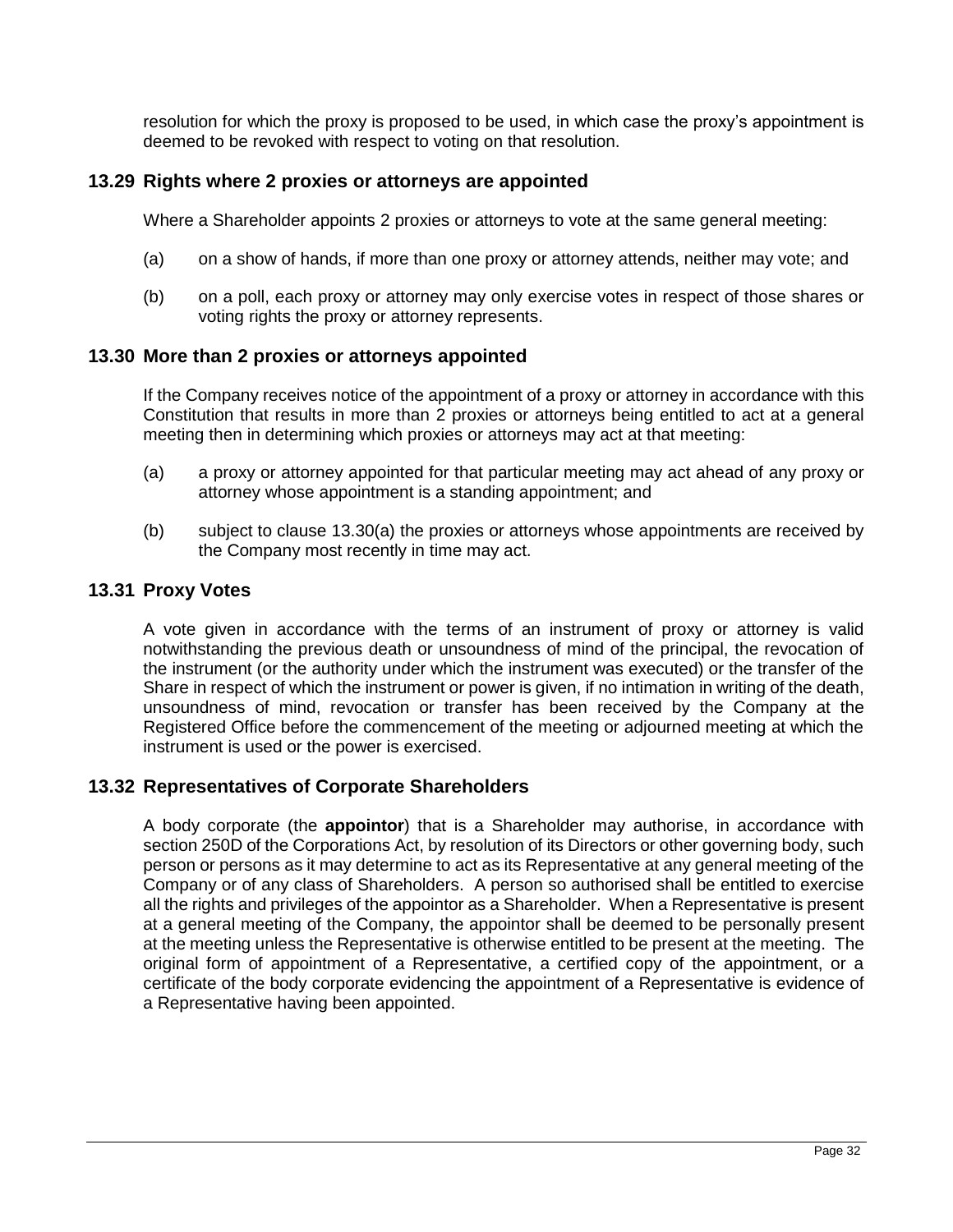### <span id="page-41-2"></span>**13.33 More than one Representative present**

If more than one Representative appointed by a Shareholder (and in respect of whose appointment the Company has not received notice of revocation) is present at a general meeting then:

- <span id="page-41-1"></span>(a) a Representative appointed for that particular meeting may act to the exclusion of a Representative whose appointment is a standing appointment; and
- (b) subject to clause [13.33\(a\),](#page-41-1) the Representative appointed most recently in time may act to the exclusion of a Representative appointed earlier.

### <span id="page-41-3"></span>**13.34 Rights of Representatives, proxies and attorneys**

Subject to clauses [13.23](#page-38-0) to [13.33,](#page-41-2) unless the terms of appointment of a Representative, proxy or attorney provide otherwise, the Representative, proxy or attorney:

- (a) has the same rights to speak, demand a poll, join in the demanding of a poll or act generally at the meeting as the appointing Shareholder would have if the Shareholder had been present but may not cast a vote by Direct Vote;
- (b) is taken to have authority to vote on any amendment moved to the proposed resolutions, any motion that the proposed resolutions not be put or any similar motion and any procedural resolution, including any resolution for the election of a chairman or the adjournment of a general meeting; and
- (c) may attend and vote at any postponed or adjourned meeting unless the appointing Shareholder gives the Company notice in writing to the contrary not less than 48 hours before the time to which the holding of the meeting has been postponed or adjourned.

This claus[e 13.34](#page-41-3) applies even if the terms of appointment of a Representative, proxy or attorney refers to specific resolutions or to a specific meeting to be held at a specific time.

### <span id="page-41-0"></span>**13.35 Board may determine Direct Voting to apply**

- (a) The Board may determine that Shareholders may cast votes to which they are entitled on any or all of the resolutions (including any special resolution) proposed to be considered at, and specified in the notice convening, a meeting of Shareholders, by Direct vote.
- (b) If the Board determines that votes may be cast by Direct Vote, the Board may make such regulations as it considers appropriate for the casting of Direct Votes, including regulations for:
	- (i) the form, method and manner of voting by Direct Vote; and
	- (ii) the time by which the votes of Shareholders to be cast by Direct Vote must be received by the Company in order to be effective.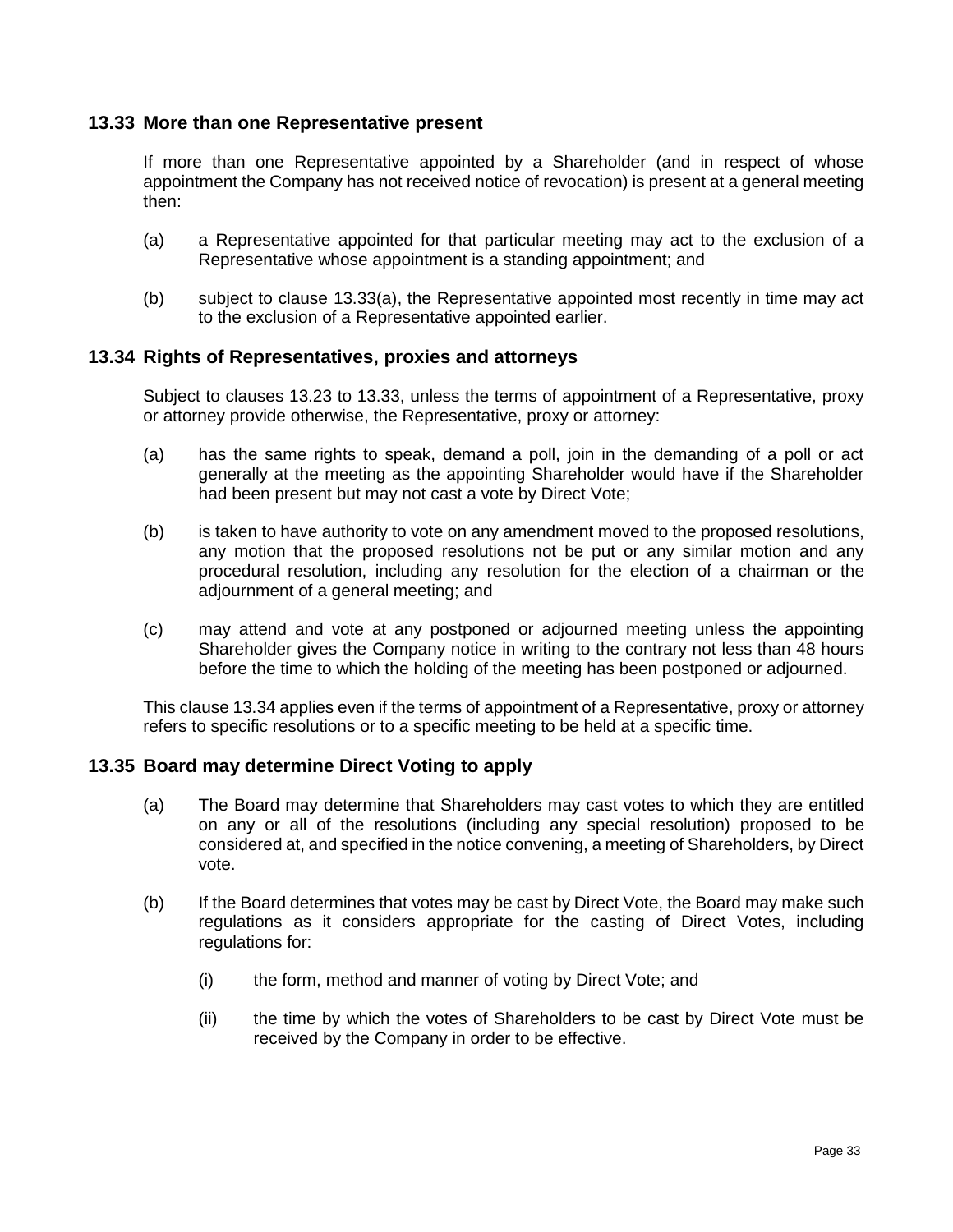(c) If the Board determines to allow voting by Direct Vote on a resolution at a meeting, the notice of meeting must inform shareholders of their right to vote by direct vote in respect of that resolution.

### **13.36 Direct Voting instrument – form, signature and deposit**

- (a) If sent by post or fax, a Direct Vote must be signed by the Shareholder or properly authorised attorney or, if the Shareholder is a company, either under seal or by a duly authorised officer, attorney or representative.
- (b) If sent by electronic transmission, a Direct Vote is taken to have been signed if it has been signed or authorised by the Shareholder in the manner approved by the Board or specified in the notice of meeting.
- (c) At least 48 hours before the time for holding the relevant meeting, an adjourned meeting or a poll at which a person proposes to vote, the Company must receive at its registered office or such other place as specified for that purpose in the notice of meeting, or be transmitted to a facsimile number or electronic address specified for that purpose in the notice of meeting:
	- (i) the Direct Vote; and
	- (ii) if relevant, any authority or power under which the Direct Vote was signed or a certified copy of that power or authority if not already lodged with the Company.
- (d) A notice of intention of voting is valid if it contains the following information:
	- (i) the Shareholder's name and address and any applicable identifying notations such as the holder identification number or similar approved by the Board or specified in the notice of meeting; and
	- (ii) the Shareholder's voting intention on any or all of the resolutions to be put before the meeting.

## **13.37 Voting Forms**

- (a) If a single voting form contains instructions for both a Direct Vote and appointment of a proxy, the Shareholder will be understood not to have appointed a proxy by exercising their right to Direct Vote pursuant to that voting form. The authority of any proxy will be revoked and only the Direct Votes will be counted.
- (b) If a single voting form is received and neither the direct voting box nor the appointment of proxy box is selected, the Shareholder will be taken to have appointed the person named in the form as proxy and if no person is named, the chair of the meeting as proxy.
- (c) The Shareholder may include in their voting form the number of shares to be voted on any resolution by inserting the percentage or number of shares. Otherwise the instructions apply to all Shares held by the Shareholder.
- (d) If more than one joint holder votes on a resolution, only the vote of the joint holder whose name appears first in the register of members is counted.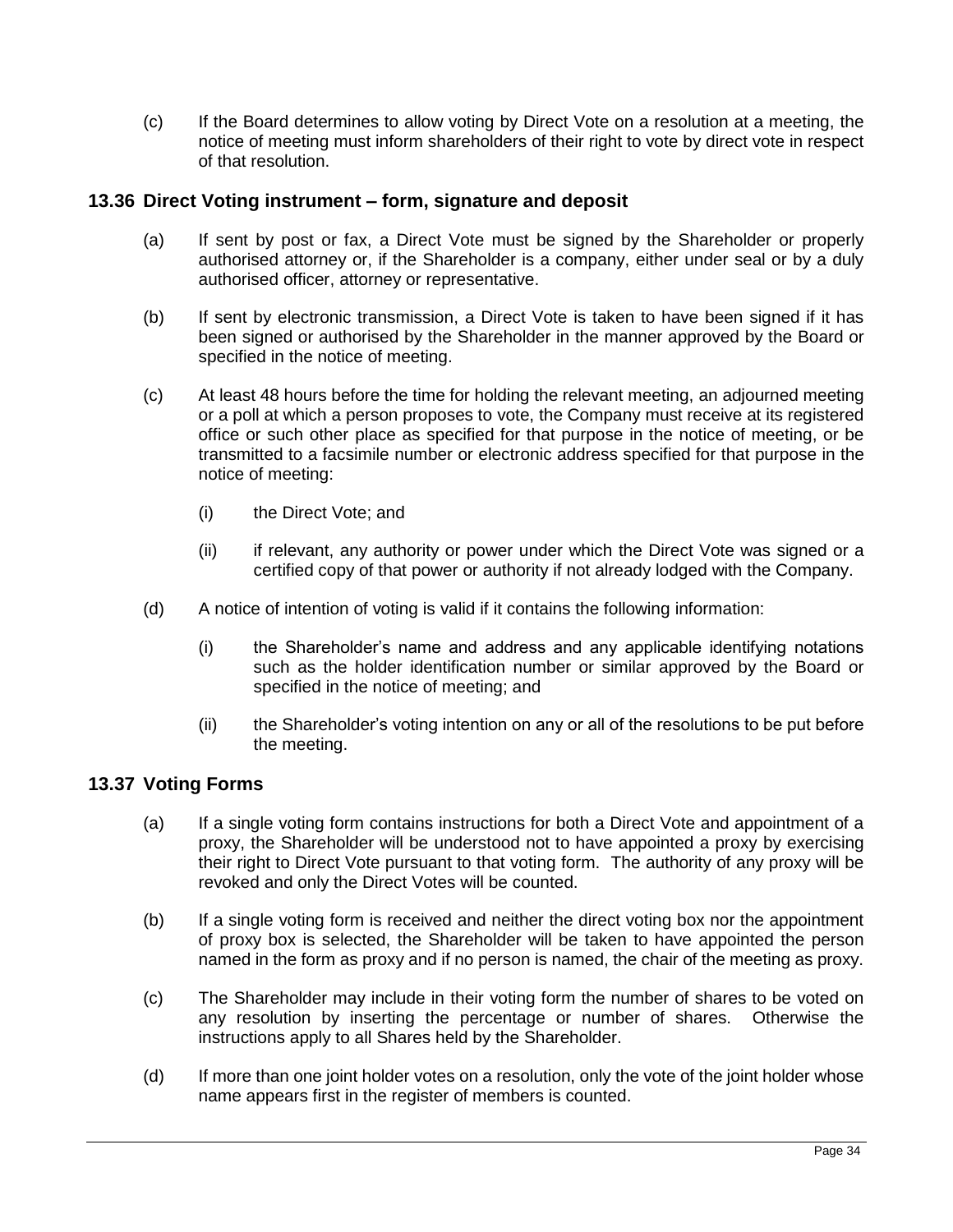### **13.38 Direct Votes count on a poll**

- (a) Direct Votes are not counted if a resolution is decided on a show of hands.
- (b) Subject to clauses [13.39](#page-43-0) and [13.40,](#page-43-1) if a poll is held on a resolution a vote cast by Direct Vote by a Shareholder entitled to vote on the resolution is taken to have been cast on the poll as if the Shareholder had cast the vote in the poll at the meeting.
- (c) Direct Votes abstained will not be counted in computing the required majority on a poll.
- (d) If the Direct Votes lodged (together with the proxies received) could result in a different outcome from a vote on a show of hands, the Chair of the meeting should call for a poll.
- (e) A Direct Vote received by the Company on a resolution which is amended is taken to be a Direct Vote on that resolution as amended, unless the Chair of the meeting determines that this is not appropriate.
- (f) Receipt of a Direct Vote from a Shareholder has the effect of revoking (or, in the case of a standing appointment, suspending) the appointment of a proxy, attorney or representative made by the shareholder under an instrument received by the Company before the Direct Vote was received.

### <span id="page-43-0"></span>**13.39 Withdrawal of a Direct Vote**

A Direct Vote:

- (a) may be withdrawn by the Shareholder by notice in writing received by the Company before the commencement of the meeting (or in the case of an adjournment, the resumption of the meeting;
- (b) is automatically withdrawn if:
	- (i) the Shareholder attends the meeting in person and registers to vote at the meeting (including in the case of a body corporate, by representative);
	- (ii) the Company receives from the Shareholder a further Direct Vote or Direct Votes (in which case the most recent Direct Vote is, subject to the rules in clause [13.35](#page-41-0) to [13.40,](#page-43-1) counted in lieu of the prior Direct Vote;
	- (iii) the Company receives, after the Direct Vote, an instrument under which a representative, proxy or attorney is appointed to act for the Shareholder at the meeting in accordance with clause [13.24](#page-38-1) and [13.32.](#page-40-1)

A Direct Vote withdrawn under this clause [13.39](#page-43-0) is not counted.

### <span id="page-43-1"></span>**13.40 Validity of Direct Vote**

- (a) A Direct Vote received by the Company is valid even if, before the meeting, the Shareholder:
	- (i) dies or becomes mentally incapacitated;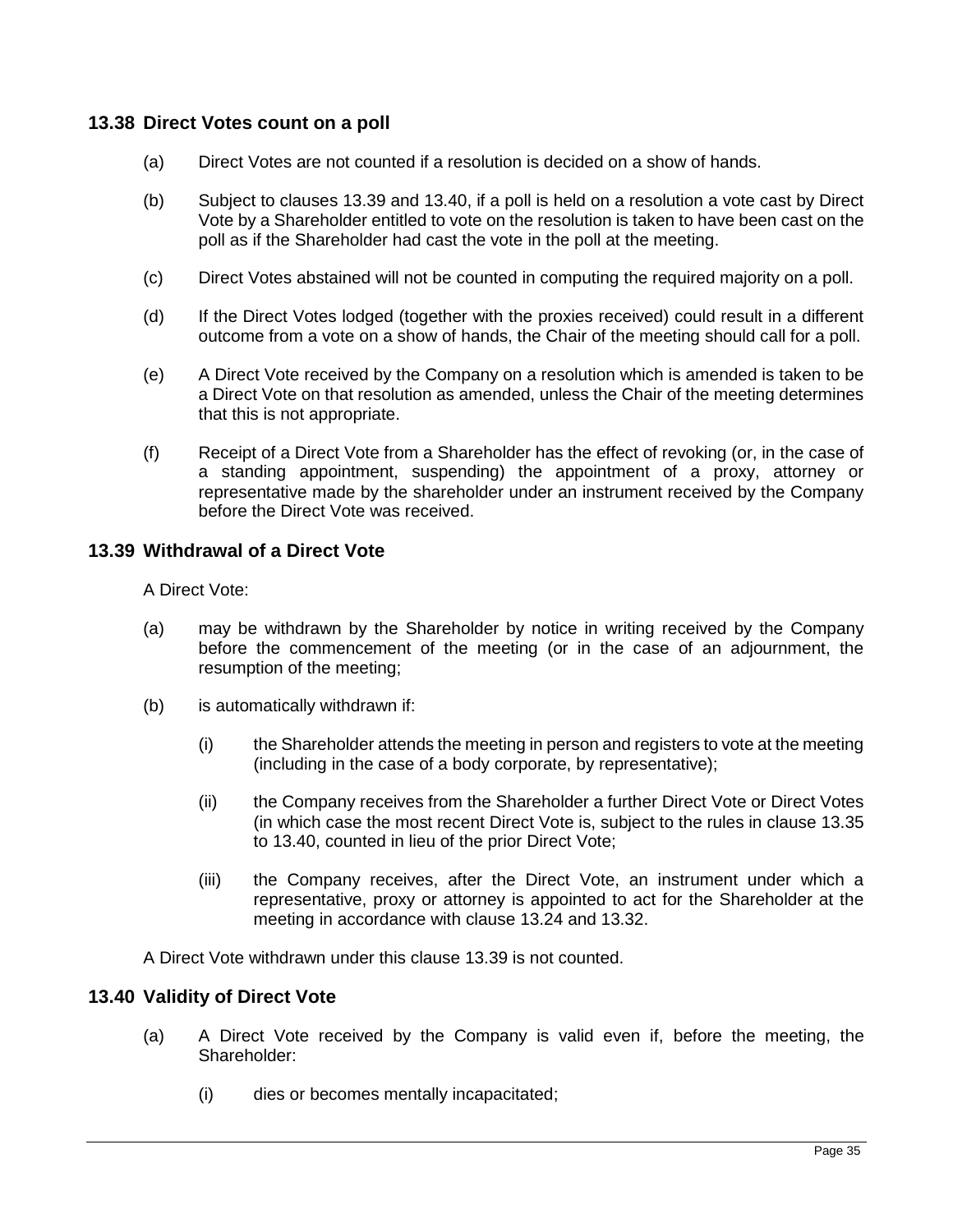- (ii) becomes bankrupt or an insolvent under administration or is wound up;
- (iii) transfers the Shares in respect of which the Direct vote was given;
- (iv) where the Direct Vote is given on behalf of the Shareholder by an attorney, revokes the appointment of the attorney or the authority under which the appointment was made by a third party,

unless the Company has received written notice of the matter before the commencement or resumption of the meeting.

(b) A decision by the Chair of the meeting as to whether a Direct Vote is valid is conclusive.

## **14. The Directors**

## <span id="page-44-0"></span>**14.1 Number of Directors**

The Company shall at all times have at least 3 Directors. The number of Directors shall not exceed 9. Subject to the Corporations Act, the Company may, by ordinary resolution, increase or reduce the number of Directors and may also determine in what rotation the increased or reduced number is to go out of office. Subject to any resolution of the Company determining the maximum and minimum numbers of Directors, the Directors may from time to time determine the respective number of Executive and non-executive Directors.

## <span id="page-44-1"></span>**14.2 Rotation of Directors**

Subject to clause [18.4,](#page-54-0) at the Company's annual general meeting in every year, one-third of the Directors for the time being, or, if their number is not a multiple of 3, then the number nearest one-third (rounded upwards in case of doubt), shall retire from office, provided always that no Director except a Managing Director shall hold office for a period in excess of 3 years, or until the third annual general meeting following his or her appointment, whichever is the longer, without submitting himself for re-election. The Directors to retire at an annual general meeting are those who have been longest in office since their last election, but, as between persons who became Directors on the same day, those to retire shall (unless they otherwise agree among themselves) be determined by drawing lots. A retiring Director is eligible for re-election. An election of Directors shall take place each year.

In determining the number of Directors to retire, no account is to be taken of:

- (a) a Director who only holds office until the next annual general meeting pursuant to clause [14.4;](#page-45-0) and/ or
- (b) a Managing Director,

each of whom are exempt from retirement by rotation. However, if more than one Managing Director has been appointed by the Directors, only one of them (nominated by the Directors) is entitled to be excluded from any determination of the number of Directors to retire and/or retirement by rotation.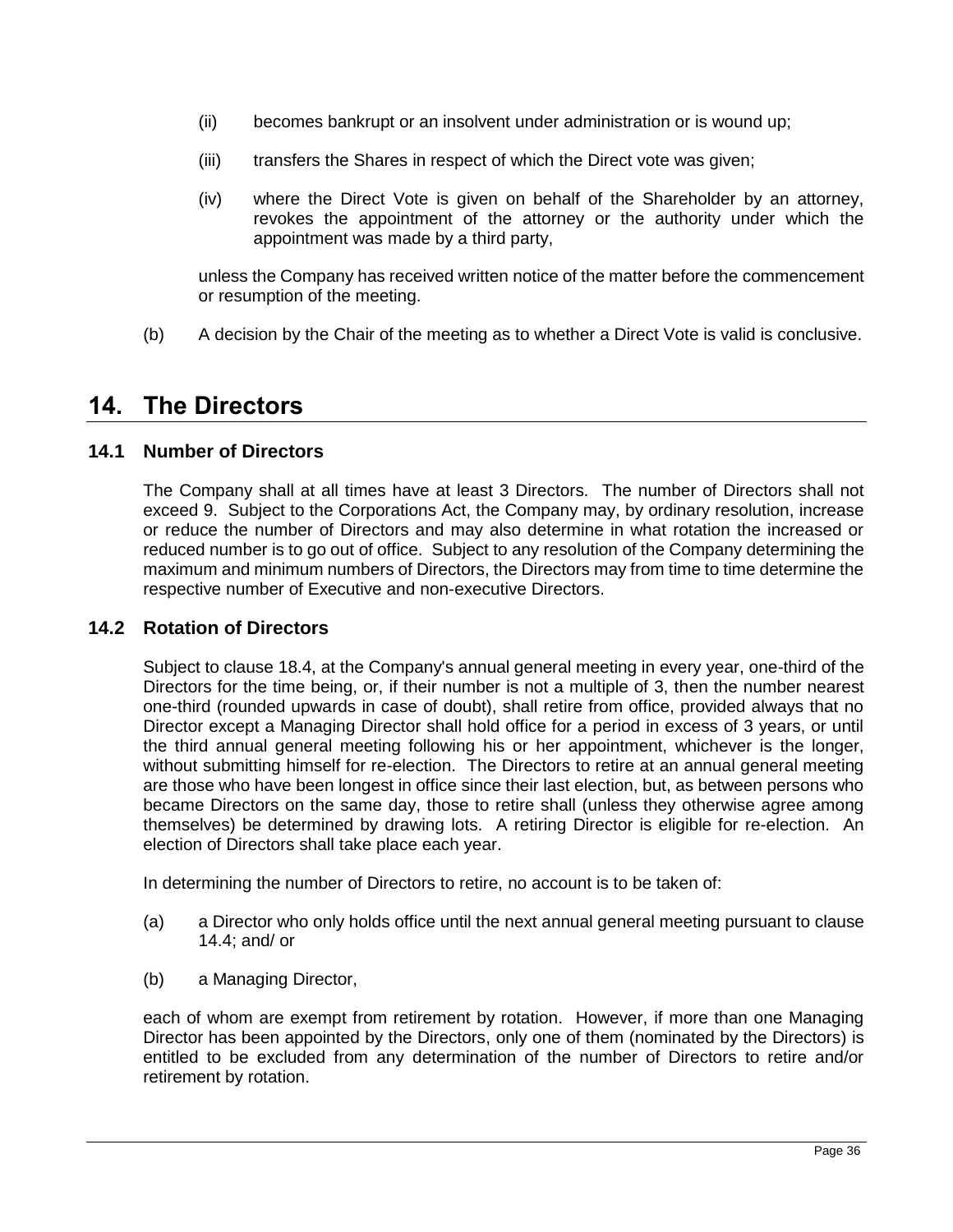## **14.3 Election of Directors**

Subject to the provisions of this Constitution, the Company may elect a person as a Director by resolution passed in general meeting. A Director elected at a general meeting is taken to have been elected with effect immediately after the end of that general meeting unless the resolution by which the Director was appointed or elected specifies a different time. No person other than a Director seeking re-election shall be eligible for election to the office of Director at any general meeting unless the person or some Shareholder intending to propose his or her nomination has, at least 30 Business Days before the meeting, left at the Registered Office a notice in writing duly signed by the nominee giving his or her consent to the nomination and signifying his or her candidature for the office or the intention of the Shareholder to propose the person. Notice of every candidature for election as a Director shall be given to each Shareholder with or as part of the notice of the meeting at which the election is to take place. The Company shall observe the requirements of the Corporations Act with respect to the election of Directors. If the number of nominations exceeds the vacancies available having regard to clause [14.1,](#page-44-0) the order in which the candidates shall be put up for election shall be determined by the drawing of lots supervised by the Directors and once sufficient candidates have been elected to fill up the vacancies available, the remaining candidates shall be deemed defeated without the need for votes to be taken on their election.

## <span id="page-45-0"></span>**14.4 Additional Directors**

The Directors may at any time appoint a person to be a Director, either to fill a casual vacancy or as an addition to the existing Directors, but so that the total number of Directors does not at any time exceed the maximum number specified by this Constitution. Any Director so appointed holds office only until the next following annual general meeting and is then eligible for re-election but shall not be taken into account in determining the Directors who are to retire by rotation (if any) at that meeting.

## <span id="page-45-1"></span>**14.5 Removal of Director**

The Company may by resolution remove any Director before the expiration of his period of office, and may by resolution appoint another person in his place. The person so appointed is subject to retirement at the same time as if he had become a Director on the day on which the Director in whose place he is appointed was last elected a Director.

## **14.6 Vacation of Office**

The office of Director shall automatically become vacant if the Director:

- (a) ceases to be a Director by virtue of section 203D or any other provision of the Corporations Act;
- (b) becomes bankrupt or insolvent or makes any arrangement or composition with his creditors generally;
- (c) becomes prohibited from being a Director by reason of any order made under the Corporations Act;
- (d) becomes of unsound mind or a person whose person or estate is liable to be dealt with in any way under the law relating to mental health;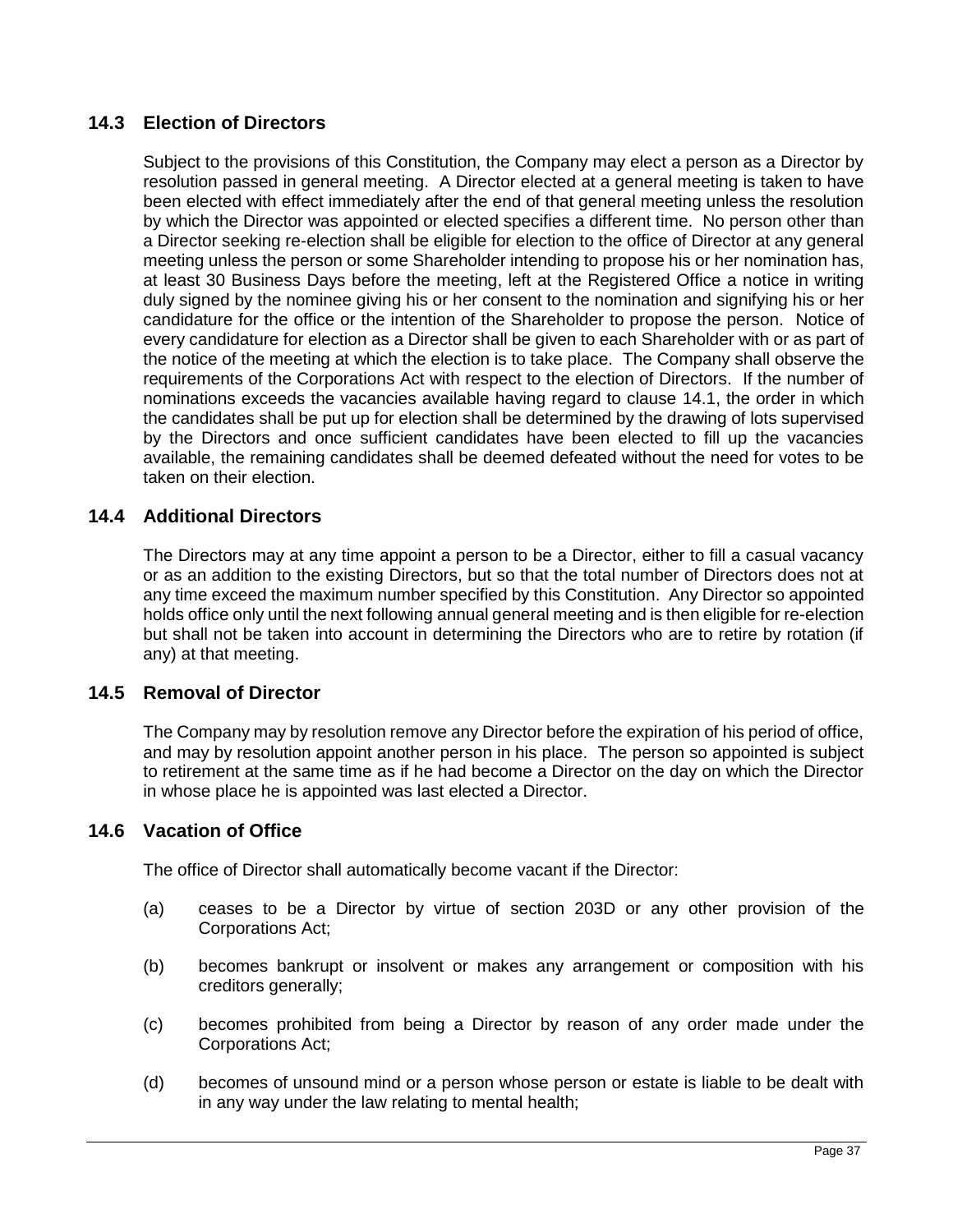- (e) resigns his or her office by notice in writing to the Company;
- (f) is removed from office under clause [14.5;](#page-45-1) or
- (g) is absent for more than 6 months, without permission of the Directors, from meetings of the Directors held during that period.

### <span id="page-46-1"></span>**14.7 Remuneration**

The Directors shall be paid out of the funds of the Company, by way of remuneration for their services as Directors. Subject to clause [14.8](#page-46-0) below, the total aggregate fixed sum per annum to be paid to the Directors (excluding salaries of executive Directors) from time to time will not exceed the sum determined by the Shareholders in general meeting and the total aggregate fixed sum will be divided between the Directors as the Directors shall determine and, in default of agreement between them, then in equal shares. No non-executive Director shall be paid as part or whole of his remuneration a commission on or a percentage of profits or a commission or a percentage of operating revenue, and no executive Director shall be paid as whole or part of his remuneration a commission on or percentage of operating revenue. The remuneration of a Director shall be deemed to accrue from day to day. Remuneration under this claus[e 14.7](#page-46-1) may be provided in such manner that the Directors decide (including by way of contribution to a superannuation fund on behalf of the Director) and if any part of the fees of any Director is to be provided other than in cash the Directors may determine the manner in which the non-cash component of the fees is to be valued.

### <span id="page-46-0"></span>**14.8 Initial Fees to Directors**

The total aggregate fixed sum per annum to be paid to Directors (excluding salaries of executive Directors) in accordance with clause [14.7](#page-46-1) shall initially be no more than \$350,000.00 and may be varied by ordinary resolution of the Shareholders in general meeting.

### **14.9 Expenses**

The Directors shall be entitled to be paid reasonable travelling, accommodation and other expenses incurred by them respectively in or about the performance of their duties as Directors. If any of the Directors being willing are called upon to perform extra services or make any special exertions on behalf of the Company or its business, the Directors may remunerate this Director in accordance with such services or exertions, and this remuneration may be either in addition to or in substitution for his or her share in the remuneration provided for by clause [14.7.](#page-46-1)

### **14.10 No Share Qualification**

A Director is not required to hold any Shares.

## **15. Powers and Duties of Directors**

### <span id="page-46-2"></span>**15.1 Management of the Company**

Subject to the Corporations Act and the Listing Rules and to any other provision of this Constitution, the business of the Company shall be managed by the Directors, who may pay all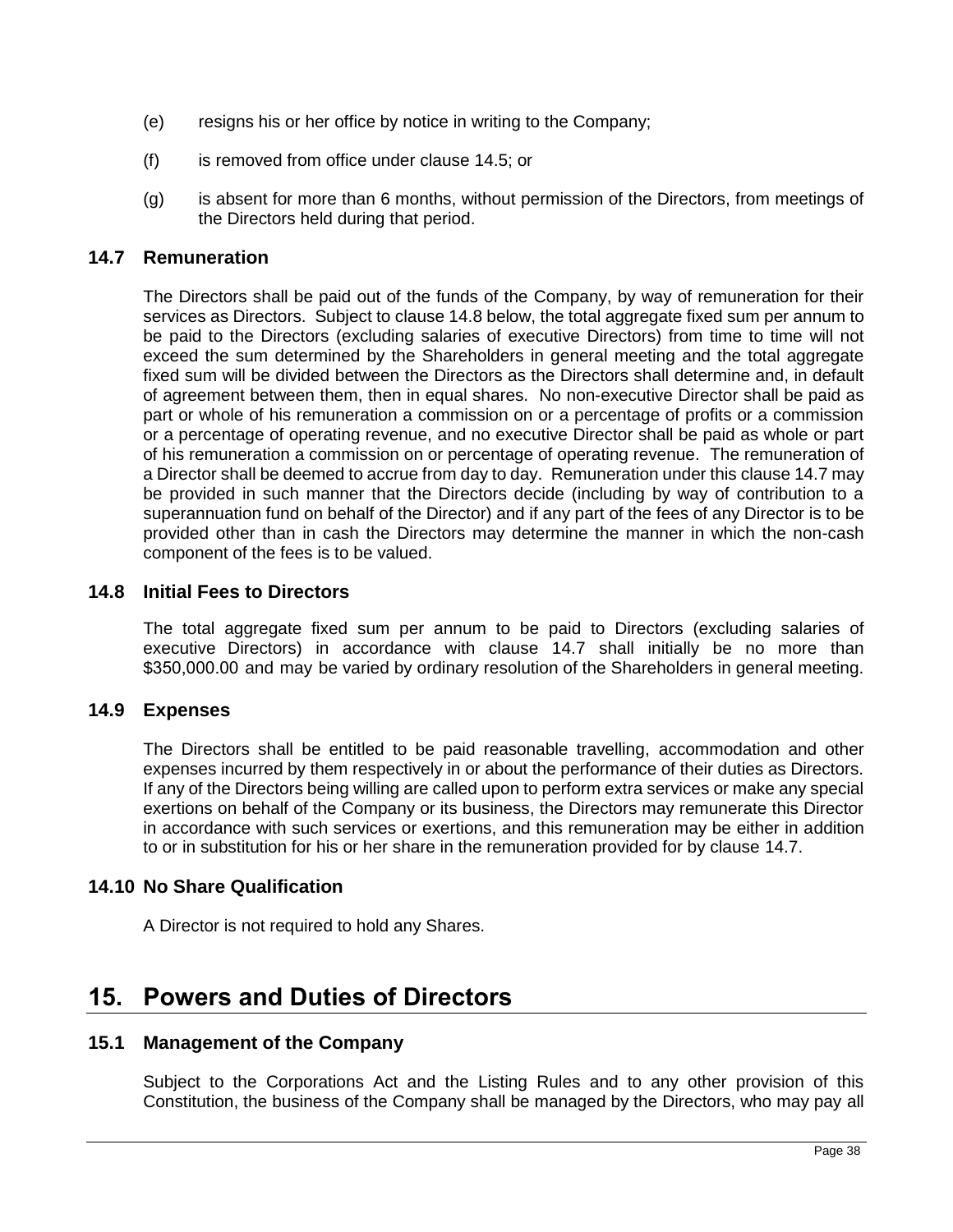expenses incurred in promoting and forming the Company, and may exercise all such powers of the Company as are not, by the Corporations Act or the Listing Rules or by this Constitution, required to be exercised by the Company in general meeting.

### **15.2 Borrowings**

Without limiting the generality of clause [15.1,](#page-46-2) the Directors may at any time:

- (a) exercise all powers of the Company to borrow money, to charge any property or business of the Company or all or any of its uncalled capital and to issue debentures or give any other security for a debt, liability or obligation of the Company or of any other person;
- (b) sell or otherwise dispose of the whole or any part of the assets, undertakings and other properties of the Company or any that may be acquired on such terms and conditions as they may deem advisable, but:
	- (i) if the Company is listed on ASX, the Company shall comply with the Listing Rules which relate to the sale or disposal of a company's assets, undertakings or other properties; and
	- (ii) on the sale or disposition of the Company's main undertaking or on the liquidation of the Company, no commission or fee shall be paid to any Director or Directors or to any liquidator of the Company unless it shall have been ratified by the Company in general meeting, with prior notification of the amount of such proposed payments having been given to all Shareholders at least 7 days prior to the meeting at which any such payment is to be considered; and
- (c) take any action necessary or desirable to enable the Company to comply with the Listing Rules.

### **15.3 Attorneys**

The Directors may, by power of attorney, appoint any person or persons to be the attorney or attorneys of the Company for the purposes, with the powers, authorities and discretions (being powers, authorities and discretions vested in or exercisable by the Directors), for the period and subject to the conditions as they think fit. This power of attorney may contain provisions for the protection and convenience of persons dealing with the attorney as the Directors may determine and may also authorise the attorney to delegate all or any of the powers, authorities and discretions vested in the person.

## **15.4 Cheques, etc.**

All cheques, promissory notes, bankers drafts, bills of exchange, electronic transfers and other negotiable instruments, and all receipts for money paid to the Company, shall be signed, drawn, accepted, endorsed or otherwise executed, as the case may be, by any two Directors or in any other manner as the Directors determine.

### **15.5 Retirement Benefits for Directors**

The Directors may at any time, subject to the Listing Rules, adopt any scheme or plan which they consider to be in the interests of the Company and which is designed to provide retiring or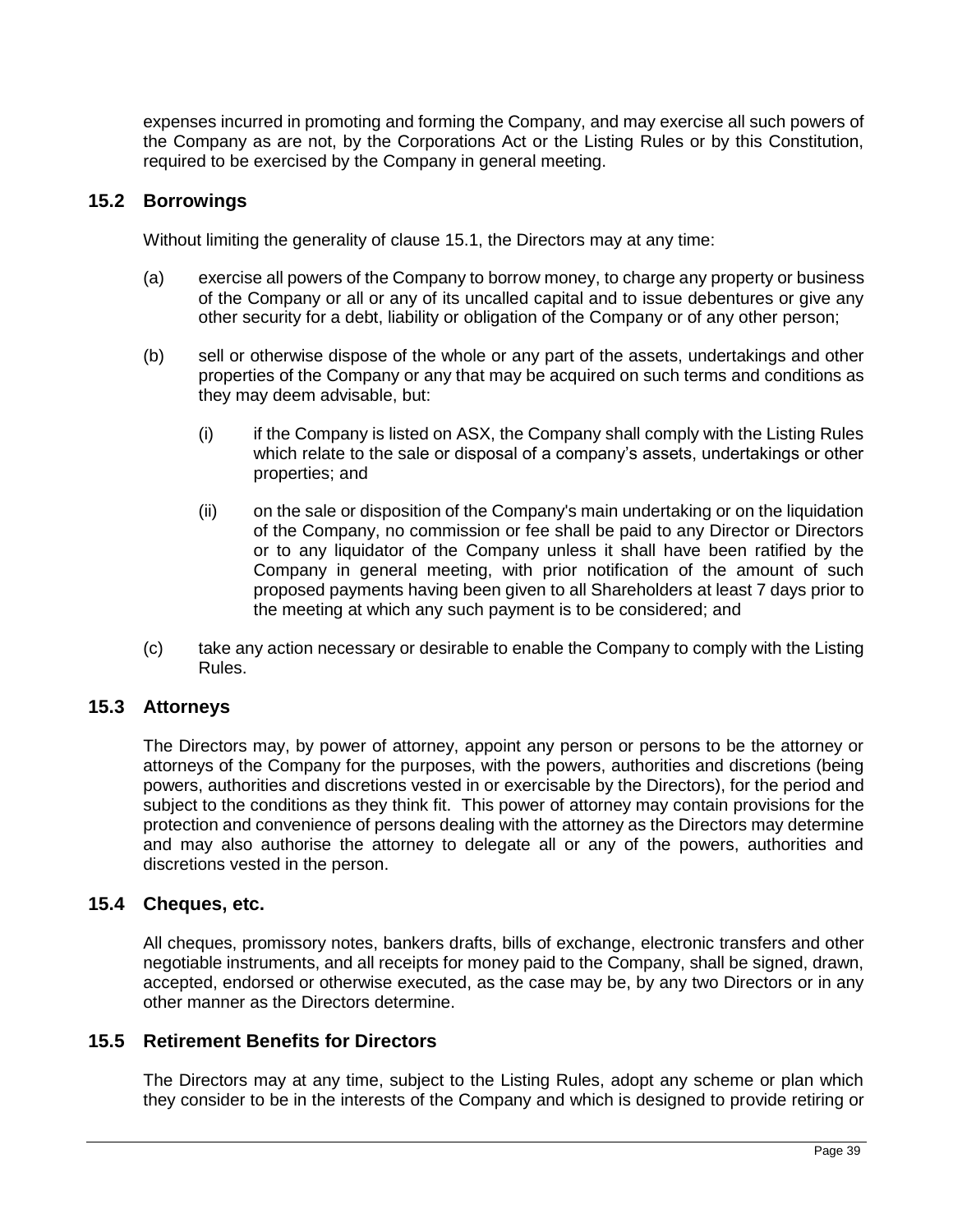superannuation benefits for both present and future non-executive Directors, and they may from time to time vary this scheme or plan. Any scheme or plan may be effected by agreements entered into by the Company with individual Directors, or by the establishment of a separate trust or fund, or in any other manner the Directors consider proper. The Directors may attach any terms and conditions to any entitlement under any such scheme or plan that they think fit, including, without limitation, a minimum period of service by a Director before the accrual of any entitlement and the acceptance by the Directors of a prescribed retiring age. No scheme or plan shall operate to confer upon any Director or on any of the dependants of any Director any benefits exceeding those contemplated in section 200F of the Corporations Act or the Listing Rules, except with the approval of the Company in general meeting.

## **15.6 Securities to Directors or Shareholders**

If a Director acting solely in the capacity of Director of the Company shall become personally liable for the payment of any sum primarily due by the Company, the Directors may create any mortgage, charge or security over or affecting the whole or any part of the assets of the Company by way of indemnity to secure the persons or person so becoming liable from any loss in respect of such liability.

## <span id="page-48-0"></span>**16. Proceedings of Directors**

## **16.1 Convening a Meeting**

A Director may at any time, and a Secretary shall, whenever requested to do so by one or more Directors, convene a meeting of the Directors, but not less than 24 hours' notice of every such meeting shall be given to each Director, and to each Alternate Director, either by personal telephone contact or in writing by the convenor of the meeting. The Directors may by unanimous resolution agree to shorter notice. An accidental omission to send a notice of a meeting of Directors to any Director or the non-receipt of such a notice by any Director does not invalidate the proceedings, or any resolution passed, at the meeting.

## **16.2 Procedure at Meetings**

The Directors may meet together for the despatch of business and adjourn and, subject to this clause [16,](#page-48-0) otherwise regulate the meetings as they think fit.

## **16.3 Quorum**

No business shall be transacted at any meeting of Directors unless a quorum is present, comprising two Directors present in person, or by instantaneous communication device, notwithstanding that less than two Directors may be permitted to vote on any particular resolution or resolutions at that meeting for any reason whatsoever. Where a quorum cannot be established for the consideration of a particular matter at a meeting of Directors, one or more of the Directors may call a general meeting of the Company to deal with the matter. In determining whether a quorum is present, each individual participating as a Director or as an Alternate Director for another Director is to be counted except that an individual participating in more than one capacity is to be counted only once.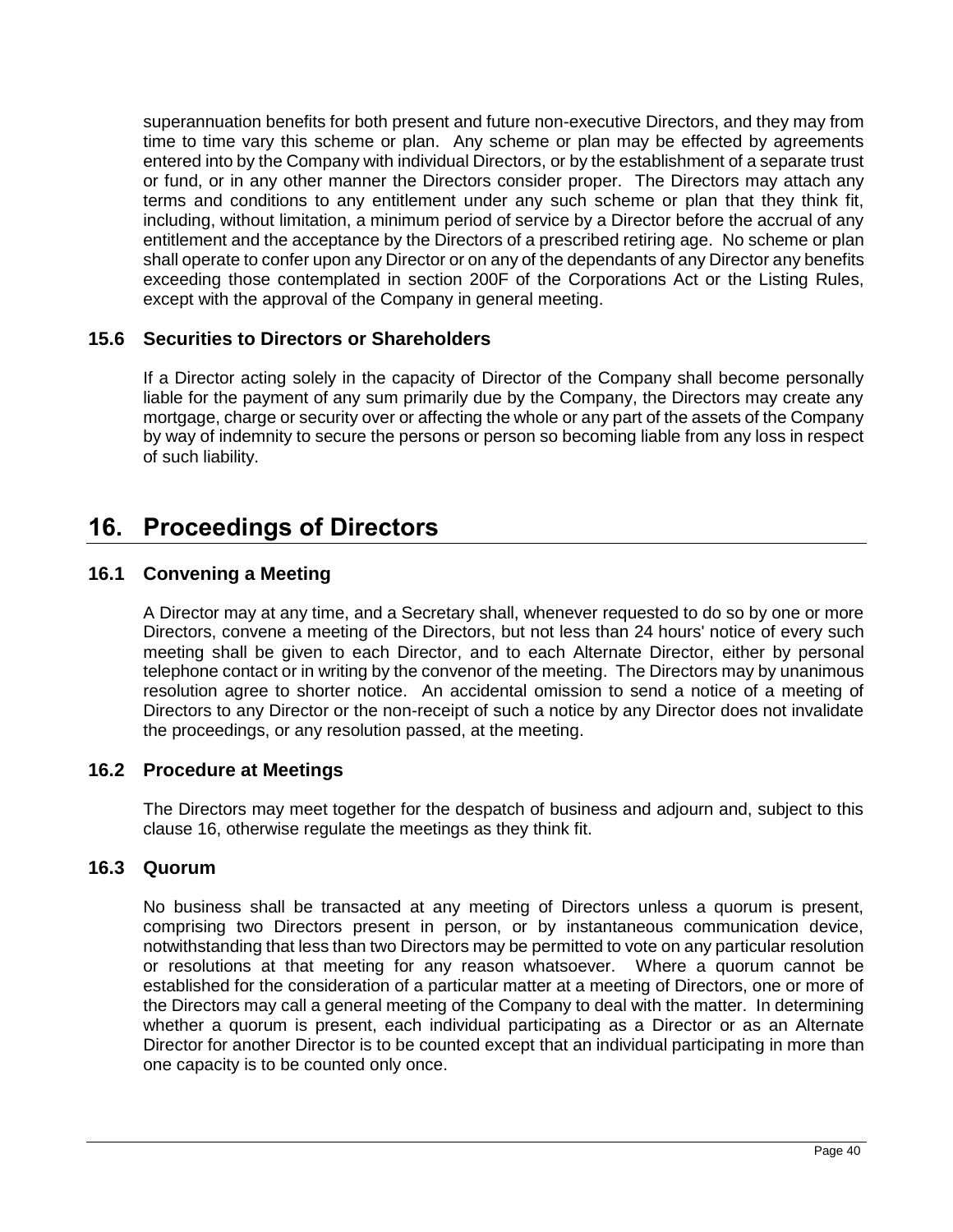## **16.4 Secretary May Attend and Be Heard**

The Secretary is entitled to attend any meeting of Directors and is entitled to be heard on any matter dealt with at any meeting of Directors.

### **16.5 Majority Decisions**

Questions arising at any meeting of Directors shall be decided by a majority of votes. A resolution passed by a majority of Directors shall for all purposes be deemed a determination of "the Directors". An Alternate Director has one vote for each Director for whom he or she is an alternate. If an Alternate Director is also a Director, he or she also has a vote as a Director.

### **16.6 Casting Votes**

In the case of an equality of votes, the chairman of the meeting shall have a second or casting vote, but the chairman shall have no casting vote where only 2 Directors are competent to vote on the question.

### **16.7 Alternate Directors**

A Director may, with the approval of a majority of the other Directors, appoint any person to be an alternate Director in his or her place during any period as he or she thinks fit, and the following provisions shall apply with respect to any Alternate Director:

- (a) he or she is entitled to notice of meetings of the Directors and, if his or her appointor Director is not present at such a meeting, he or she is entitled to attend and vote in the place of the absent Director;
- (b) he or she may exercise any powers that his or her appointor Director may exercise (except the power to appoint an Alternate Director), and the exercise of any such power by the alternate Director shall be deemed to be the exercise of the power by his or her appointor Director;
- (c) he or she is subject to the provisions of this Constitution which apply to Directors, except that Alternate Directors are not entitled in that capacity to any remuneration from the Company (but Alternate Directors are entitled to reasonable travelling, accommodation and other expenses as the Alternate Director may properly incur in travelling to, attending and returning from meetings of Directors or meetings of a committees by the Directors of which the appointor is not present);
- (d) he or she is not required to hold any Shares;
- (e) his or her appointment may be terminated at any time by his or her appointor Director notwithstanding that the period of the appointment of the alternate Director has not expired, and the appointment shall terminate in any event if his or her appointor Director vacates office as a Director;
- (f) the appointment, or the termination of an appointment, of an alternate Director shall be effected by a written notice signed by the Director who made the appointment given to the Company; and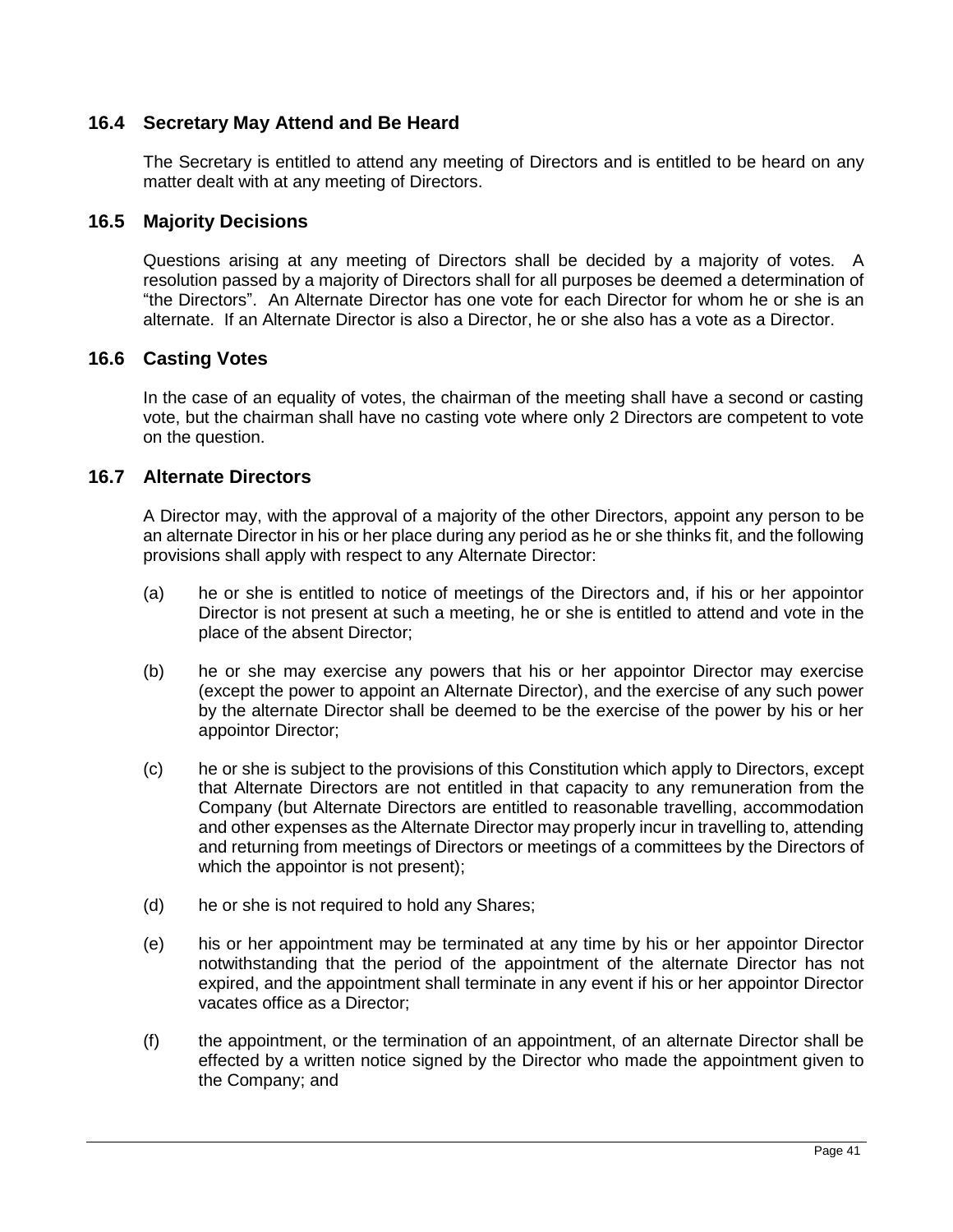(g) is, whilst acting as an Alternate Director, an officer of the Company and not the agent of the appointor and is responsible to the exclusion of the appointor for the Alternate Director's own acts and defaults.

## **16.8 Continuing Directors May Act**

In the event of a vacancy or vacancies in the office of a Director, the remaining Directors may act but, if the number of remaining Directors is not sufficient to constitute a quorum at a meeting of Directors, they may act only for the purposes of appointing a Director or Directors, or in order to convene a general meeting of the Company.

### **16.9 Chairman**

The Directors shall elect from their number a chairman of their meetings and may determine the period for which he or she is to hold office. Where a Directors' meeting is held and a chairman has not been elected or is not present at the meeting within 10 minutes after the time appointed for the meeting to begin, the Directors present shall elect one of their number to be the acting chairman of the meeting. The Directors may elect a Director as deputy chairman to act as chairman in the chairman's absence.

### <span id="page-50-0"></span>**16.10 Committees**

The Directors may delegate any of their powers to a committee or committees consisting of such of their number as they think fit. The Directors may at any time revoke any such delegation of power. A committee to which any powers have been so delegated shall exercise the powers delegated in accordance with any directions of the Directors, and a power so exercised shall be deemed to have been exercised by the Directors. The members of such a committee may elect one of their number as chairman of their meetings. Questions arising at a meeting of a committee shall be determined by a majority of votes of the members present and voting. In the case of an equality of votes, the chairman shall have a casting vote. The provisions of this Constitution applying to meetings and resolutions of Directors apply, so far as they can and with any necessary changes, to meetings and resolutions of a committee of Directors, except to the extent they are contrary to any direction given under this clause [16.10.](#page-50-0)

## **16.11 Written Resolutions**

A resolution in writing signed by all the Directors for the time being (or their respective alternate Directors), except those Directors (or their alternates) who expressly indicate their abstention in writing to the Company and those who would not be permitted, by virtue of section 195 of the Corporations Act to vote, shall be as valid and effectual as if it had been passed at a meeting of the Directors duly convened and held. This resolution may consist of several documents in like form, each signed by one or more Directors. Copies of the documents to be signed under this clause must be sent to every Director who is entitled to vote on the resolution. The resolution is taken to have been passed when the last Director signs the relevant documents. A facsimile transmission, an email bearing the signature of the Director or an email of the Director addressed to another officer of the Company confirming agreement with the resolution and undertaking to sign the resolution as soon as practicable shall be deemed to be a document in writing signed by the Directors.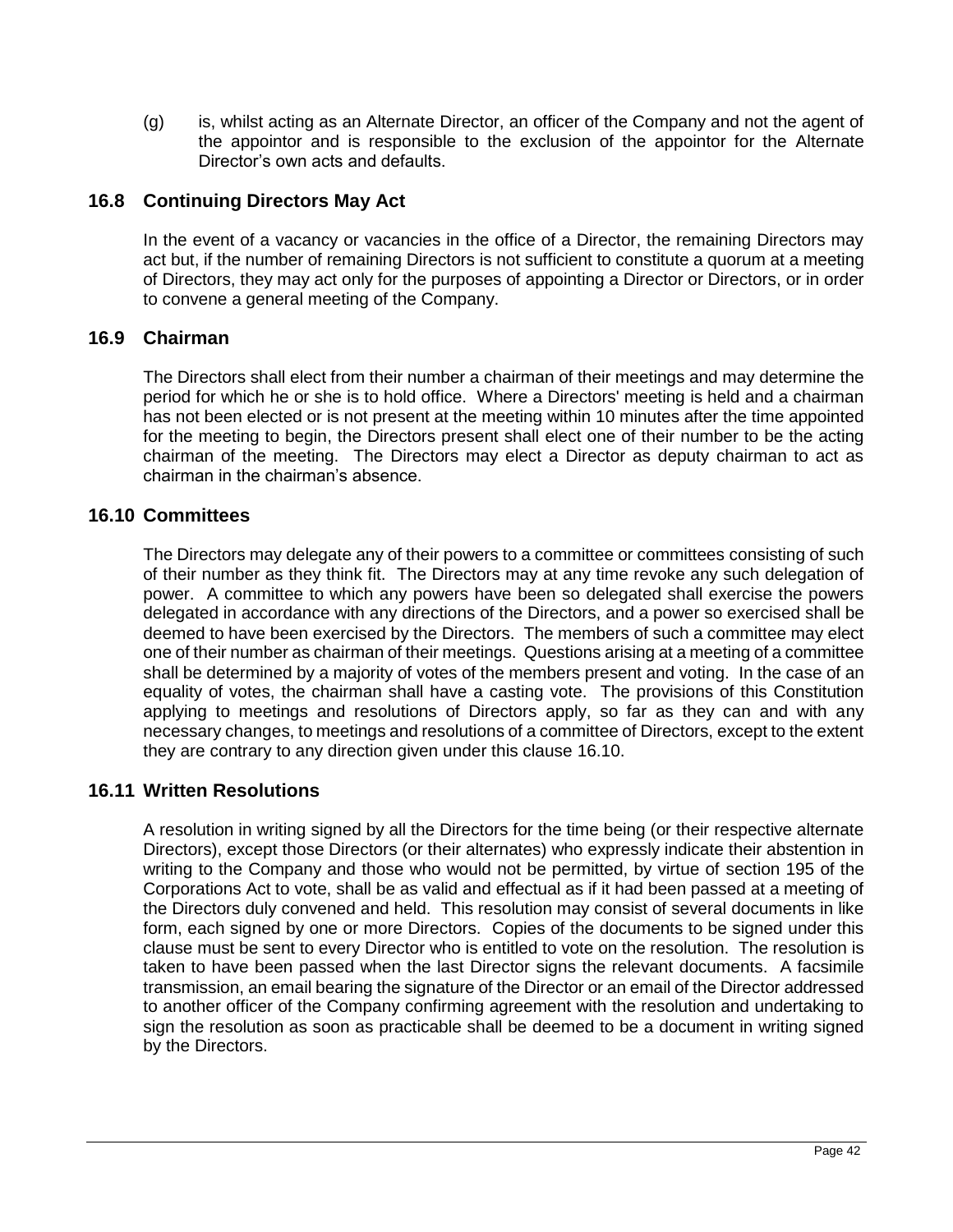### **16.12 Defective Appointment**

All acts done by any meeting of the Directors or of a committee of Directors or by any person acting as a Director are, notwithstanding that it is afterwards discovered that there was some defect in the appointment of a person to be, or to act as, a Director, or that a person so appointed was disqualified, as valid as if the person had been duly appointed and was qualified to be a Director or to be a member of the committee.

### **16.13 Directors May Hold Other Offices**

A Director may hold any other office or place of profit in or in relation to the Company or a related body corporate of the Company (except that of auditor) in conjunction with his or her office of Director and on any terms as to remuneration or otherwise that the Directors shall approve.

### <span id="page-51-0"></span>**16.14 Directors May Hold Shares, etc.**

A Director may be or become a shareholder in or director of or hold any other office or place of profit in or in relation to any other company promoted by the Company or a related body corporate of the Company or in which the Company may be interested, whether as a vendor, shareholder or otherwise.

### **16.15 Directors Not Accountable for Benefits**

No Director shall be accountable for any benefits received as the holder of any other office or place of profit in or in relation to the Company or any other company referred to in clause [16.14](#page-51-0) or as a shareholder in or director of any such company.

### **16.16 Disclosure of Interests in Related Matters**

As required by the Corporations Act, a Director must give the Directors notice of any material personal interest in a matter that relates to the affairs of the Company. No Director shall be disqualified by his office from contracting with the Company whether as vendor, purchaser or otherwise, nor shall any such contract or any contract or arrangement entered into by or on behalf of the Company in which any Director shall be in any way interested be avoided or prejudiced on that account, nor shall any Director be liable to account to the Company for any profit arising from any such contract or agreement by reason only of such Director holding that office or of the fiduciary relationship thereby established. A Director who has a material personal interest in a matter that is being considered at a meeting of Directors must not be present while the matter is being considered at the meeting or vote on that matter except where permitted by the Corporations Act. Nothing in this Constitution shall be read or construed so as to place on a Director any restrictions other than those required by the Corporations Act or the Listing Rules.

### **16.17 Disclosure of Shareholding**

A Director must give to the Company such information about the Shares or other securities in the Company in which the Director has a relevant interest and at the times that the Secretary requires, to enable the Company to comply with any disclosure obligations it has under the Corporations Act or the Listing Rules.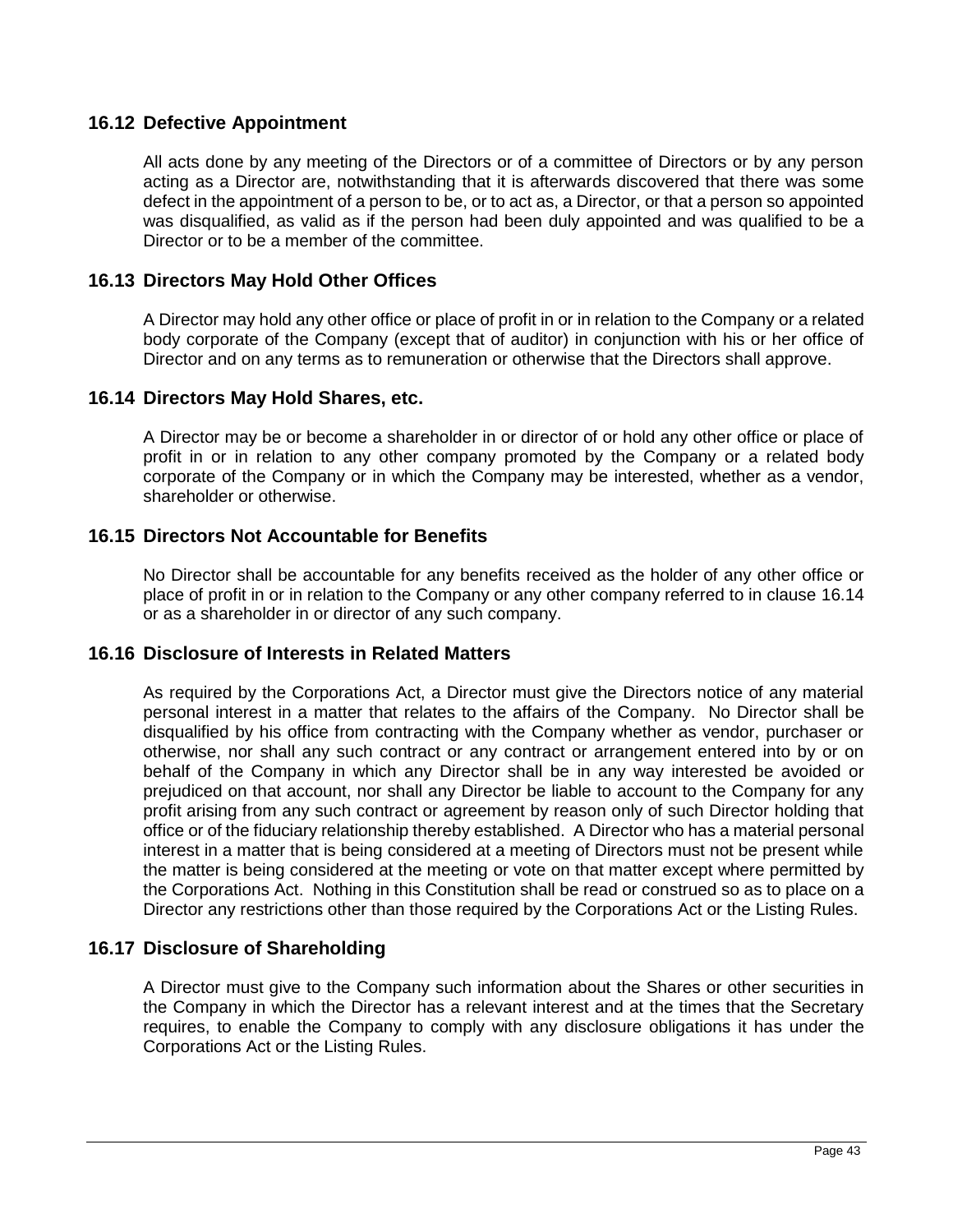## **16.18 Related Body Corporate Contracts**

A Director shall not be deemed to be interested or to have been at any time interested in any contract or arrangement by reason only that in a case where the contract or arrangement has been or will be made with, for the benefit of, or on behalf of a Related Body Corporate, he or she is a shareholder in that Related Body Corporate.

### **16.19 Voting, Affixation of Seal**

A Director may in all respects act as a Director in relation to any contract or arrangement in which he or she is interested, including, without limiting the generality of the above, in relation to the use of the Company's common seal, but a Director may not vote in relation to any contract or proposed contract or arrangement in which the Director has directly or indirectly a material interest except as permitted by the Corporations Act.

### **16.20 Home Branch to be Advised**

The Directors shall advise the Home Branch without delay of any material contract involving Director's or Directors' interests. The advice shall include at least the following information:

- (a) the names of the parties to the contract;
- (b) the name or names of the Director or Directors who has or have any material interest in the contract;
- (c) particulars of the contract; and
- (d) particulars of the relevant Director's or Directors' interest or interests in that contract.

## **17. Meeting by Instantaneous Communication Device**

### <span id="page-52-0"></span>**17.1 Meetings to be Effectual**

A Director shall be entitled to attend a Directors' meeting by means of an instantaneous communication device rather than in person. In those circumstances, a Director shall still receive all materials and information to be made available for the purposes of the Directors' meeting.

For the purposes of this Constitution, the contemporaneous linking together by instantaneous communication device of a number of consenting Directors not less than the quorum, whether or not any one or more of the Directors is out of Australia, shall be deemed to constitute a Directors' meeting and all the provisions of this Constitution as to the Directors' meetings shall apply to such meetings held by instantaneous communication device so long as the following conditions are met:

(a) all the directors for the time being entitled to receive notice of the Directors' meeting (including any alternate for any Director) shall be entitled to notice of a meeting by instantaneous communication device for the purposes of such meeting. Notice of any such Directors' meeting shall be given on the instantaneous communication device or in any other manner permitted by this Constitution;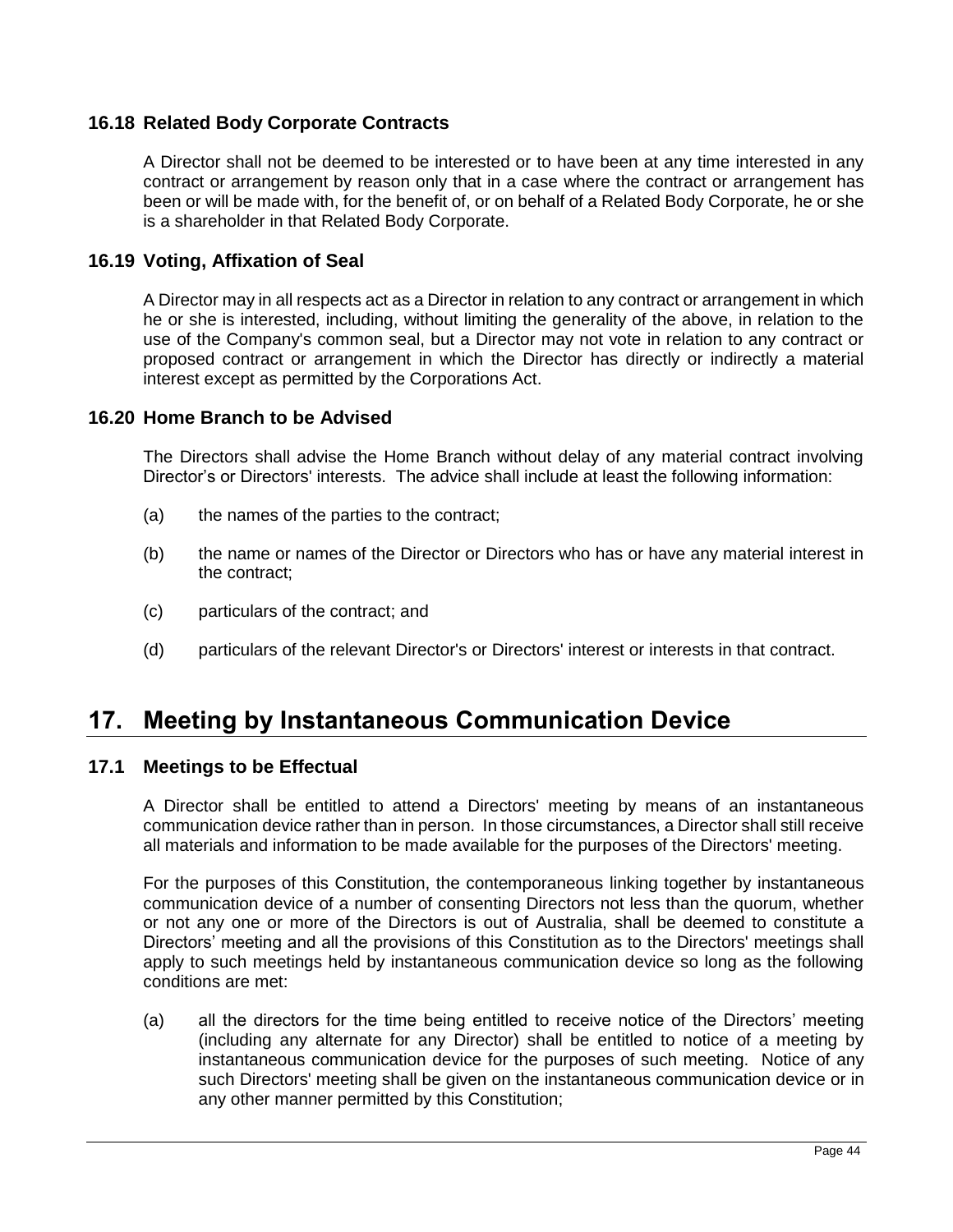- (b) each of the Directors taking part in the Directors' meeting by instantaneous communication device must be able to hear each of the other Directors taking part at the commencement of the Directors' meeting; and
- (c) at the commencement of the Directors' meeting each Director must acknowledge his or her presence for the purpose of a Directors' meeting of the Company to all the other Directors taking part.

A Directors' meeting held by instantaneous communication device shall be deemed to have been held at the Registered Office.

### **17.2 Procedure at Meetings**

A Director may leave a Directors' meeting held under clause [17.1](#page-52-0) by informing the Chairman of the Directors' meeting and then disconnecting his instantaneous communication device. Unless this procedure has been followed a Director shall be conclusively presumed to have been present and to have formed part of the quorum at all times during the Directors' meeting by instantaneous communication device.

### **17.3 Minutes**

A minute of the proceedings at a meeting held under clause [17.1](#page-52-0) shall be sufficient evidence of such proceedings and of the observance of all necessary formalities if certified as a correct minute by the chairman or the person taking the chair at the meeting under clause [17.1.](#page-52-0)

### **17.4 Definition**

For the purposes of this Constitution, "**instantaneous communication device**" shall include telephone, television or any other audio or visual device which permits instantaneous communication.

## **18. Managing and Executive Directors and Secretaries**

### **18.1 Appointment**

The Directors may from time to time appoint one or more of their number to the office of managing director (**Managing Director**) of the Company or to any other office, (except that of auditor), or employment under the Company, either for a fixed term or at will, but not for life and, subject to the terms of any agreement entered into in a particular case, may revoke any such appointment. A Director other than a Managing Director so appointed is in this Constitution referred to as an executive director (**Executive Director**). The appointment of a Managing Director or Executive Director so appointed automatically terminates if he ceases for any reason to be a Director.

### **18.2 Remuneration**

Subject to clause [14.7,](#page-46-1) a Managing Director or Executive Director shall, subject to the terms of any agreement entered into in a particular case, receive remuneration (whether by way of salary, commission or participation in profits, or partly in one way and partly in another) as the Directors may determine.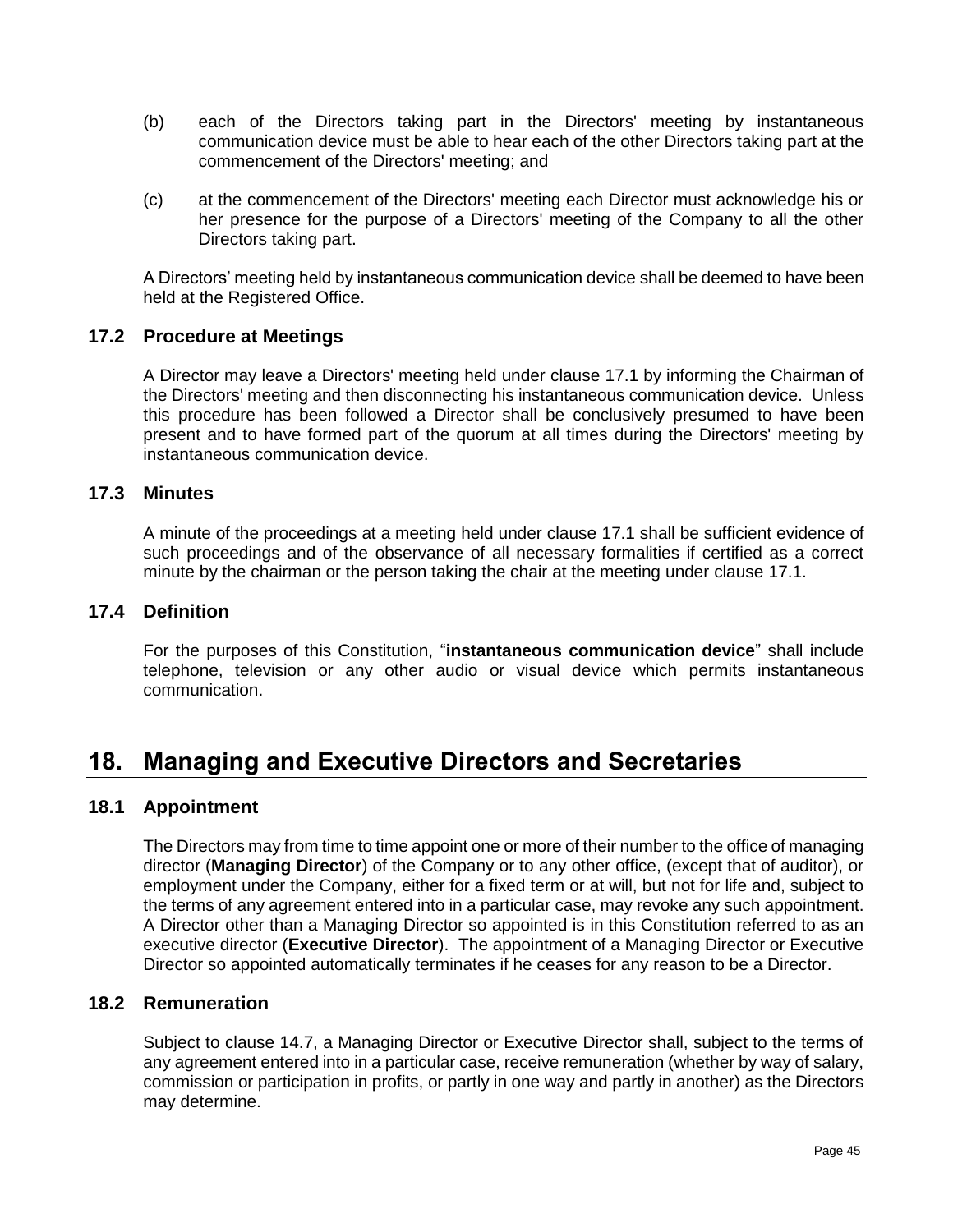### **18.3 Powers**

The Directors may, upon such terms and conditions and with such restrictions as they think fit, confer upon a Managing Director or Executive Director any of the powers exercisable by them. Any powers so conferred may be concurrent with, or be to the exclusion of, the powers of the Directors. The Directors may at any time withdraw or vary any of the powers so conferred on a Managing Director or Executive Director.

### <span id="page-54-0"></span>**18.4 Rotation**

Subject to clause [14.2,](#page-44-1) a Managing Director shall not retire by rotation, but Executive Directors shall.

### **18.5 Secretary**

A Secretary of the Company shall hold office on such terms and conditions, as to remuneration and otherwise, as the Directors determine. There must be at least one Secretary of the Company at all times.

## **19. Seals**

## <span id="page-54-1"></span>**19.1 Common Seal**

Subject to the Corporations Act, the Company may have a Seal. The Directors shall provide for the safe custody of the Seal. The Seal shall only be used by the authority of the Directors, or of a committee of the Directors authorised by the Directors to authorise the use of the Seal. Every document to which the Seal is affixed shall be signed by a Director and countersigned by another Director, (who may be an alternate Director) a Secretary or another person appointed by the Directors to countersign that document or a class of documents in which that document is included.

### **19.2 Execution of Documents Without a Seal**

Without limiting the ways a document can be signed under the Corporations Act, the Company may execute a document without using the Seal if the document is signed by:

- (a) two Directors;
- (b) a Director and a Secretary; or
- (c) any person or persons authorised by the Directors for the purposes of executing that document or the class of document to which that document belongs.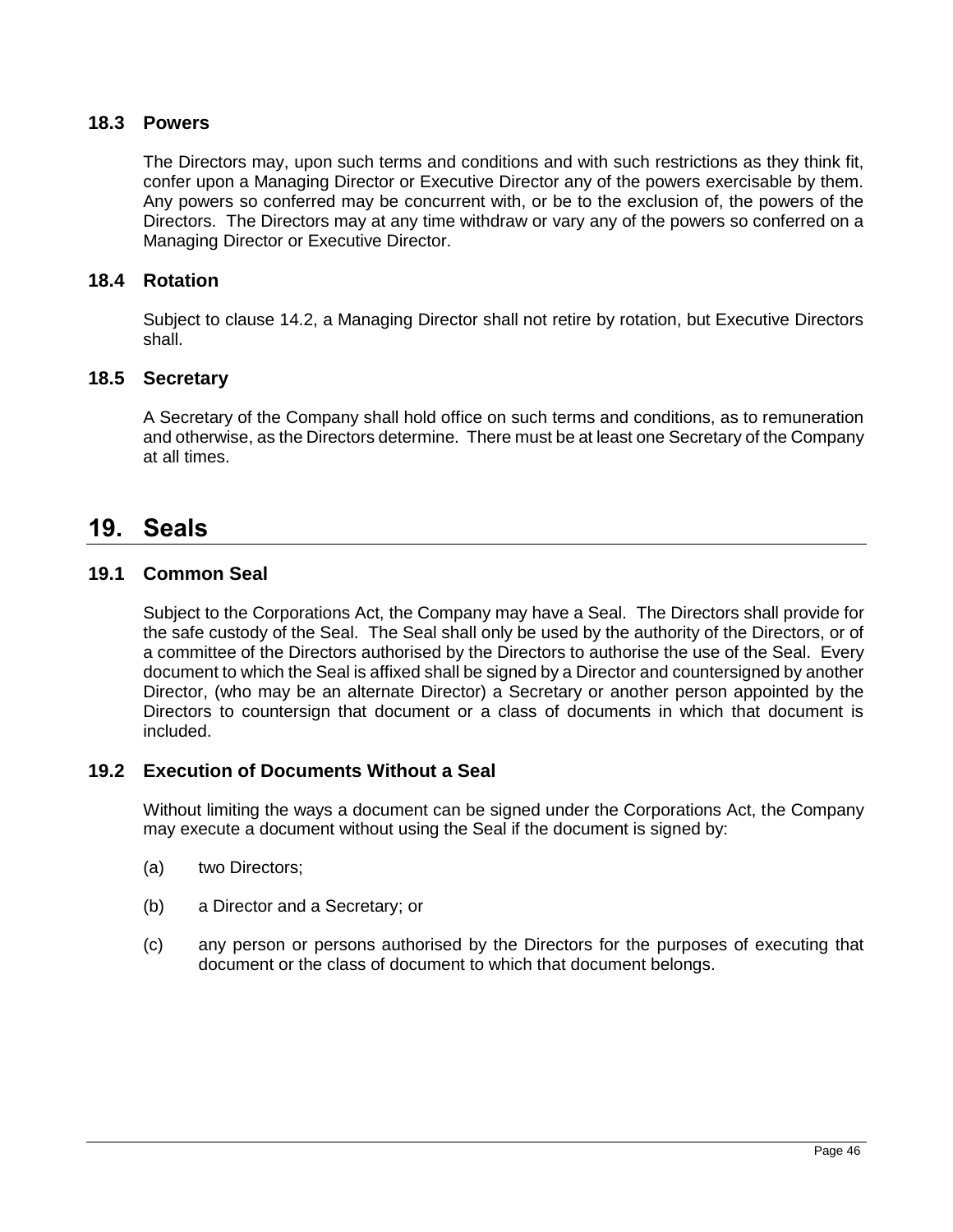### <span id="page-55-0"></span>**19.3 Share Seal**

Subject to the Corporations Act, the Company may have a duplicate Seal, known as the Share Seal, which shall be a facsimile of the Seal with the addition on its face of the words "**Share Seal**", and the following provisions shall apply to its use:

- (a) any certificate for Shares may be issued under the Share Seal and if so issued shall be deemed to be sealed with the Seal;
- (b) subject to the following provisions of this clause [19.3,](#page-55-0) the signatures required by clause [19.1](#page-54-1) on a document to which the Seal is affixed may be imposed by some mechanical means;
- (c) subject to the following provisions of this clause [19.3,](#page-55-0) the Directors may determine the manner in which the Share Seal shall be affixed to any document and by whom a document to which the Share Seal is affixed shall be signed, and whether any signature so required on such a document must be actually written on the document or whether it may be imposed by some mechanical means;
- <span id="page-55-1"></span>(d) the only documents on which the Share Seal may be used shall be Share or stock unit certificates, debentures or certificates of debenture stock, secured or unsecured notes, option certificates and any certificates or other documents evidencing any Share Options or rights to take up any Shares in or debenture stock or debentures or notes of the Company; and
- (e) signatures shall not be imposed by mechanical means nor (except when the requirements of clause [19.1](#page-54-1) as to signatures are complied with) shall the Share Seal be used on any certificate or other document mentioned in clause [19.3\(d\)](#page-55-1) unless the certificate or other document has first been approved for sealing or signature (as the case may be) by the Board or other authorised person or persons.

## **20. Accounts, Audit and Records**

### **20.1 Accounting records to be kept**

The Directors shall cause proper accounting and other records to be kept by the Company and shall distribute copies of the Company's accounts and reports as required by the Corporations Act and the Listing Rules.

### **20.2 Audit**

The Company shall comply with the requirements of the Corporations Act and the Listing Rules as to the audit of accounts, registers and records.

### **20.3 Inspection**

The Directors shall determine whether and to what extent, and at what time and places and under what conditions, the accounting records and other documents of the Company or any of them will be open to the inspection of Shareholders other than Directors. A Shareholder other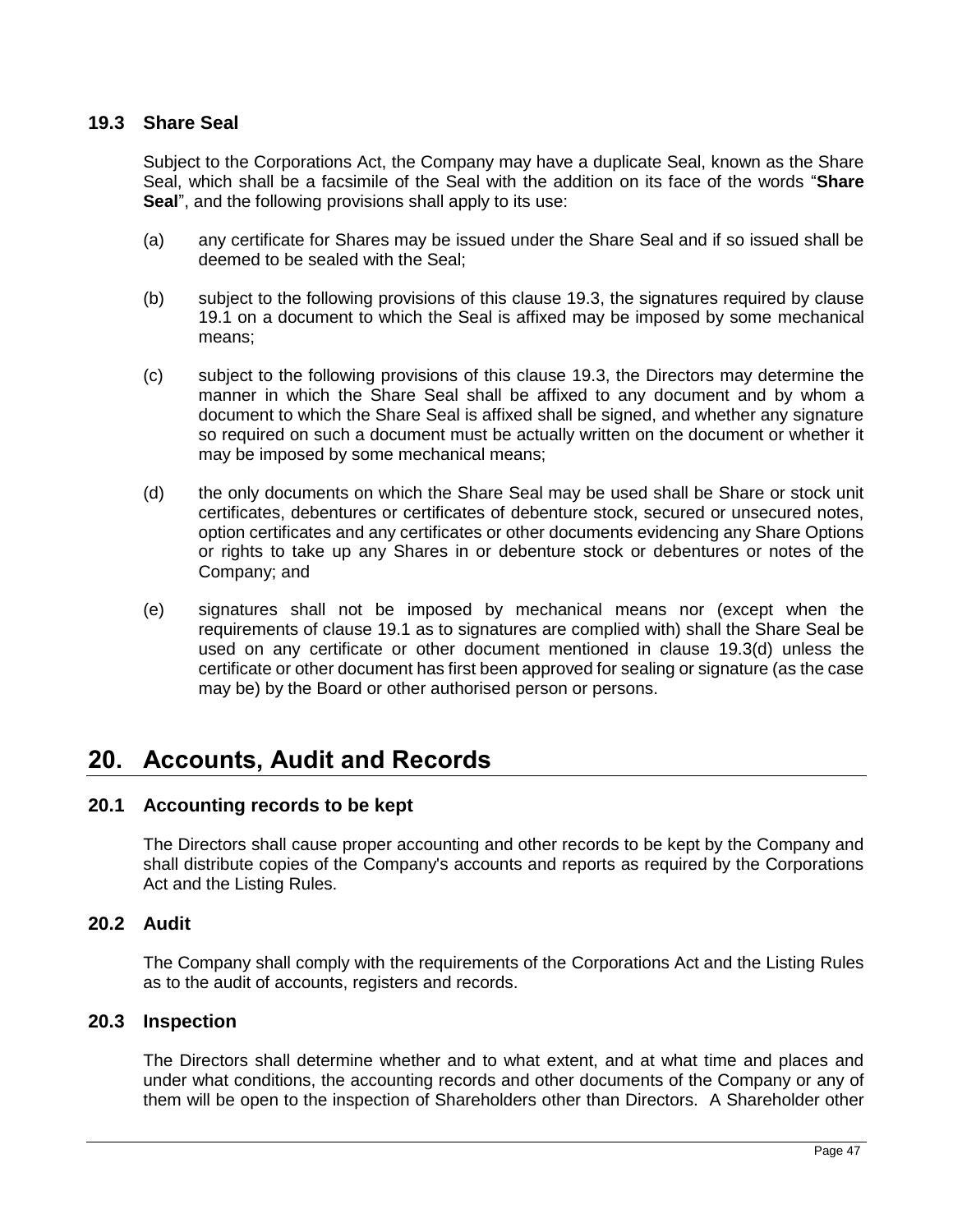than a Director shall not be entitled to inspect any document of the Company except as provided by law or authorised by the Directors or by the Company in general meeting.

## **21. Minutes**

### **21.1 Minutes to be Kept**

The Directors shall cause to be kept, in accordance with section 1306 of the Corporations Act, minutes of:

- (a) all proceedings of general meetings and Directors meetings; and
- (b) all appointments of Officers and persons ceasing to be Officers.

### **21.2 Signature of Minutes**

All minutes shall be signed by the chairman of the meeting at which the proceedings took place or by the chairman of the next succeeding meeting.

### **21.3 Requirements of the Corporations Act**

The Company and the Officers shall comply with the requirements of Part 2G.3 of Chapter 2G of the Corporations Act.

## <span id="page-56-0"></span>**22. Dividends and Reserves**

### **22.1 Dividends**

Subject to and in accordance with the Corporations Act, the Listing Rules, the rights of any preference Shareholders and to the rights of the holders of any shares created or raised under any special arrangement as to dividend, the Directors may from time to time decide to pay a dividend to the Shareholders entitled to the dividend which shall be payable on all Shares according to the proportion that the amount paid (not credited) is of the total amounts paid and payable (excluding amounts credited) in respect of such Shares. The Directors may rescind a decision to pay a dividend if they decide, before the payment date, that the Company's financial position no longer justifies the payment.

### **22.2 Interim Dividend**

The Directors may from time to time pay to the Shareholders any interim dividends that they may determine.

### **22.3 No Interest**

No dividend shall carry interest as against the Company.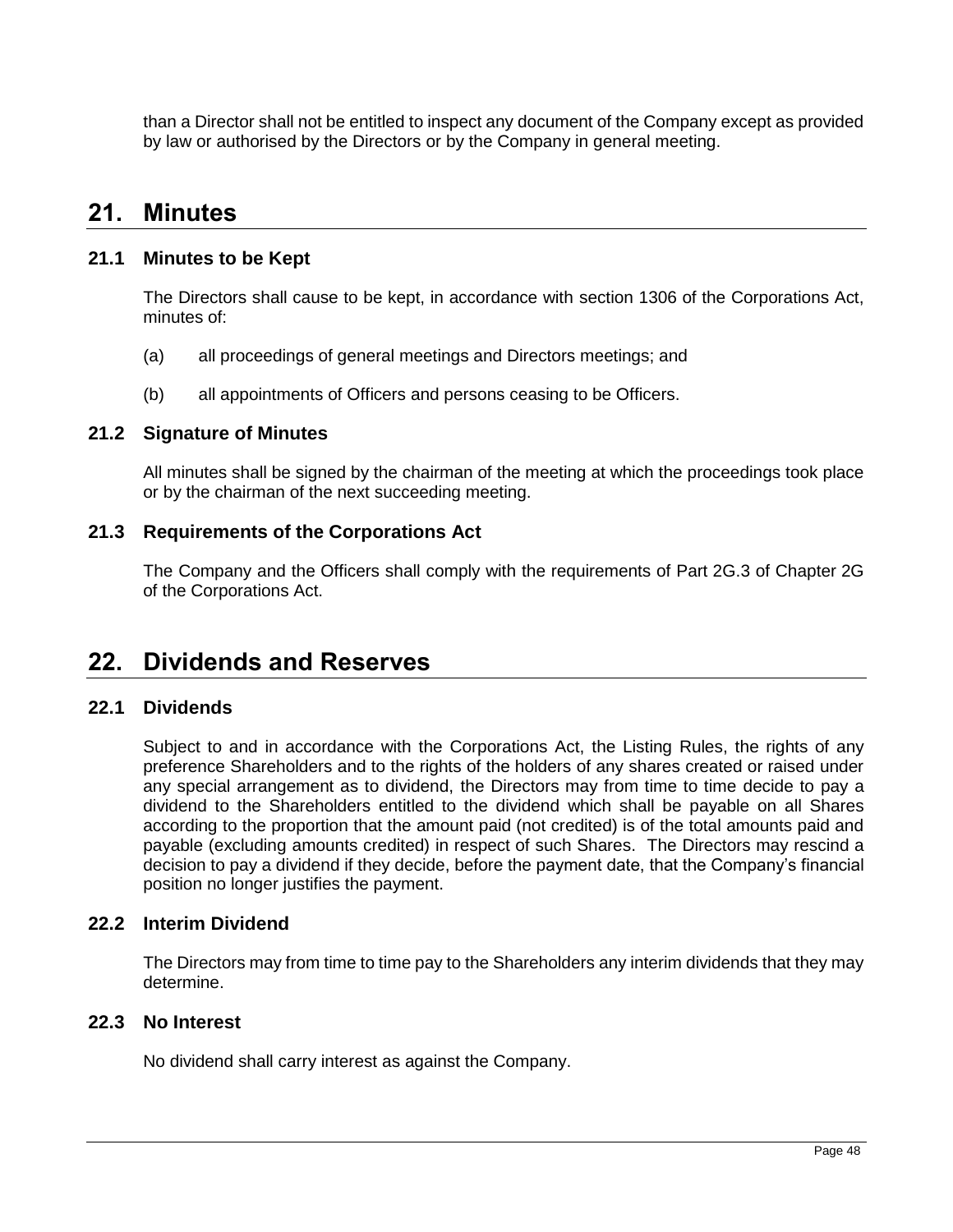### **22.4 Reserves**

The Directors may set aside out of the profits of the Company any amounts that they may determine as reserves, to be applied at the discretion of the Directors, for any purpose for which the profits of the Company may be properly applied. Pending any application of the reserves, the Directors may invest or use the reserves in the business of the Company or in other investments as they think fit. Any amount set aside as a reserve is not required to be held separately from the Company's other assets and may be used by the Company or invested as the Directors think fit.

## **22.5 Carrying forward profits**

The Directors may carry forward any part of the profits of the Company that it decides not to distribute as dividends without transferring those profits to a reserve.

### **22.6 Alternative Method of Payment of Dividend**

When declaring any dividend and subject at all times to the Corporations Act and the Listing Rules, the Directors may:

- (a) direct payment of the dividend to be made wholly or in part by the distribution of specific assets or documents of title (including, without limitation, paid-up Shares, debentures or debenture stock of this or any other company, gold, gold or mint certificates or receipts and like documents) or in any one or more of these ways, and where any difficulty arises with regard to the distribution the Directors may settle it as they think expedient and in particular may issue fractional certificates and may fix the value for distribution of specific assets or any part of them and may determine that cash payments shall be made to any Shareholders upon the basis of the value so fixed in order to adjust the rights of all parties and may vest any of these specific assets in trustees upon trusts for the persons entitled to the dividend as may seem expedient to the Directors; or
- (b) direct that a dividend be payable to particular Shareholders wholly or partly out of any particular fund or reserve or out of profits derived from any particular source and to the remaining Shareholders wholly or partly or of any other particular fund or reserve or out of profits derived from any other particular source and may so direct notwithstanding that by so doing the dividend will form part of the assessable income for taxation purposes of some Shareholders and will not form part of the assessable income of others.

For the purposes of this clause, the Company is authorised to distribute securities of another body corporate by way of dividend and, on behalf of the Shareholders, provide the consent of each Shareholder to becoming a member of that body corporate and the agreement of each Shareholder to being bound by the constitution of that body corporate.

## **22.7 Shareholders entitled to dividend**

Subject to this Constitution, a dividend in respect of a Share is payable to the person registered as the holder of that share:

(a) if the Directors have fixed a time for determining entitlements to the dividend, at that time; and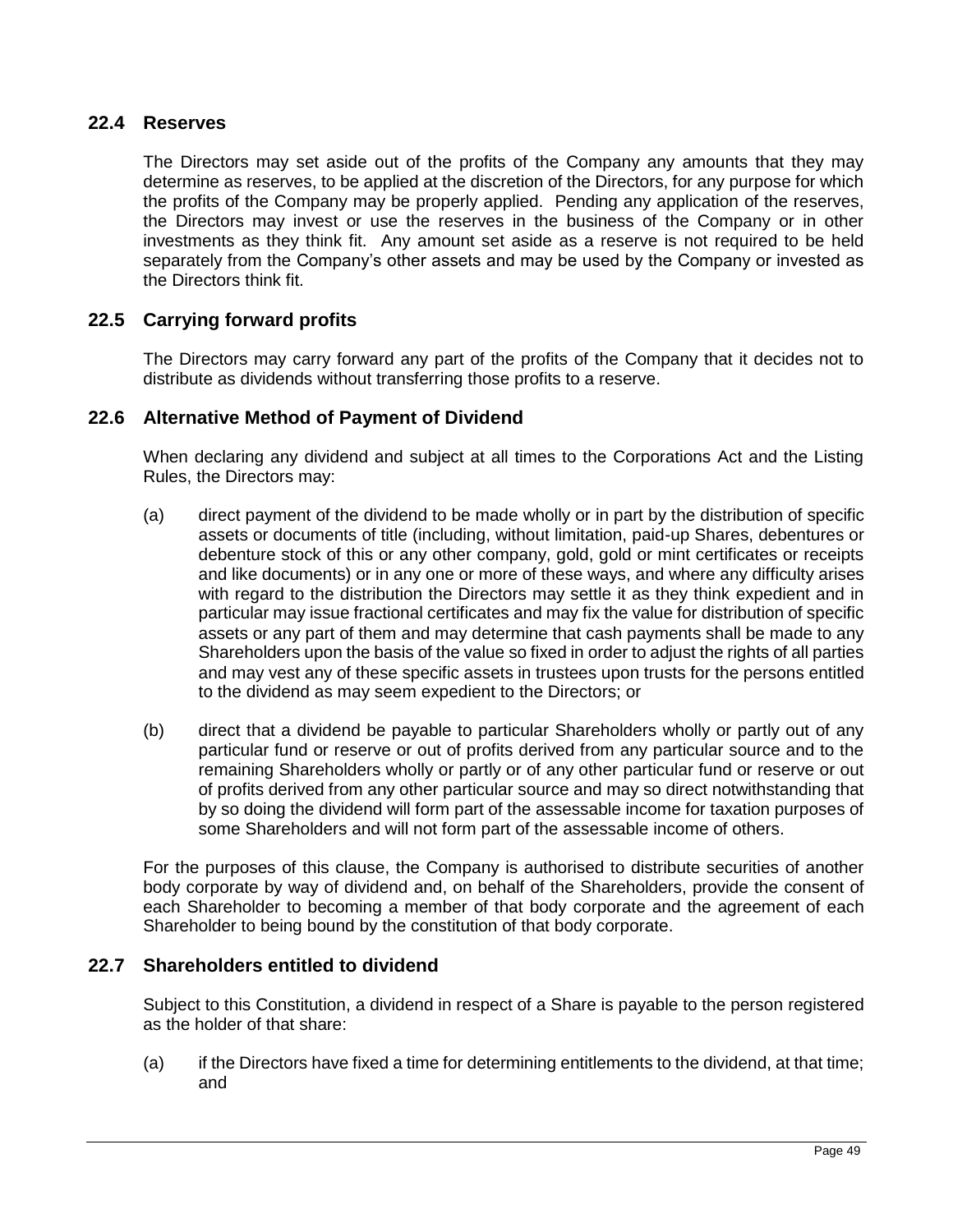(b) in any other case, on the date on which the dividend is paid.

## **22.8 Payment of Dividends**

Any dividend payable may be paid by:

- (a) cheque sent through the mail directed to:
	- (i) the address of the Shareholder shown in the Register or to the address of the joint holders of Shares shown first in the Register; or
	- (ii) an address which the Shareholder has, or joint holders have, in writing notified the Company as the address to which dividends should be sent;
- (b) electronic funds transfer to an account with a bank or other financial institution nominated by the Shareholder and acceptable to the Company; or
- (c) any other means determined by the Directors.

## **22.9 Unclaimed Dividends**

Except as otherwise provided by statute, all dividends unclaimed for one year after having been declared may be invested or otherwise made use of by the Directors for the benefit of the Company until claimed.

## **22.10 Breach of Restriction Agreement**

In the event of a breach of the Listing Rules relating to Restricted Securities or of any escrow arrangement entered into by the Company under the Listing Rules in relation to any Shares which are classified under the Listing Rules or by ASX as Restricted Securities, the Shareholder holding the Shares in question shall cease to be entitled to be paid any dividends in respect of those Shares for so long as the breach subsists.

## **23. Capitalisation of Profits**

## <span id="page-58-0"></span>**23.1 Capitalisation**

The Directors, subject to the Listing Rules and any rights or restrictions for the time being attached to any class of Shares, may from time to time resolve to capitalise any amount, being the whole or a part of the amount for the time being standing to the credit of any reserve account or the profit and loss account or otherwise available for distribution to Shareholders, and that that amount be applied, in any of the ways mentioned in clause [23.2](#page-59-0) for the benefit of Shareholders in the proportions to which those Shareholders would have been entitled in a distribution of that amount by way of dividend.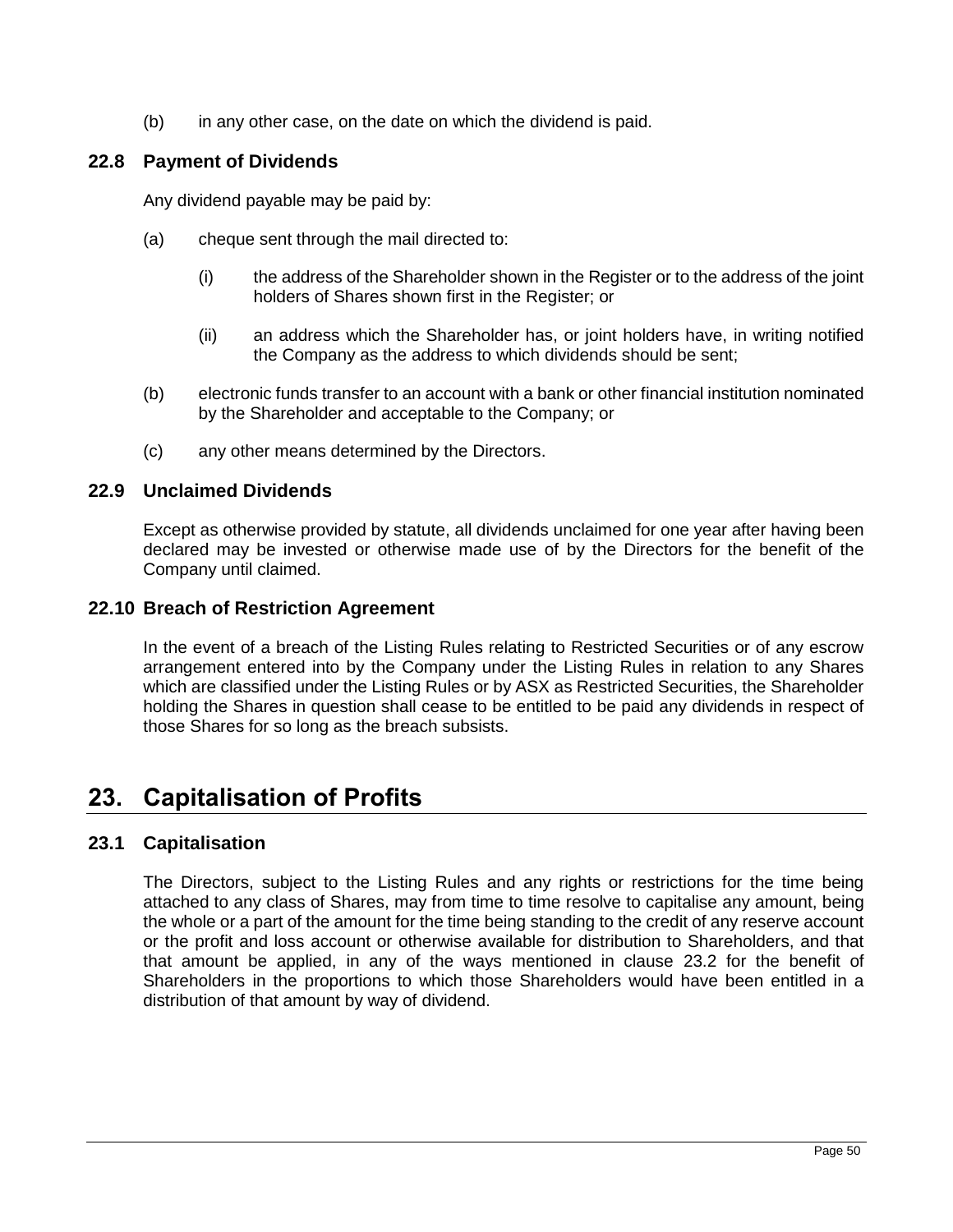## <span id="page-59-0"></span>**23.2 Application of Capitalised Amounts**

The ways in which an amount may be applied for the benefit of Shareholders under clause [23.1](#page-58-0) are:

- <span id="page-59-1"></span>(a) in paying up any amounts unpaid on Shares held by Shareholders;
- <span id="page-59-2"></span>(b) in paying up in full, at an issue price decided by Director's resolution, unissued Shares or debentures to be issued to Shareholders as fully paid; or
- (c) partly as mentioned in paragraph [\(a\)](#page-59-1) and partly as mentioned in paragraph [\(b\).](#page-59-2)

### **23.3 Procedures**

The Directors shall do all things necessary to give effect to the resolution referred to in clause [23.1](#page-58-0) and, in particular, to the extent necessary to adjust the rights of the Shareholders among themselves, may:

- (a) issue fractional certificates or make cash payments in cases where Shares or debentures could only be issued in fractions; and
- <span id="page-59-3"></span>(b) authorise any person to make, on behalf of all the Shareholders entitled to any further Shares or debentures upon the capitalisation, an agreement with the Company providing for the issue to them, credited as fully paid up, of any further Shares or debentures or for the payment up by the Company on their behalf of the amounts or any part of the amounts remaining unpaid on their existing Shares by the application of their respective proportions of the sum resolved to be capitalised,

and any agreement made under an authority referred to in paragraph [\(b\)](#page-59-3) is effective and binding on all the Shareholders concerned.

## **24. Bonus Share Plan**

## <span id="page-59-4"></span>**24.1 Authorisation of Bonus Share Plan**

Subject to the Listing Rules and the Corporations Act, the Company may, by ordinary resolution in general meeting, authorise the Directors to implement a Bonus Share Plan on such terms and conditions as are referred to in the resolution and which plan provides for any dividend which the Directors may declare from time to time under clause [22,](#page-56-0) less any amount which the Company shall either pursuant to this Constitution or any law be entitled or obliged to retain, not to be payable on Shares which are participating Shares in the Bonus Share Plan but for those Shares to carry instead an entitlement to receive an allotment of additional fully paid ordinary Shares to be issued as bonus Shares.

## **24.2 Amendment and Revocation**

Any resolution passed by the Company in general meeting pursuant to clause [24.1](#page-59-4) may, at any time, be amended or revoked by the Company by ordinary resolution in general meeting.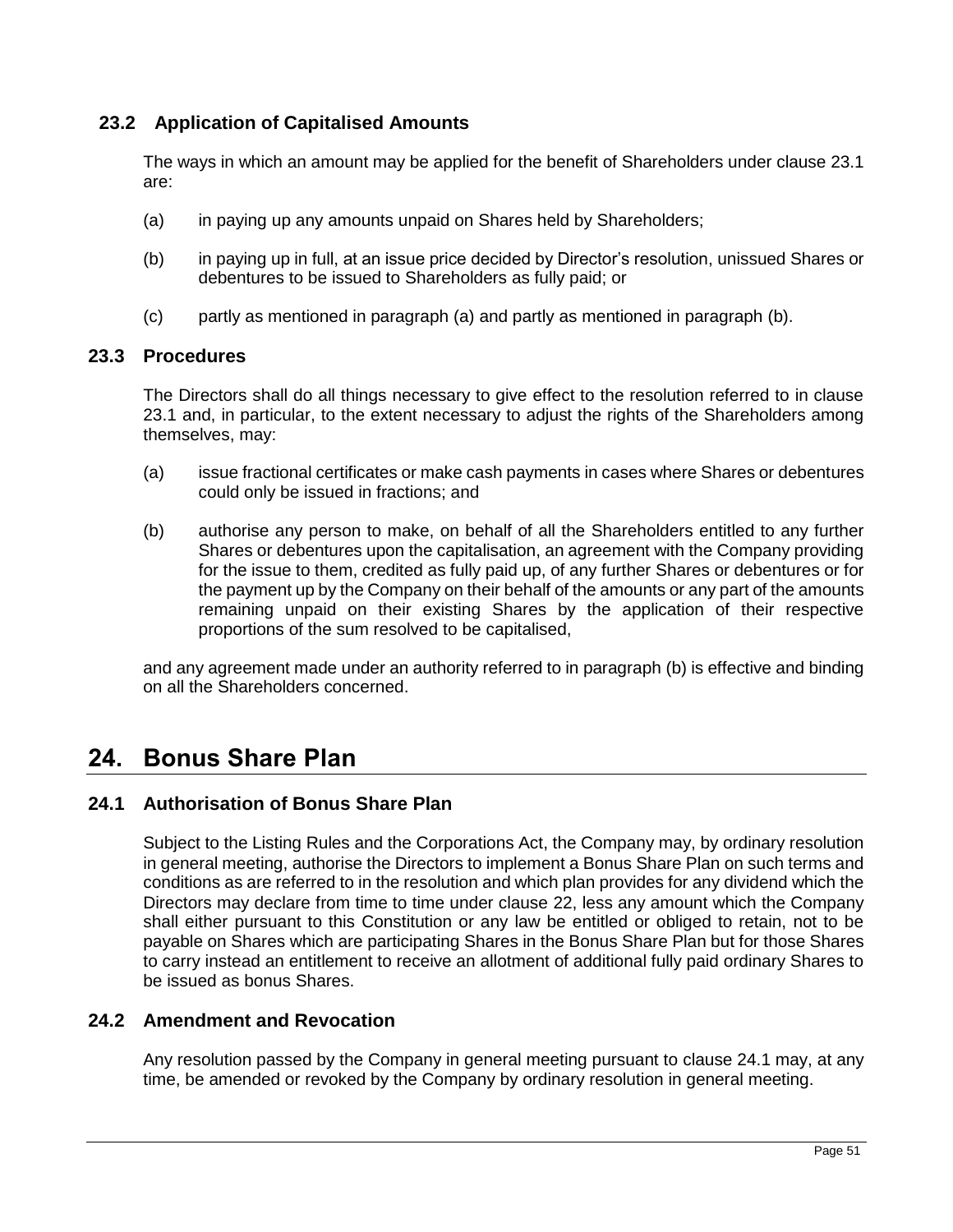## **25. Dividend Reinvestment Plan**

## <span id="page-60-0"></span>**25.1 Authorisation of Dividend Reinvestment Plan**

Subject to the Listing Rules and the Corporations Act, the Company may, by resolution of the Directors, implement a Dividend Reinvestment Plan on such terms and conditions as are referred to in the resolution and which plan provides for any dividend which the Directors may declare from time to time under clause [22](#page-56-0) and payable on Shares which are participating Shares in the Dividend Reinvestment Plan, less any amount which the Company shall either pursuant to this Constitution or any law be entitled or obliged to retain, to be applied by the Company to the payment of the subscription price of ordinary fully paid Shares.

### **25.2 Amendment and Revocation**

Any resolution passed by the Directors pursuant to clause [25.1](#page-60-0) may, at any time, be amended or revoked by the Company by ordinary resolution in general meeting.

## **26. Notices**

### **26.1 Service by the Company to Shareholders**

A notice may be given by the Company to any Shareholder either by:

- (a) serving it on him or her personally; or
- (b) sending it by post to the Shareholder at his or her address as shown in the Register of Shareholders or the address supplied by the Shareholder to the Company for the giving of notices to this person. Notices to Shareholders whose registered address is outside Australia shall be sent by airmail or, where applicable, by the means provided for by clause [26.9;](#page-62-0) or
- (c) sending it by fax or other electronic means (including providing a URL link to any document or attachment) to the fax number or electronic address nominated by the Shareholder for giving notices.

## **26.2 Service of notices by the Company to Directors**

A notice may be given by the Company to a Director or Alternate Director by:

- (a) serving it on him or her personally;
- (b) sending it by ordinary post to his or her usual residential or business address, or any other address he or she has supplied to the Company for giving notices;
- (c) sending it by fax or other electronic means (including providing a URL link to any document or attachment) to the fax number or electronic address he or she has supplied to the Company for giving notices.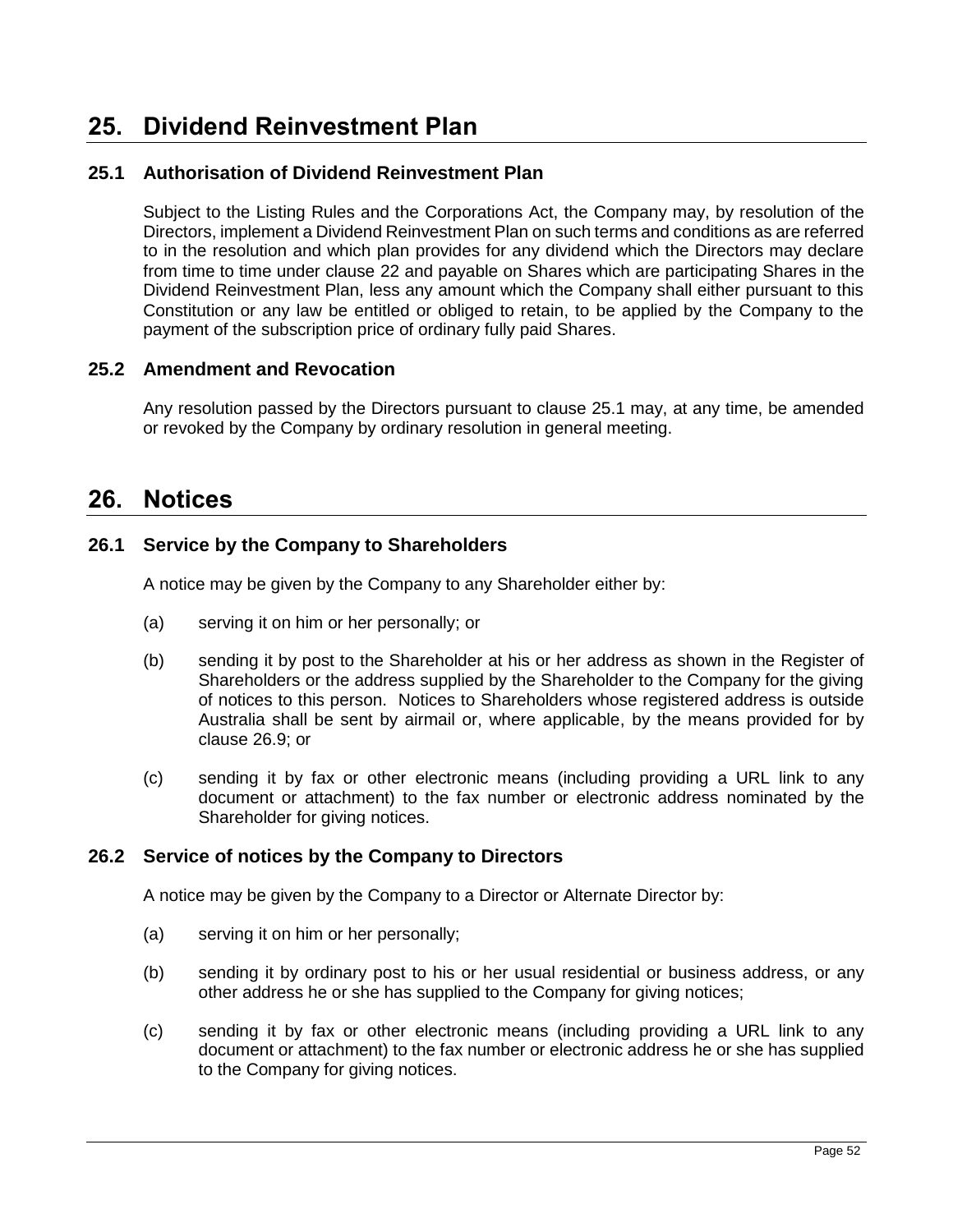### **26.3 Service of notices by Directors, Alternate Directors and Shareholders to the Company**

Without limiting any other way that a communication may be given under the Corporations Act, a notice may be given by a Director or Alternate Director or a Shareholder to the Company by:

- (a) delivering it to the Company's registered office;
- (b) sending it by ordinary post to the Company's registered office;
- (c) sending it by fax or other electronic means to the principal fax number or electronic address at the Company's registered office.

#### **26.4 Deemed receipt of Notice**

A notice will be deemed to be received by a Shareholder when:

- (a) where a notice is served personally, service of the notice shall be deemed to be effected when hand delivered to the member in person;
- (b) where a notice is sent by post, service of the notice shall be deemed to be effected by properly addressing, pre-paying and posting a letter containing the notice, and to have been effected, in the case of a notice of a meeting, on the date after the date of its posting and, in any other case, at the time at which the letter would be delivered in the ordinary course of post;
- (c) where a notice is sent by facsimile, service of the notice shall be deemed to be effected upon confirmation being received by the Company that all pages of the notice have been successfully transmitted to the Shareholder's facsimile machine at the facsimile number nominated by the Shareholder; and
- (d) where a notice is sent to an electronic address by electronic means, service of the notice shall be deemed to be effected once sent by the Company to the electronic address nominated by the Shareholder (regardless of whether or not the notice is actually received by the Shareholder).

#### **26.5 Notice to Joint Holders**

A notice may be given by the Company to the joint holders of a Share by giving the notice to the joint holder first named in the Register of Shareholders in respect of the Share.

#### **26.6 Notices to Personal Representatives and Others**

A notice may be given by the Company to a person entitled to a Share in consequence of the death or bankruptcy of a Shareholder by serving it on him or her or by sending it to him or her by post addressed to the person by name or by the title or representative of the deceased or assignee of the bankrupt, or by any like description, at the address (if any) supplied for the purpose by the person or, if such an address has not been supplied, at the address to which the notice might have been sent if the death or bankruptcy had not occurred.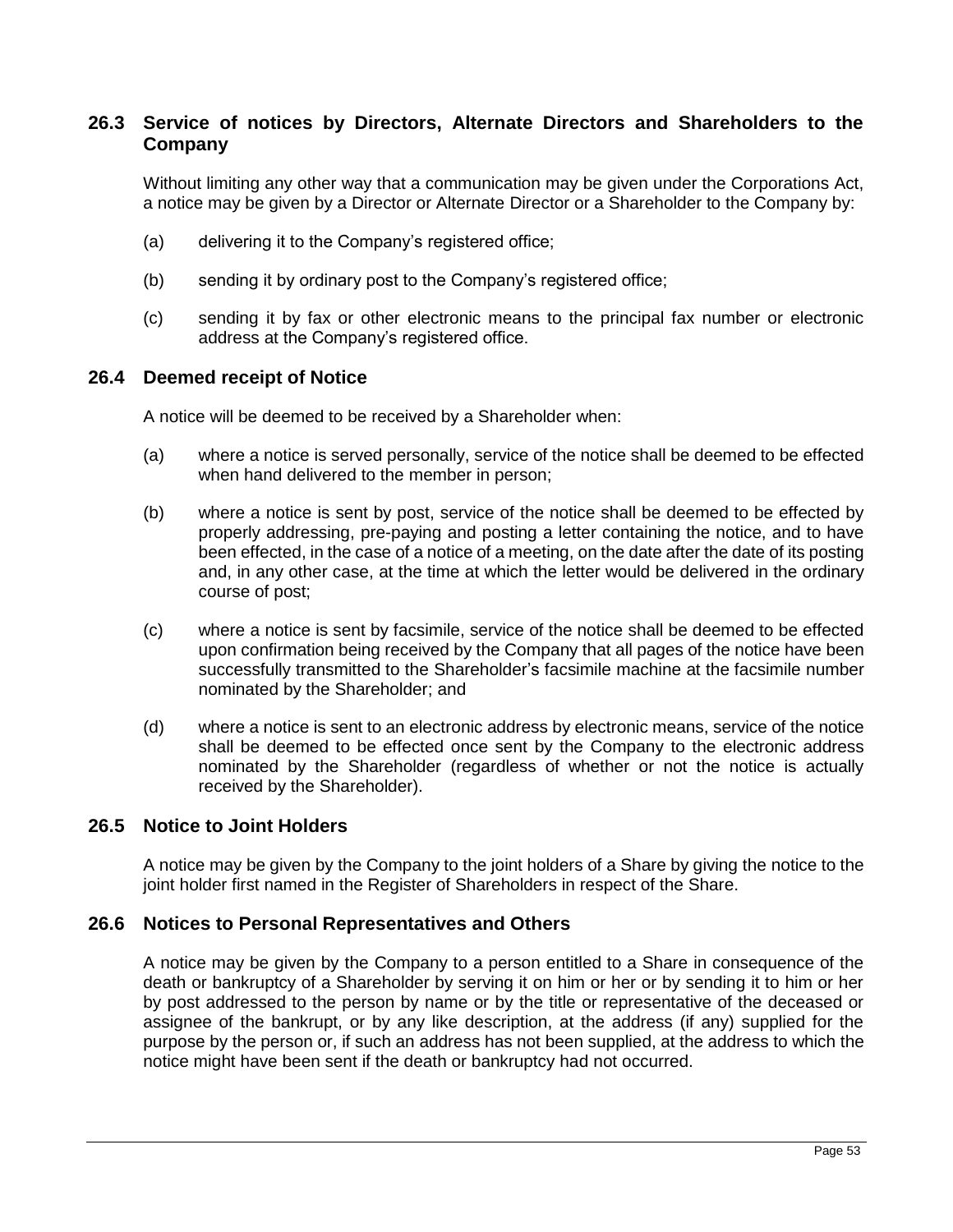## **26.7 Persons Entitled to Notice**

Notice of every general meeting shall be given to each person who at the time of giving the notice is:

- (a) a Shareholder;
- (b) a person entitled to a Share in consequence of the death or bankruptcy of a Shareholder who, but for his death or bankruptcy, would be entitled to receive notice of the meeting;
- (c) a Director or Alternate Director;
- (d) the auditor for the time being of the Company; and
- (e) if the Company has issued and there are currently any Listed Securities, the Home Branch,

unless that person waives the right to receive notice by written notice to the Company. No other person is entitled to receive notices of general meetings.

### **26.8 Change of Address**

The Company shall acknowledge receipt of all notifications of change of address by Shareholders.

### <span id="page-62-0"></span>**26.9 Incorrect Address**

Where the Company has bona fide reason to believe that a Shareholder is not known at his or her registered address, and the Company has subsequently made an enquiry in writing at that address as to the whereabouts of the Shareholder and this enquiry either elicits no response or a response indicating that the Shareholder or his present whereabouts are unknown, all future notices will be deemed to be given to the Shareholder if the notice is exhibited in the Registered Office (or, in the case of a Shareholder registered on a Branch Register, in a conspicuous place in the place where the Branch Register is kept) for a period of 48 hours (and shall be deemed to be duly served at the commencement of that period) unless and until the Shareholder informs the Company of a new address to which the Company may send him notices (which new address shall be deemed his registered address).

## **27. Winding Up**

## **27.1 Distribution in Kind**

If the Company is wound up, the liquidator may, with the authority of a special resolution, divide among the Shareholders in kind the whole or any part of the property of the Company, and may for that purpose set a value as the liquidator considers fair upon any property to be so decided, and may determine how the division is to be carried out as between the Shareholders or different classes of Shareholders. No member is obliged to accept any Shares, securities or other assets in respect of which there is any liability.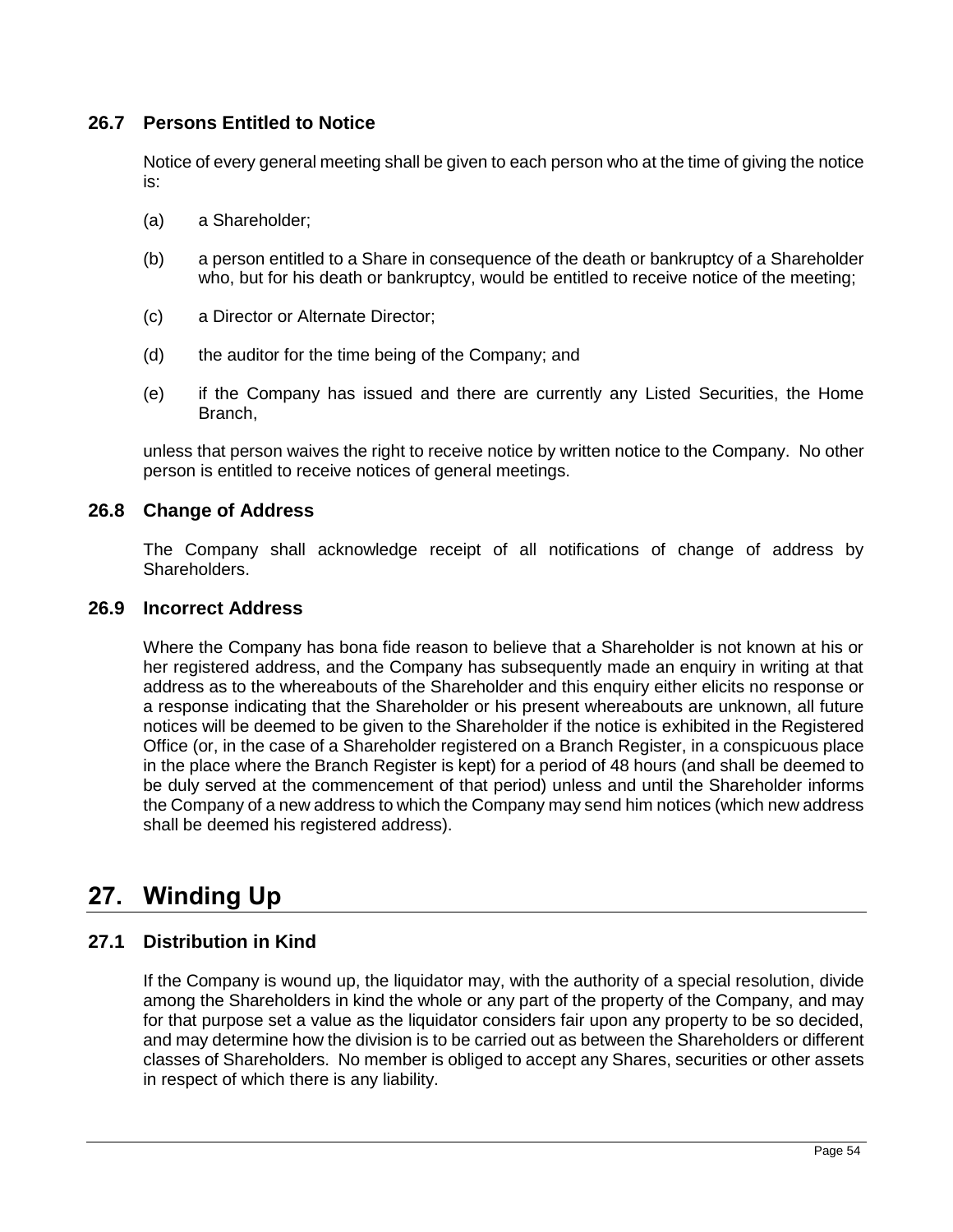## **27.2 Trust for Shareholders**

The liquidator may, with the authority of a special resolution, vest the whole or any part of any property in trustees upon such trusts for the benefit of the contributories as the liquidator thinks fit, but so that no Shareholder is compelled to accept any Shares or other securities in respect of which there is any liability.

## **27.3 Distribution in Proportion to Shares Held**

Subject to the rights of Shareholders (if any) entitled to Shares with special rights in a windingup and the Corporations Act all monies and property that are to be distributed among Shareholders on a winding-up, shall be distributed in proportion to the Shares held by them respectively, irrespective of the amount paid-up or credited as paid-up on the Shares.

## <span id="page-63-0"></span>**28. Indemnities and Insurance**

## **28.1 Liability to Third Parties**

To the extent permitted by law, the Company:

- (a) indemnifies and agrees to keep indemnified every Director, executive officer or Secretary of the Company; and
- (b) may, by deed, indemnify or agree to indemnify an officer (other than a Director, executive officer or Secretary) of the Company,

against a liability to another person, other than the Company or a related body corporate of the Company, PROVIDED THAT:

- (c) the provisions of the Corporations Act (including, but not limited to, Chapter 2E) are complied with in relation to the giving of the indemnity; and
- (d) the liability does not arise in respect of conduct involving a lack of good faith on the part of the officer.

## **28.2 Defending Proceedings**

To the extent permitted by law, the Company:

- (a) hereby indemnifies and agrees to keep indemnified every Director, executive officer and Secretary of the Company; and
- (b) may, by deed, indemnify or agree to indemnify an officer of the Company (other than a director, executive officer or secretary);

out of the property of the Company in relation to the period during which that officer held his or her office against a liability for costs and expenses incurred by that officer in that capacity: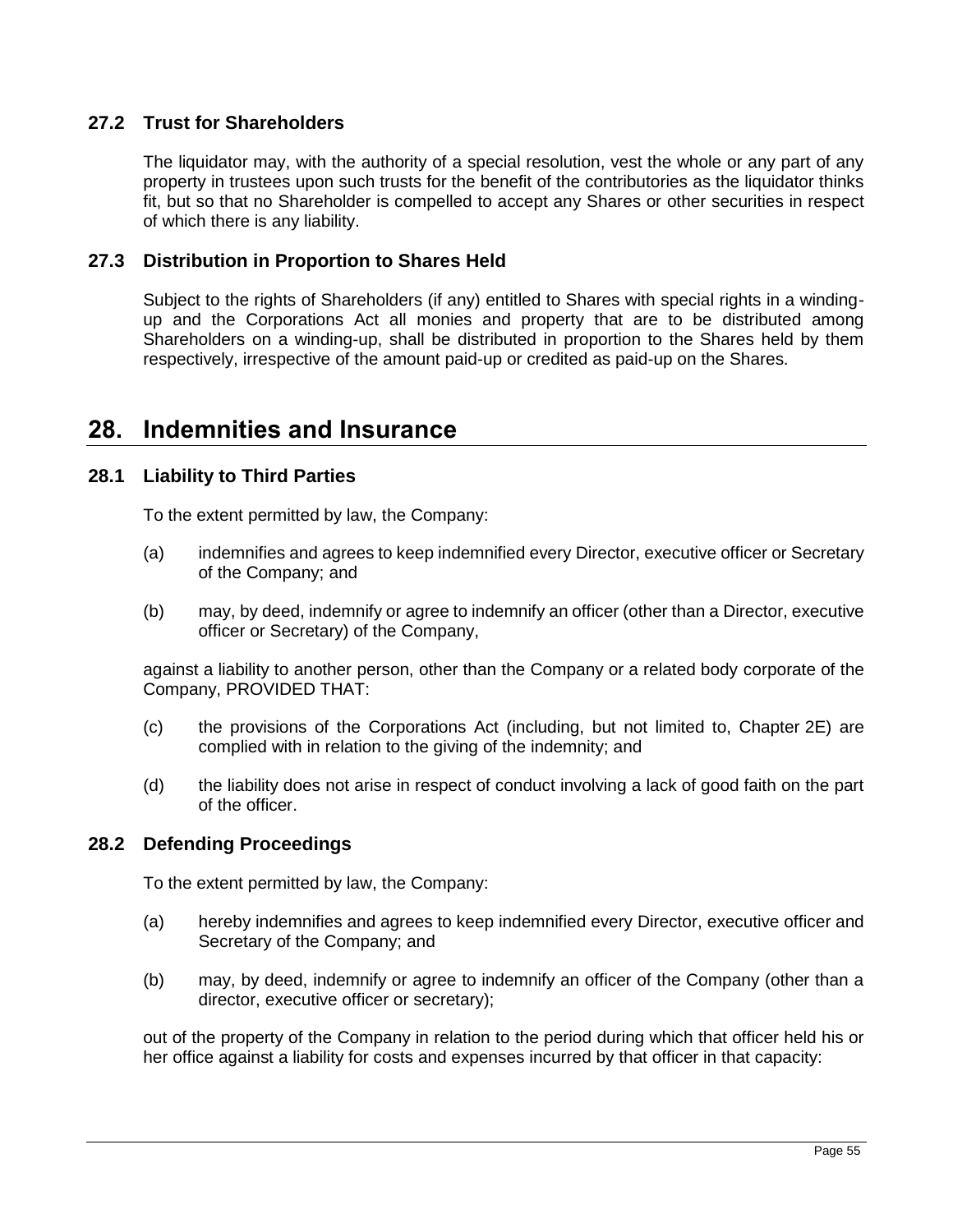- <span id="page-64-0"></span>(c) in defending proceedings, whether civil or criminal, in which:
	- (i) judgment is given in favour of that officer; or
	- (ii) that officer is acquitted; or
- (d) in connection with an application in relation to any proceedings referred to in clause [28.2\(c\)](#page-64-0) in which relief is granted to that officer by the Court under the Corporations Act.

### **28.3 Insurance**

To the extent permitted by law, the Company or a related body corporate of the Company may pay, or agree to pay, a premium under a contract insuring an officer in relation to the period during which that officer held that office, including in respect of a liability for costs and expenses incurred by a person in defending civil or criminal proceedings whether or not the officer has successfully defended himself or herself in these proceedings, provided that:

- (a) the provisions of the Corporations Act (including, but not limited to, Chapter 2E) are complied with in relation to the payment of the premium; and
- (b) the liability does not arise out of conduct involving a wilful breach of duty to the Company or a contravention of sections 182 or 183 of the Corporations Act.

#### **28.4 Disclosure**

Subject to any exception provided for in the Corporations Act, full particulars of the Company's indemnities and insurance premiums in relation to the officers must be included each year in the Directors' Report.

### **28.5 Definition**

For the purposes of this clause [28,](#page-63-0) "**officer**" means:

- (a) a Director, Secretary or executive officer of the Company, whether past, present or future by whatever name called and whether or not validly appointed to occupy or duly authorised to act in such a position; and
- (b) any person who by virtue of any applicable legislation or law is deemed to be a Director or officer of the Company, including without limitation, the persons defined as an officer of a company by section 9 of the Corporations Act.

Nothing in this clause [28](#page-63-0) precludes the Company from indemnifying employees (other than officers) and consultants or sub-contractors where the Directors consider it is necessary or appropriate in the exercise of their powers to manage the Company.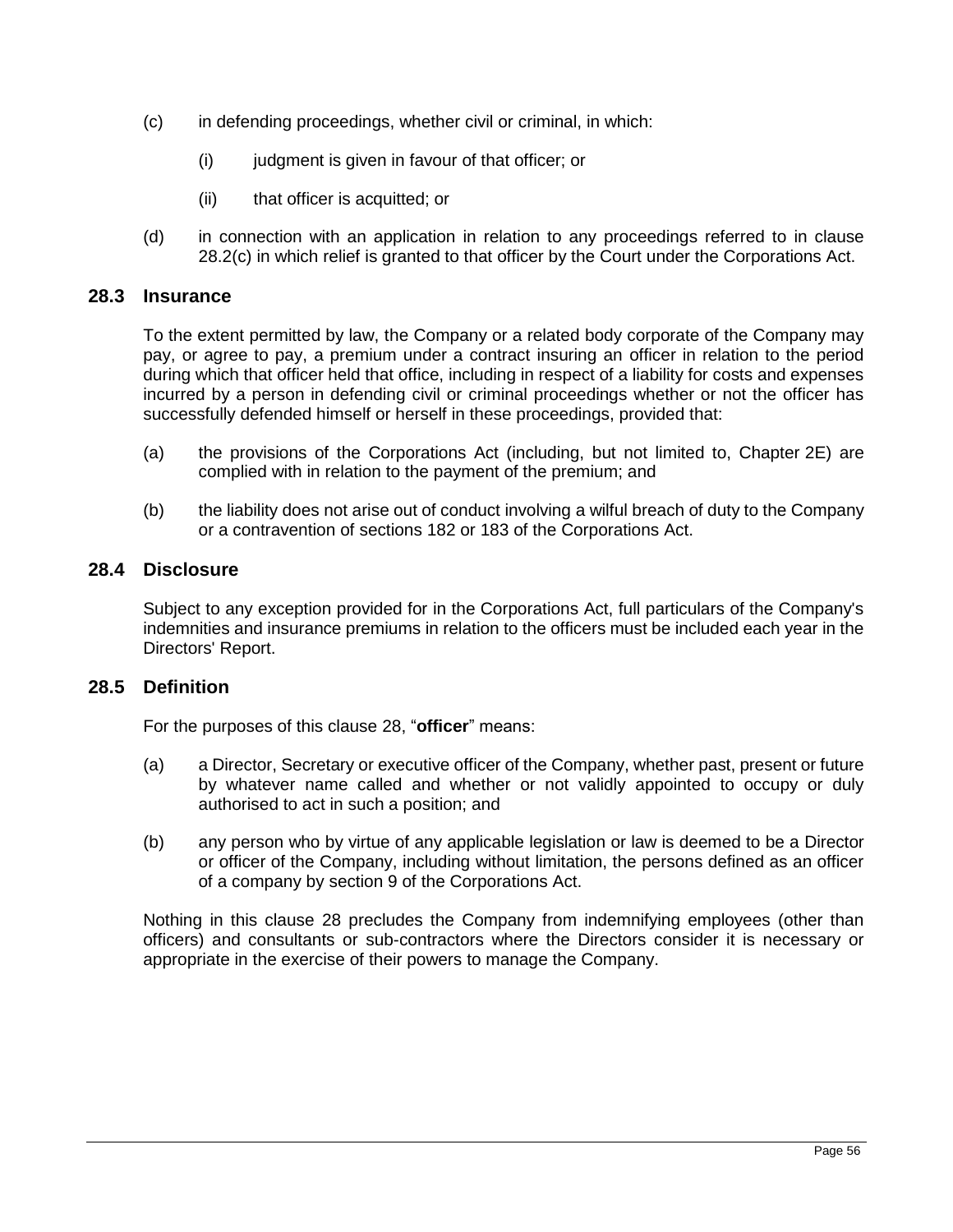## **29. Directors' Access to Information**

Where the Directors consider it appropriate, the Company may:

- (a) give a former Director access to certain papers, including documents provided or available to the Directors and other papers referred to in those documents; and
- (b) bind itself in any contract with a Director or former Director to give the access.

## **30. Overseas Shareholders**

Each Shareholder with a registered address outside Australia acknowledges that, with the approval of the Home Branch, the Company may, as contemplated by the Listing Rules, arrange for a nominee to dispose of any of its entitlement to participate in any issue of Shares or Share Options by the Company to Shareholders.

## **31. Local Management**

### <span id="page-65-2"></span>**31.1 Local Management**

The Directors may from time to time provide for the management and transaction of the affairs of the Company in any specified locality whether in or outside the State in such manner as it thinks fit and the provisions contained in clauses [31.2,](#page-65-0) [31.3](#page-65-1) and [31.4](#page-66-0) shall be without prejudice to the general powers conferred by this clause [31.1.](#page-65-2)

## <span id="page-65-0"></span>**31.2 Local Boards or Agencies**

The Directors may at any time and from time to time establish any local boards or agencies for managing any of the affairs of the Company in any specified locality and appoint any persons to be Shareholders of a local board or any managers or agents and may fix their remuneration. The Directors may from time to time and at any time delegate to any person so appointed any of the powers, authorities and discretions for the time being vested in the Directors other than the power of making calls and may authorise the Shareholders for the time being of any local board or any of them to fill up any vacancies on a local board and to act notwithstanding vacancies. This appointment or delegation may be made on the terms and subject to the conditions that the Directors think fit and the Directors may at any time remove any person so appointed and may annul or vary any or all of this delegation.

## <span id="page-65-1"></span>**31.3 Appointment of Attorneys**

The Company may at any time and from time to time by power of attorney appoint any person or persons to be the attorney or attorneys of the Company for purposes and with powers, authorities and discretions (not exceeding those vested in or exercisable by the Company) and for the period and subject to the conditions that the Company may from time to time think fit. This appointment may (if the Company thinks fit) be made in favour of the Shareholders or any of the Shareholders of any local board established under clause [31.2](#page-65-0) or in favour of any company or of the Shareholders, directors, nominees or managers of any company or firm or in favour of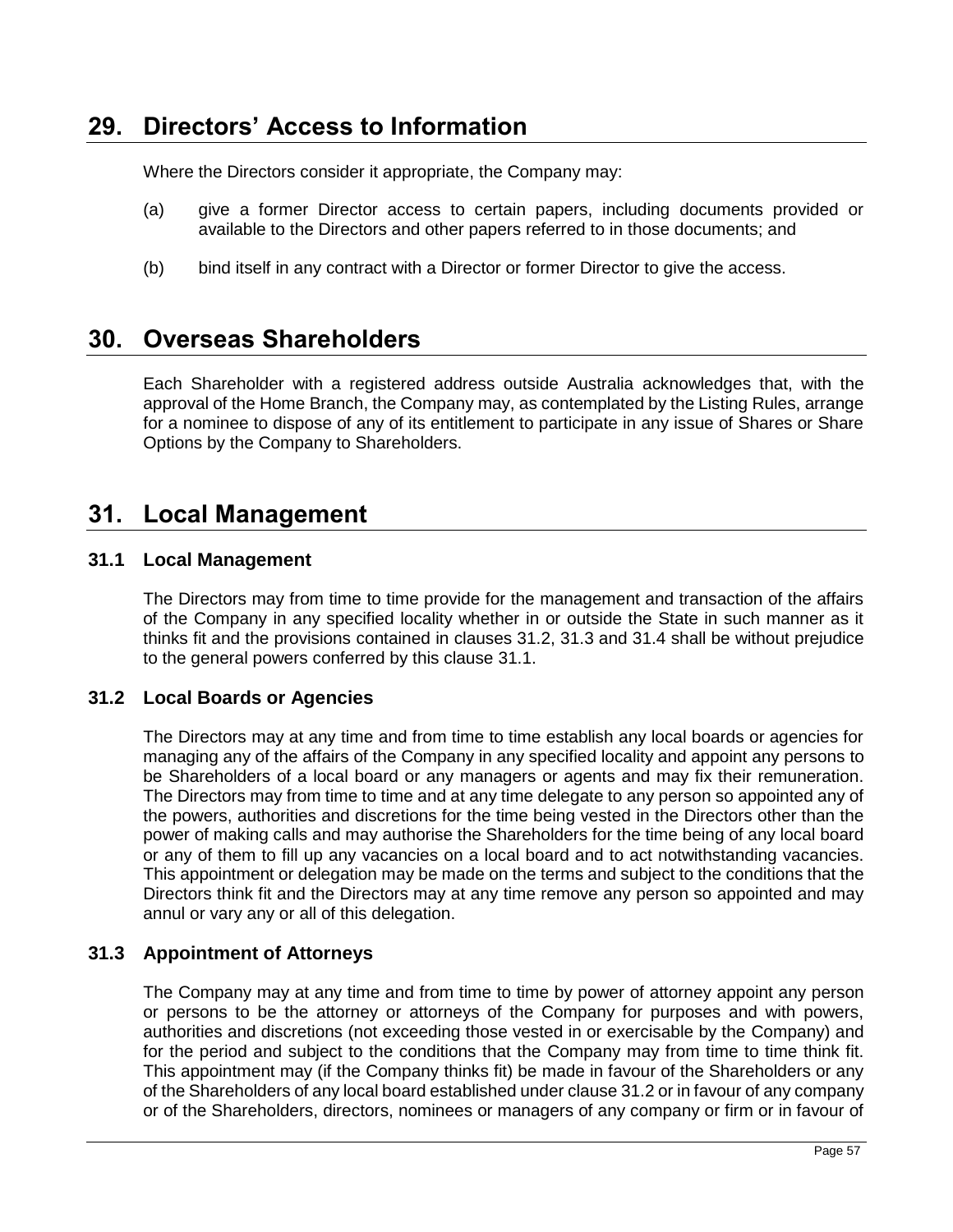any fluctuating body of persons whether or not nominated directly by the Company. The power of attorney may contain any provisions for the protection or convenience of persons dealing with such attorney or attorneys that the Company thinks fit.

## <span id="page-66-0"></span>**31.4 Authority of Attorneys**

Any such delegates or attorneys as appointed under this Constitution may be authorised by the Company to sub-delegate all or any of the powers, authorities and discretions for the time being vested in them.

## **32. Discovery**

Save as provided by the Corporations Act or the Listing Rules no Shareholder shall be entitled to require discovery of any information in respect of any details of the Company's trading or any matter which is or may be in the nature of a trade secret, mystery of trade or technical process which may relate to the business of the Company and which in the opinion of the Directors it would be expedient in the interests of the Shareholders of the Company to communicate.

## **33. Compliance (or Inconsistency) with the Listing Rules**

- (a) In this Constitution, a reference to the Listing Rules is to have effect if, and only if, at the relevant time, the Company has been admitted to and remains on the Official List and is otherwise to be disregarded.
- (b) If the Company is admitted to the Official List, the following clauses apply:
	- (i) notwithstanding anything contained in this Constitution, if the Listing Rules prohibit an act being done, the act shall not be done;
	- (ii) nothing contained in this Constitution prevents an act being done that the Listing Rules require to be done;
	- (iii) if the Listing Rules require an act to be done or not to be done, authority is given for that act to be done or not to be done (as the case may be);
	- (iv) if the Listing Rules require this Constitution to contain a provision and it does not contain such a provision, this Constitution is deemed to contain that provision;
	- (v) if the Listing Rules require this Constitution not to contain a provision and it contains such a provision, this Constitution is deemed not to contain that provision; and
	- (vi) if any provision of this Constitution is or becomes inconsistent with the Listing Rules, this Constitution is deemed not to contain that provision to the extent of inconsistency.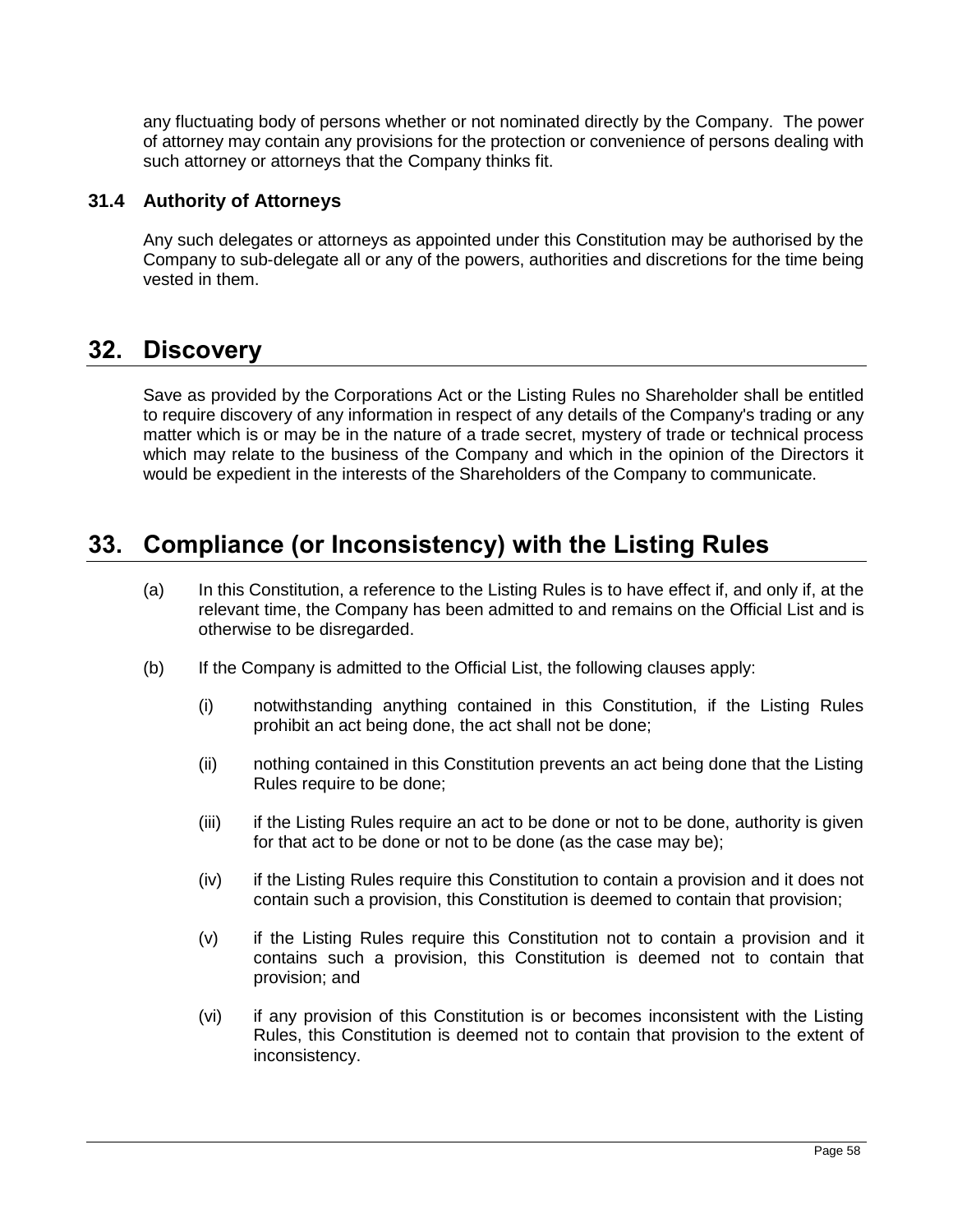## <span id="page-67-0"></span>**34. Consistency with Chapter 2E of the Corporations Act**

## **34.1 Requirements of Chapter 2E**

Notwithstanding any other provision to the contrary contained in this Constitution:

- (a) the Company shall not give a financial benefit to a related party except as permitted by Chapter 2E of the Corporations Act;
- (b) all notices convening general meetings for the purposes of section 208 of the Corporations Act shall comply with the requirements of sections 217 to 227 of the Corporations Act;
- (c) all meetings convened pursuant to section 221 shall be held in accordance with the requirements of section 225 of the Corporations Act; and
- (d) no holder of Shares or person on their behalf shall be entitled to vote or vote on a proposed resolution under Part 2E.1 of the Corporations Act if that holder of Shares is a related party of the public company to whom the resolution would permit a financial benefit to be given or an associate of such a related party.

### **34.2 Definitions**

For the purposes of this clause [34](#page-67-0) the terms:

- (a) "**financial benefit**" and "related party" shall have the meanings given or indicated by Part 2E.1 and Part 2E.2 of the Corporations Act; and
- (b) "**associate**" shall have the meaning given to it in Division 2 of Part 1.2 of the Corporations Act.

## **35. Inadvertent Omissions**

If some formality required by this Constitution is inadvertently omitted or is not carried out the omission does not invalidate any resolution, act, matter or thing which but for the omission would have been valid unless it is proved to the satisfaction of the Directors that the omission has directly prejudiced any Shareholder financially. The decision of the Directors is final and binding on all Shareholders.

## <span id="page-67-1"></span>**36. Partial Takeover Plebiscites**

### **36.1 Resolution to Approve Proportional Off-Market Bid**

(a) Where offers have been made under a proportional off-market bid in respect of a class of securities of the Company ("**bid class securities**"), the registration of a transfer giving effect to a contract resulting from the acceptance of an offer made under the proportional off-market bid is prohibited unless and until a resolution (in this clause [36](#page-67-1) referred to as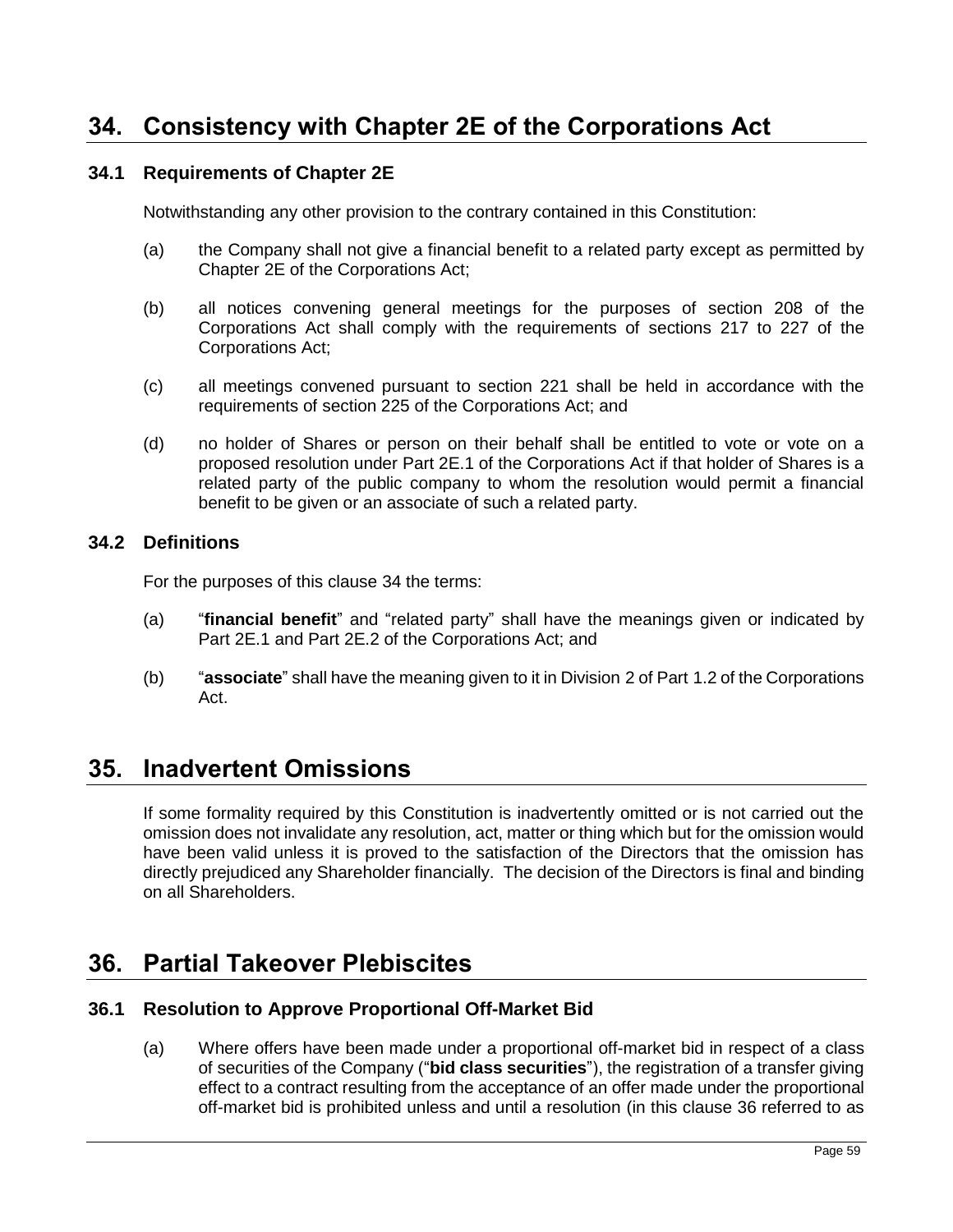a "**prescribed resolution**") to approve the proportional off-market bid is passed in accordance with the provisions of this Constitution.

- (b) A person (other than the bidder or a person associated with the bidder) who, as at the end of the day on which the first offer under the proportional off-market bid was made, held bid class securities is entitled to vote on a prescribed resolution and, for the purposes of so voting, is entitled to one vote for each of the bid class securities.
- (c) A prescribed resolution is to be voted on at a meeting, convened and conducted by the Company, of the persons entitled to vote on the prescribed resolution.
- (d) A prescribed resolution that has been voted on is to taken to have been passed if the proportion that the number of votes in favour of the prescribed resolution bears to the total number of votes on the prescribed resolution is greater than one half, and otherwise is taken to have been rejected.

#### <span id="page-68-0"></span>**36.2 Meetings**

- (a) The provisions of this Constitution that apply in relation to a general meeting of the Company apply, with modifications as the circumstances require, in relation to a meeting that is convened pursuant to this clause [36.2](#page-68-0) as if the last mentioned meeting was a general meeting of the Company.
- (b) Where takeover offers have been made under a proportional off-market bid, the Directors are to ensure that a prescribed resolution to approve the proportional off-market bid is voted on in accordance with this clause [36](#page-67-1) before the 14<sup>th</sup> day before the last day of the bid period for the proportional off-market bid (the "**resolution deadline**").

### **36.3 Notice of Prescribed Resolution**

Where a prescribed resolution to approve a proportional off-market bid is voted on in accordance with this clause [36](#page-67-1) before the resolution deadline, the Company is, on or before the resolution deadline:

- (a) to give the bidder; and
- (b) if the Company is listed each relevant financial market (as defined in the Corporations Act) in relation to the Company;

a notice in writing stating that a prescribed resolution to approve the proportional off-market bid has been voted on and that the prescribed resolution has been passed, or has been rejected, as the case requires.

## **36.4 Takeover Resolution Deemed Passed**

Where, at the end of the day before the resolution deadline, no prescribed resolution to approve the proportional off-market bid has been voted on in accordance with this claus[e 36,](#page-67-1) a resolution to approve the proportional off-market bid is to be, for the purposes of this clause [36,](#page-67-1) deemed to have been passed in accordance with this clause [36.](#page-67-1)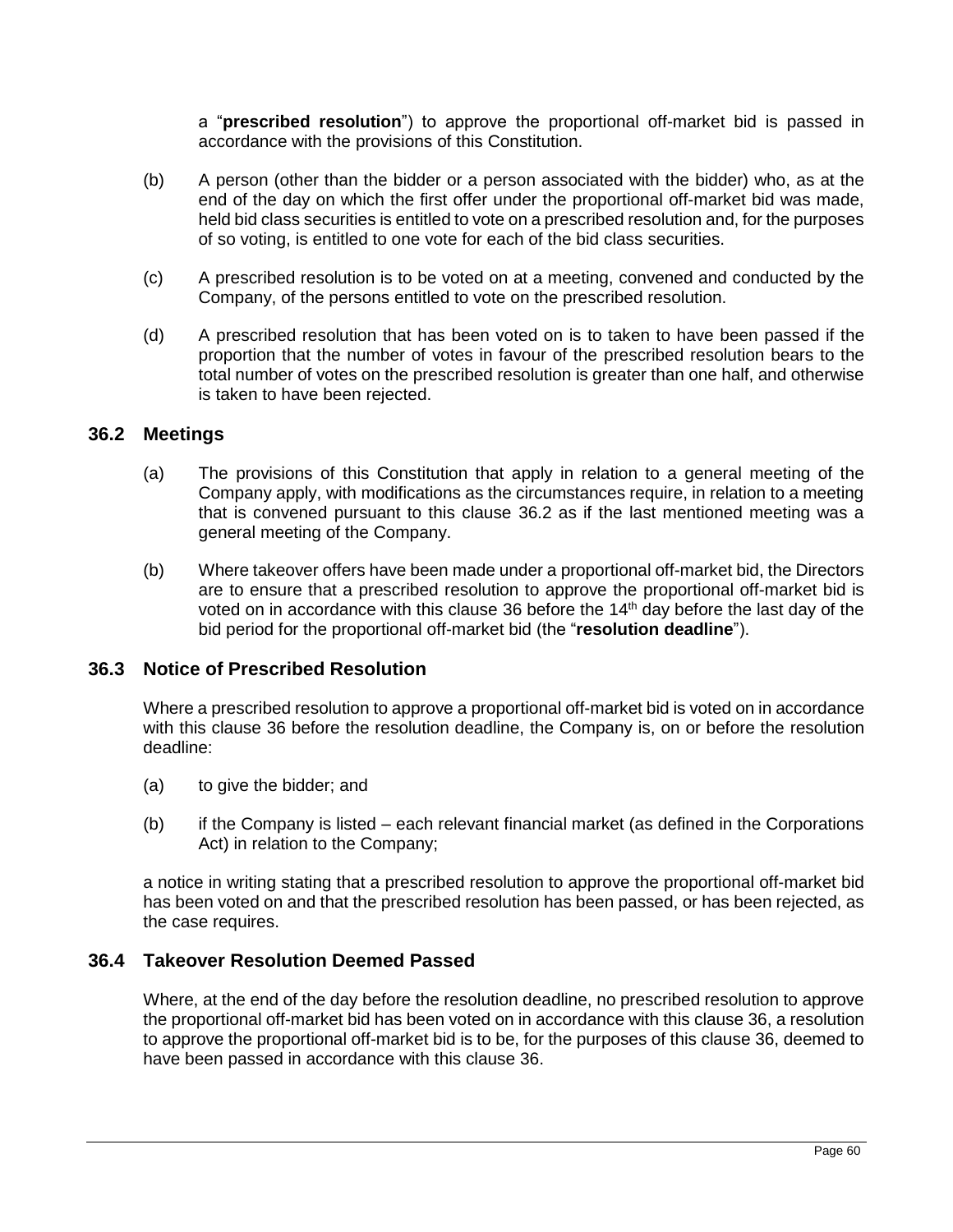## **36.5 Takeover Resolution Rejected**

Where a prescribed resolution to approve a proportional off-market bid under which offers have been made is voted on in accordance with this clause [36](#page-67-1) before the resolution deadline, and is rejected, then:

- <span id="page-69-0"></span>(a) despite section 652A of the Corporations Act:
	- (i) all offers under the proportional off-market bid that have not been accepted as at the end of the resolution deadline; and
	- (ii) all offers under the proportional off-market bid that have been accepted and from whose acceptance binding contracts have not resulted as at the end of the resolution deadline,

are deemed to be withdrawn at the end of the resolution deadline;

- (b) as soon as practicable after the resolution deadline, the bidder must return to each person who has accepted any of the offers referred to in clause  $36.5(a)(ii)$  any documents that were sent by the person to the bidder with the acceptance of the offer;
- (c) the bidder:
	- (i) is entitled to rescind; and
	- (ii) must rescind as soon as practicable after the resolution deadline,

each binding takeover contract resulting from the acceptance of an offer made under the proportional off-market bid; and

(d) a person who has accepted an offer made under the proportional off-market bid is entitled to rescind the takeover contract (if any) resulting from the acceptance.

## **36.6 Renewal**

This clause [36](#page-67-1) ceases to have effect on the third anniversary of the date of the adoption of the last renewal of this clause [36.](#page-67-1)

## **37. Transitional**

## <span id="page-69-1"></span>**37.1 Provisions Relating to Official Quotation of Securities**

Subject to clause [37.2](#page-70-0) the provisions of this Constitution which relate to the official quotation of the Company's securities on ASX (**Official Quotation**), including but not limited to clauses which refer to ASX, the Listing Rules, the ASX Settlement Operating Rules, the Home Exchange, CHESS, Restricted Securities or Listed Securities shall not have effect except while the Company is admitted to the official list of entities that ASX has admitted and not removed.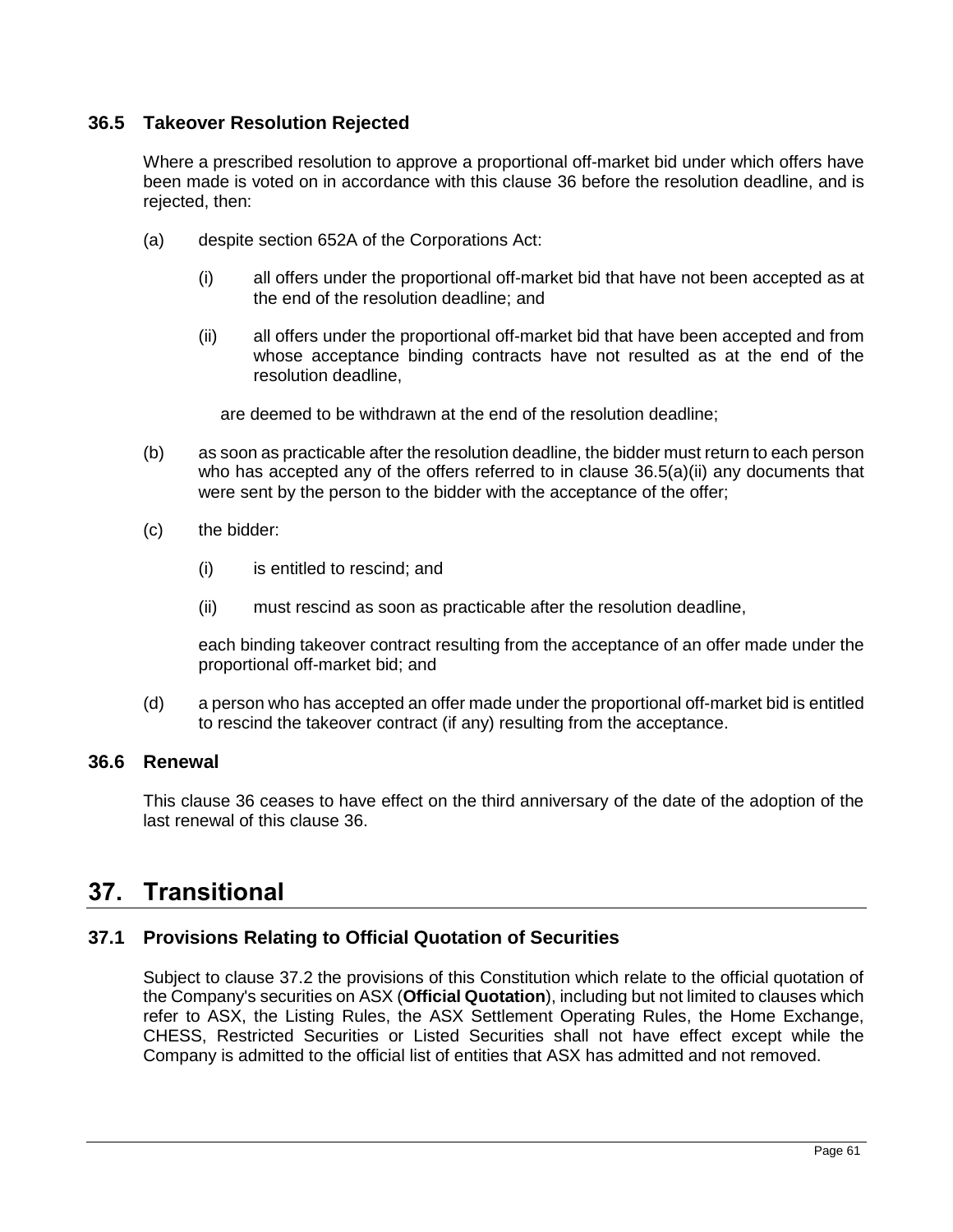## <span id="page-70-0"></span>**37.2 Severance**

To the extent that any of the provisions of this Constitution referred to in clause [37.1](#page-69-1) above can continue to have effect following severance of the matters relating to Official Quotation, then such provisions shall be valid and effectual, notwithstanding clause [37.1,](#page-69-1) as from the date of adoption of this Constitution by special resolution of the Shareholders of the Company.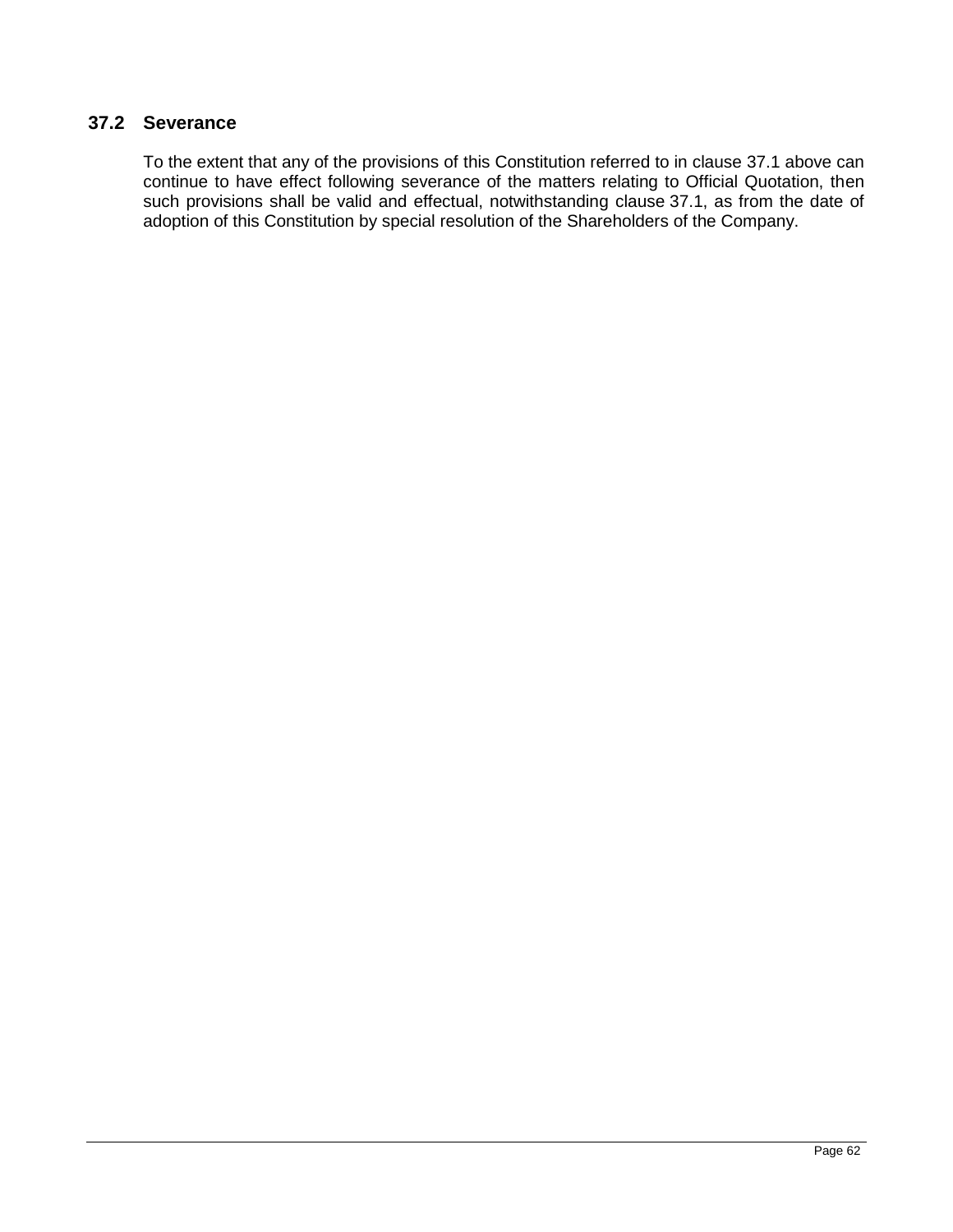# **Schedule 1 – Preference Shares (Clause [2.6\)](#page-14-0)**

1. In this schedule, unless the context otherwise requires:

**Dividend Date** means, in relation to a Preference Share, a date specified in the Issue Resolution on which a dividend in respect of that Preference Share is payable.

**Dividend Rate** means, in relation to a Preference Share, the term specified in the Issue Resolution for the calculation of the amount of dividend to be paid in respect of that Preference Share on any Dividend Date, which calculation may be wholly or partly established by reference to an algebraic formula.

**Franked Dividend** has the same meaning ascribed to Franked Distribution in Part 3-6 of the Tax Act.

**Issue Resolution** means the resolution specified in clause [4](#page-72-0) of this schedule.

**Preference Share** means a preference share issued under clause [2.6.](#page-14-0)

**Redeemable Preference Share** means a Preference Share which the Issue Resolution specified as being, or being at the option of the Company to be, liable to be redeemed.

**Redemption Amount** means, in relation to a Redeemable Preference Share, the amount specified to be paid on redemption of the Redeemable Preference Share.

**Redemption Date** means, in relation to a Redeemable Preference Share, the date specified in the Issue Resolution for the redemption of that Preference Share.

**Tax Act** means the *Income Tax Assessment Act 1997*.

- <span id="page-71-0"></span>2. Each Preference Share confers upon its holder:
	- (a) the right in a winding up to payment in cash of the capital (including any premium) then paid up on it, and any arrears of dividend in respect of that Preference Share, in priority to any other class of Shares;
	- (b) the right in priority to any payment of dividend to any other class of Shares to a cumulative preferential dividend payable on each Dividend Date in relation to that Preference Share calculated in accordance with the Dividend Rate in relation to that Preference Share; and
	- (c) no right to participate beyond the extent elsewhere specified in clause [2](#page-71-0) of this schedule in surplus assets or profits of the Company, whether in a winding up or otherwise.
- 3. Each Preference Share also confers upon its holder the same rights as the holders of ordinary Shares to receive notices, reports, audited accounts and balance sheets of the Company and to attend general meetings and confers upon its holder the right to vote at any general meeting of the Company in each of the following circumstances and in no others:
	- (a) during a period during which a dividend (or part of a dividend) in respect of the Preference Share is in arrears;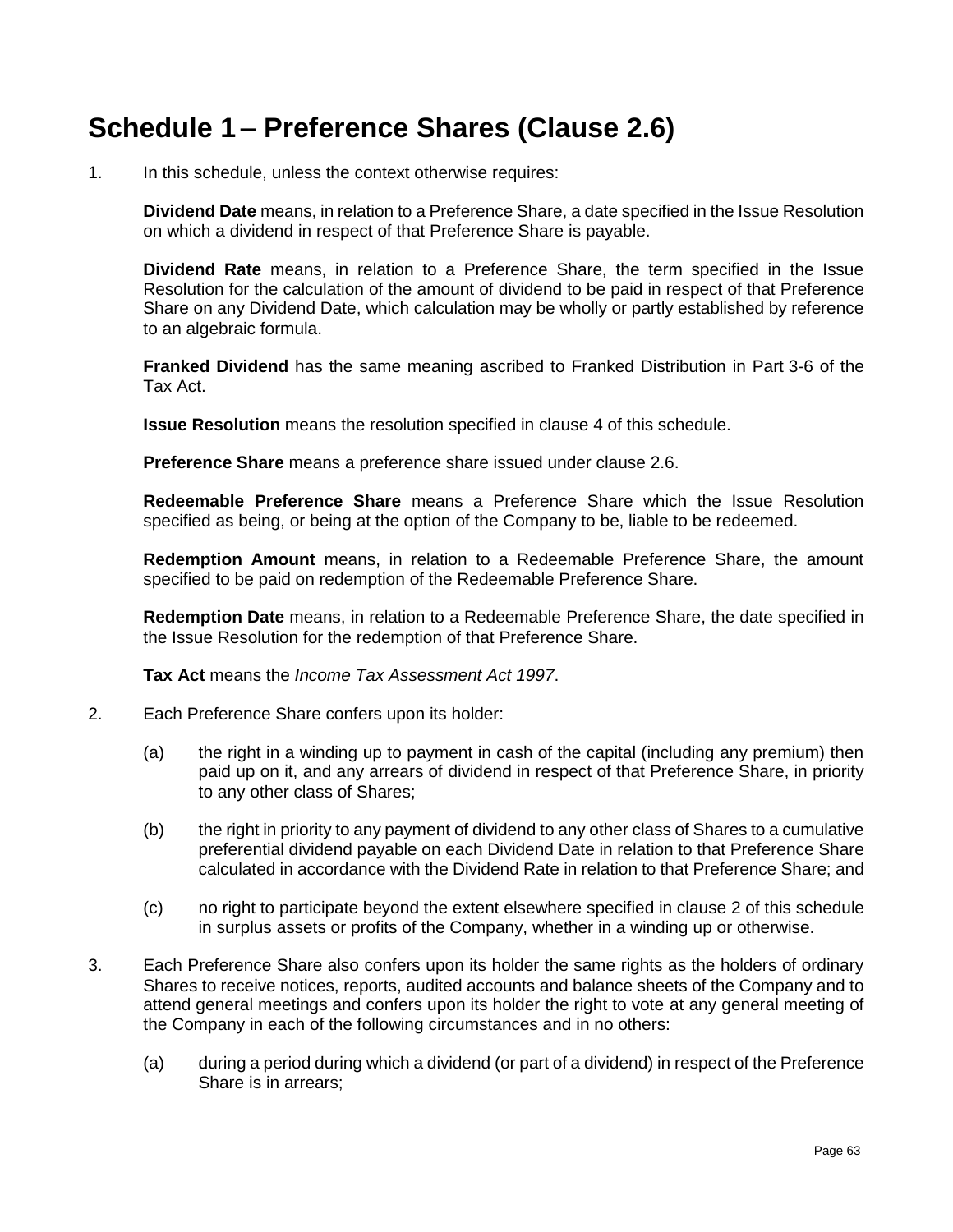- (b) on a proposal to reduce the Company's share capital;
- (c) on a resolution to approve the terms of a buy-back agreement;
- (d) on a proposal that affects rights attached to the Preference Share;
- (e) on a proposal to wind up the Company;
- (f) on a proposal for the disposal of the whole of the Company's property, business and undertaking;
- (g) during the winding up of the Company; and
- (h) in any other circumstances in which the Listing Rules require holders of preference shares to vote.
- 4. The Board may only allot a Preference Share where by resolution it specifies the Dividend Date, the Dividend Rate, and whether the Preference Share is or is not, or at the option of the Company is to be, liable to be redeemed, and, if the Preference Share is a Redeemable Preference Share, the Redemption Amount and Redemption Date for that Redeemable Preference Share and any other terms and conditions to apply to that Preference Share.
- 5. The Issue Resolution in establishing the Dividend Rate for a Preference Share may specify that the dividend is to be one of:
	- (a) fixed;
	- (b) variable depending upon any variation of the respective values of any factors in an algebraic formula specified in the Issue Resolution; or
	- (c) variable depending upon such other factors as the Board may specify in the Issue Resolution,

and may also specify that the dividend is to be a Franked Dividend or not a Franked Dividend.

- 6. Where the Issue Resolution specifies that the dividend to be paid in respect of the Preference Share is to be a Franked Dividend the Issue Resolution may also specify:
	- (a) the extent to which such dividend is to be franked (within the meaning of the Tax Act); and
	- (b) the consequences of any dividend paid not being so franked, which may include a provision for an increase in the amount of the dividend to such an extent or by reference to such factors as may be specified in the Issue Resolution.
- 7. Subject to the Corporations Act, the Company must redeem a Redeemable Preference Share on issue:
	- (a) on the specified date where the Company, at least 15 Business Days before that date, has given a notice to the holder of that Redeemable Preference Share stating that the Redeemable Preference Share will be so redeemed on the specified date; and